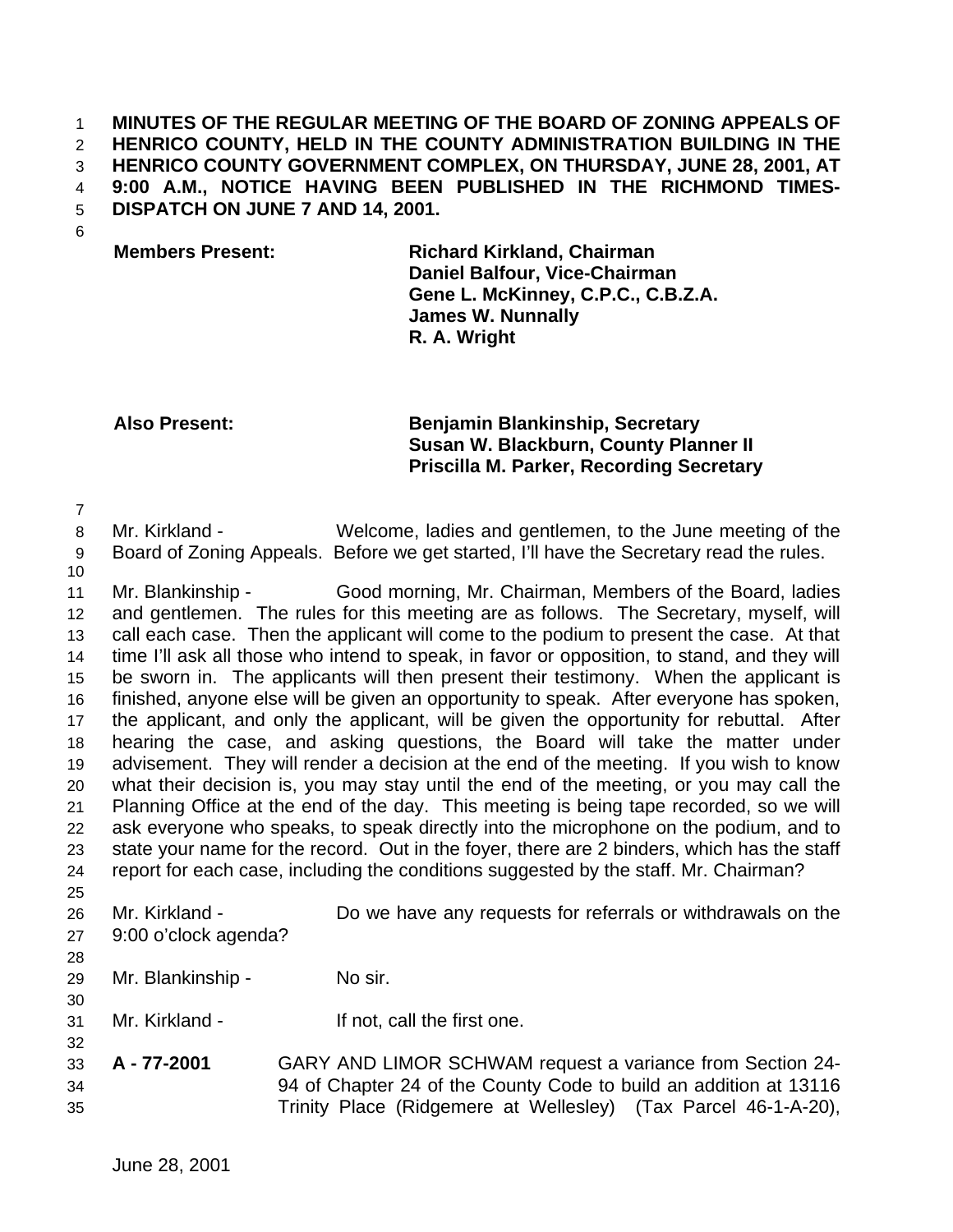zoned R-4AC, One-family Residence District (Conditional) (Three Chopt). The rear yard setback is not met. The applicants propose 32 feet rear yard setback, where the Code requires 35 feet rear yard setback. The applicants request a variance of 3 feet rear yard setback. Mr. Kirkland - Is the applicant here? Does anyone else wish to speak on this case? Okay, if you would, raise your right hand and be sworn in. Mr. Blankinship - Do you swear that the testimony you are about to give is the truth, the whole truth, and nothing but the truth, so help you God? Mr. Kirkland - Would you state your name for the record please. Have all your notices been turned in according to the County Code? We have them in the file; state your case. Ms. Schwam - I do. Limor Glazer Schwam. Yes. We have proposed to add a room to the back of our house, bordering up to the family room, which will be next to it, because we don't have right now a safe place for our children to be able to play with their toys. We have a growing family right now, and our garage enters into the family room, which enters into the kitchen, and right now there's no strategic way to place furniture without losing a walkway or entrance. Ms. Schwam, can you describe your lot, how it's laid out? Ms. Schwam - We have an angled lot; we're at the end of a cul de sac, and the houses either have their garages going into their kitchen, which makes a whole lot more sense, or into their family rooms, the way they put the houses on the cul de sac. Unfortunately our house has the garage entering into the family room, so the family room becomes a long and thin, I think it's 8 by 12 skinny long walkway. You really can't have people there because it's a walkway from the garage. You would say your lot is sort of arched, odd shaped lot? Ms. Schwam - It is, and I believe you have a picture. We have planted trees in the back yard, which all of our neighboring neighbors have been very appreciative and very happy, and it has made the area private and would not be an eyesore. I believe our neighbor who would be affected the most by this has sent a letter to you. Mr. and Mr. Ulmer? I have a copy of the notarized letter. They are the neighbors that the addition would be closest to, and they are hoping that we do get the approval because they don't want us to move away. Mr. Blankinship - That letter is in the file, Mr. Chairman. When was that letter received?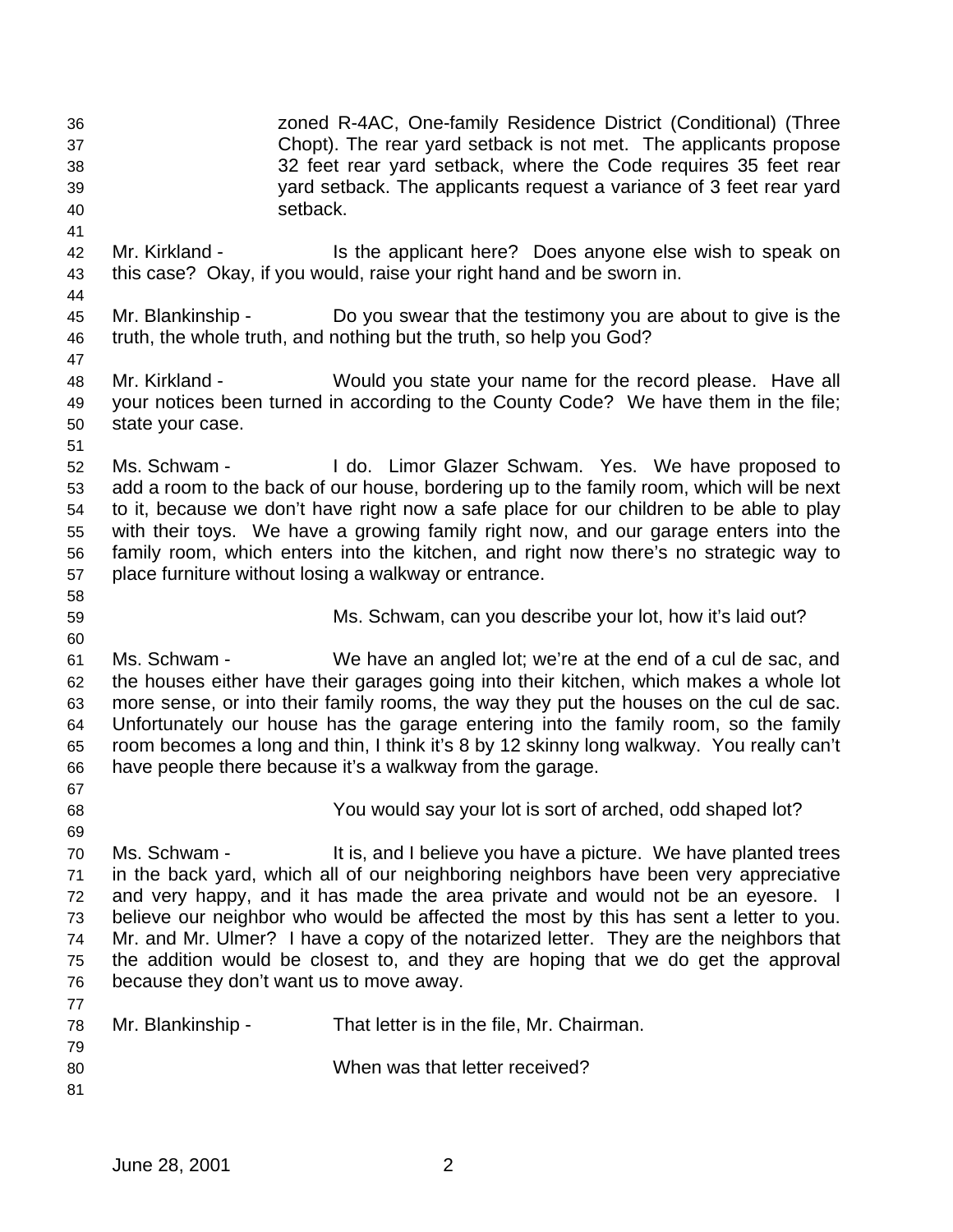Mr. Blankinship - About a week ago. We couldn't get a copy of it? Mr. Blankinship - I think it was just after we'd done the packets. There's a 87 good view of the landscaping on the screen; it's a very dense planting. 89 Mr. Kirkland - Any other questions by Board members? Last call, anyone else wish to speak on this case? If not, that concludes the case, ma'am. After an advertised public hearing and on a motion by Mr. Wright, seconded by Mr. McKinney, the Board **granted** application **A-77-2001** for a variance to build an addition at 13116 Trinity Place (Ridgemere at Wellesley) (Tax Parcel 46-1-A-20). The Board granted the variance subject to the following condition: 1. Only the improvements shown on the plan filed with the application may be constructed pursuant to this approval. No substantial changes or additions to the layout may be made without the approval of the Board of Zoning Appeals. Any additional improvements shall comply with the applicable regulations of the County Code. 102 Affirmative: Balfour, Kirkland, McKinney, Nunnally, Wright 5 Negative: 0 Absent: 0 The Board granted this request, as it found from the evidence presented that, due to the unique circumstances of the subject property, strict application of the County Code would produce undue hardship not generally shared by other properties in the area, and authorizing this variance will neither cause a substantial detriment to adjacent property nor materially impair the purpose of the zoning regulations. 112 Mr. Kirkland - Next one, sir. **A - 81-2001 BRIAN W. RATLIEF** requests a variance from Section 24-9 of Chapter 24 of the County Code to build a single family dwelling at 2083 Kenyl Knoll Lane (Tax Parcel 233-A-3), zoned A-1, Agricultural District (Varina). The public street frontage requirement **is not met.** The applicant has 0 feet public street frontage, where the Code requires 50 feet public street frontage. The applicant requests a variance of 50 feet public street frontage. 122 Mr. Kirkland - Is the applicant here for this case? If you would sir, come forward. Does anyone else wish to speak on this case? State your name for the record please. Raise your right hand and be sworn in. Mr. Blankinship - Do you swear that the testimony you are about to give is the truth, the whole truth, and nothing but the truth, so help you God?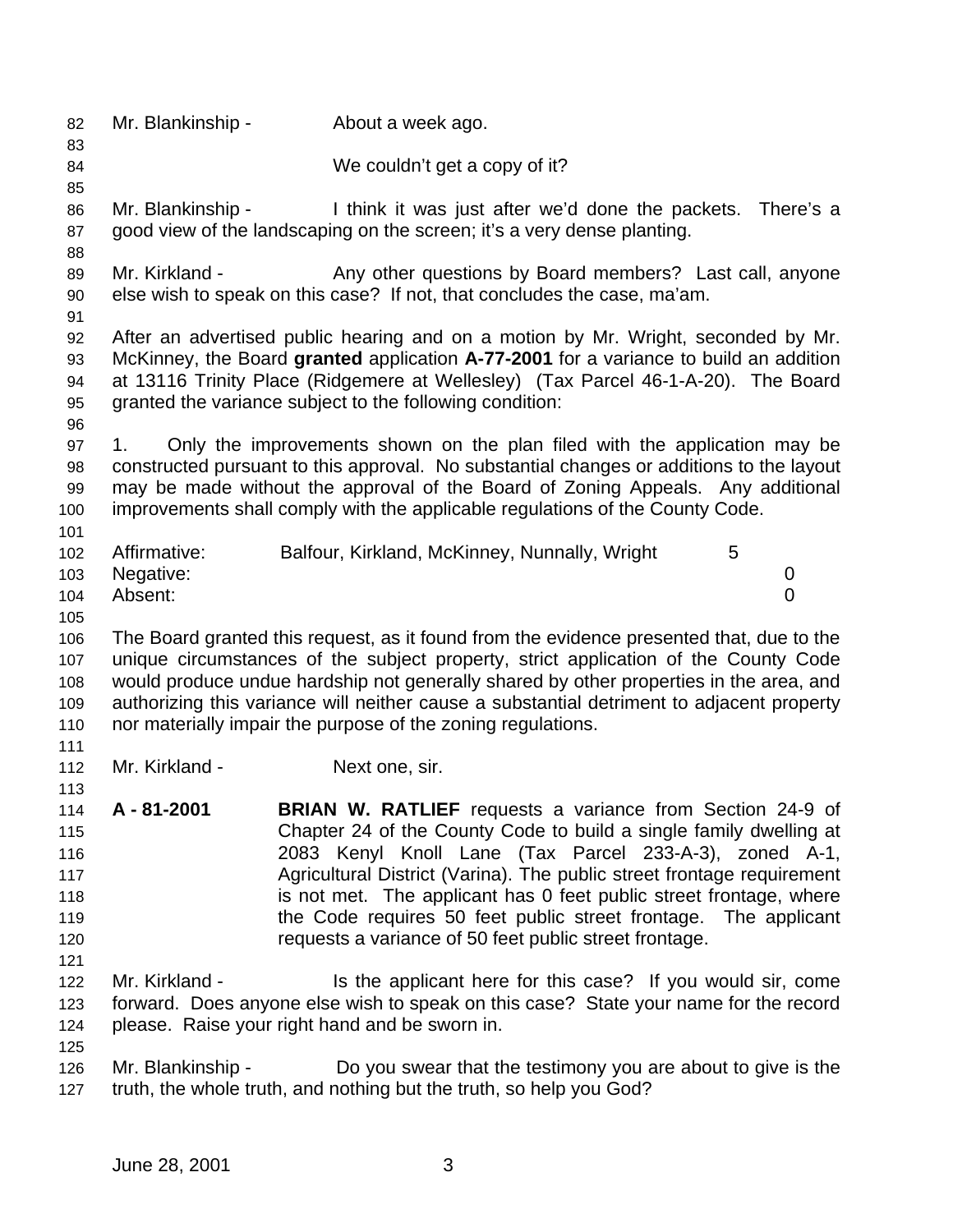129 Mr. Kirkland Have all your notices been turned in? We have them in the file. Thank you. All right, state your case. Mr. Ratlief - Brian Ratlief. Yes. Just bought some property about 2 years ago, in the Varina District. Plan on building a home to more back into the County. I presently live in Charles City, and I have no road frontage. I have a 25-foot easement to my property, but I don't have any road frontage, and I'd like to build a home there. You've read the conditions on the case? You in agreement with those? Mr. Ratlief - Yes. I've had the land perked, and everything has passed up until this point. In order to get started building, I'd have to get this variance done. The road has been done and meets the County specs. The road is in Charles City County and has met all county approval. You have 9.31 acres? 147 Mr. Ratlief - Yes. 149 Mr. Kirkland - Any other questions by Board members? Anyone else wish to speak? That concludes the case, sir. Thank you very much. After an advertised public hearing and on a motion by Mr. Nunnally, seconded by Mr. Wright, the Board **granted** application **A-81-2001** for a variance to build a single family dwelling at 2083 Kenyl Knoll Lane (Tax Parcel 233-A-3). The Board granted the variance subject to the following conditions: 1. This variance applies only to the public street frontage requirement. All other applicable regulations of the County Code shall remain in force. 2. Approval of this request does not imply that a building permit will be issued. Building permit approval is contingent on Health Department requirements, including, but not limited to, soil evaluation for a septic drainfield and reserve area, and approval of a well location. 3. At the time of building permit application, the applicant shall submit the necessary information to the Department of Public Works to ensure compliance with the requirements of the Chesapeake Bay Preservation Act and the code requirements for water quality standards. 4. The applicant shall present proof with the building permit application that a legal access to the property has been obtained.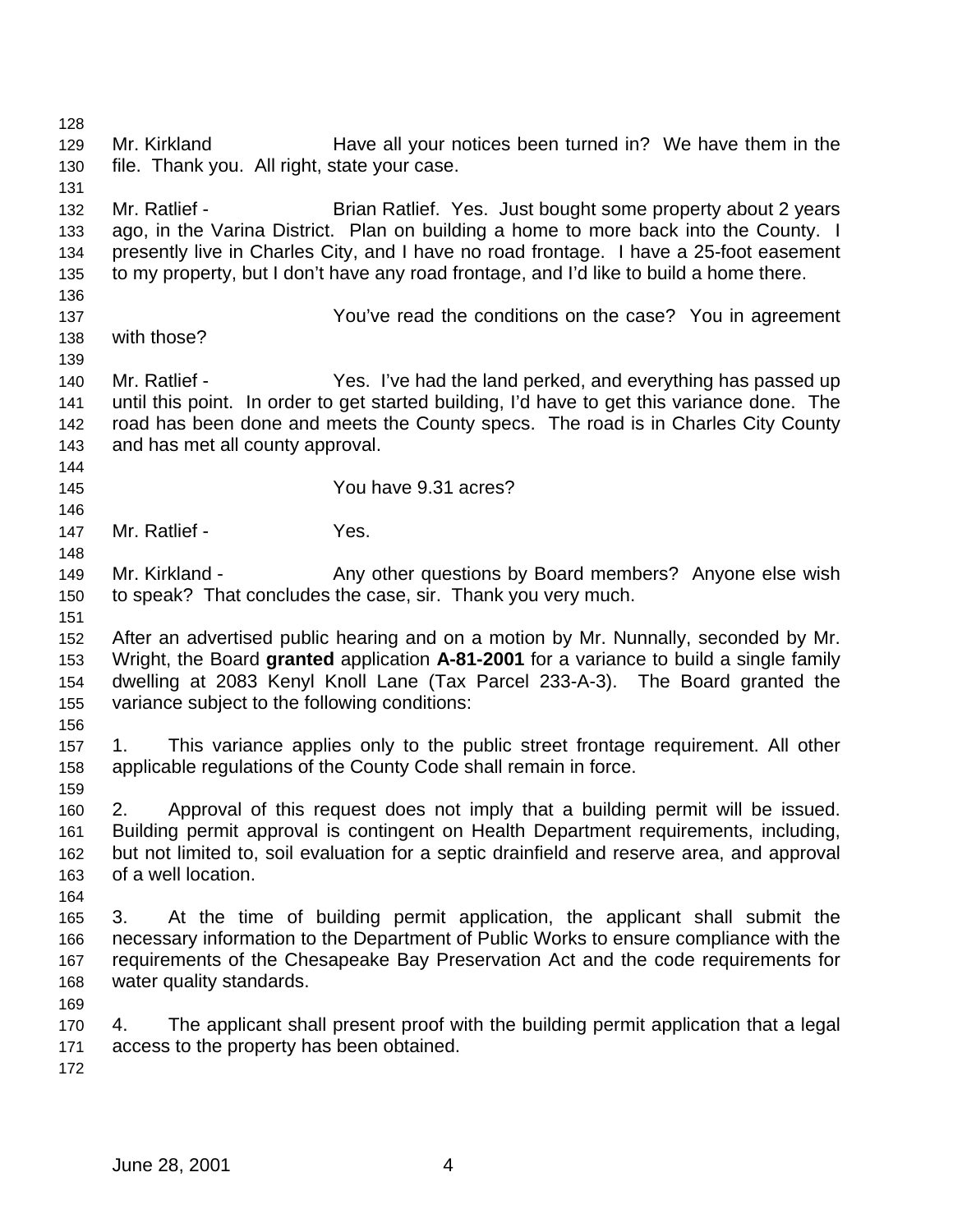5. The owners of the property, and their heirs or assigns, shall accept responsibility for maintaining access to the property until such a time as the access is improved to County standards and accepted into the County road system for maintenance. 177 Affirmative: Balfour, Kirkland, McKinney, Nunnally, Wright 5 Negative: 0 Absent: 0 The Board granted this request, as it found from the evidence presented that, due to the unique circumstances of the subject property, strict application of the County Code would produce undue hardship not generally shared by other properties in the area, and authorizing this variance will neither cause a substantial detriment to adjacent property nor materially impair the purpose of the zoning regulations. Mr. Kirkland - Next one sir. **UP- 18-2001** MOUNT OLIVE BAPTIST CHURCH requests a temporary conditional use permit pursuant to Section 24-116(c)(1) of Chapter 24 of the County Code to use a trailer for classroom and meeting space at 8775 Mt. Olive Avenue (Tax Parcel 52-A-72), zoned R-3, One-family Residence District (Fairfield). Mr. Kirkland - Is the applicant here for this case? If you would come down please. Anyone else wish to speak? If you would ma'am, raise your right hand and be sworn in. Mr. Blankinship - Do you swear that the testimony you are about to give is the truth, the whole truth, and nothing but the truth, so help you God? Mr. Kirkland - State your name for the record please. Have all your notices been turned in according to the County Code? Ms. Corbin - Yes I do. Mr. name is Mary W. Corbin. Yes. On behalf of Mt. Olive Baptist Church, as was stated, we would like to renew our permit to use a trailer as a temporary classroom for our Sunday school and mid-week services, and to also hold meetings of various ministries. Our church hopes to have additional permanent space in about 12 to 18 months. We have gotten the approval of our POD and hopefully, we will be able to break ground this summer. Ms. Corbin, you realize that this extension is approved, it would terminate on April 27 of 2002? That would be the longest we could grant the temporary use permit. Ms. Corbin - Yes I do. We understand that. Ms. Corbin, you want to use the trailer Monday through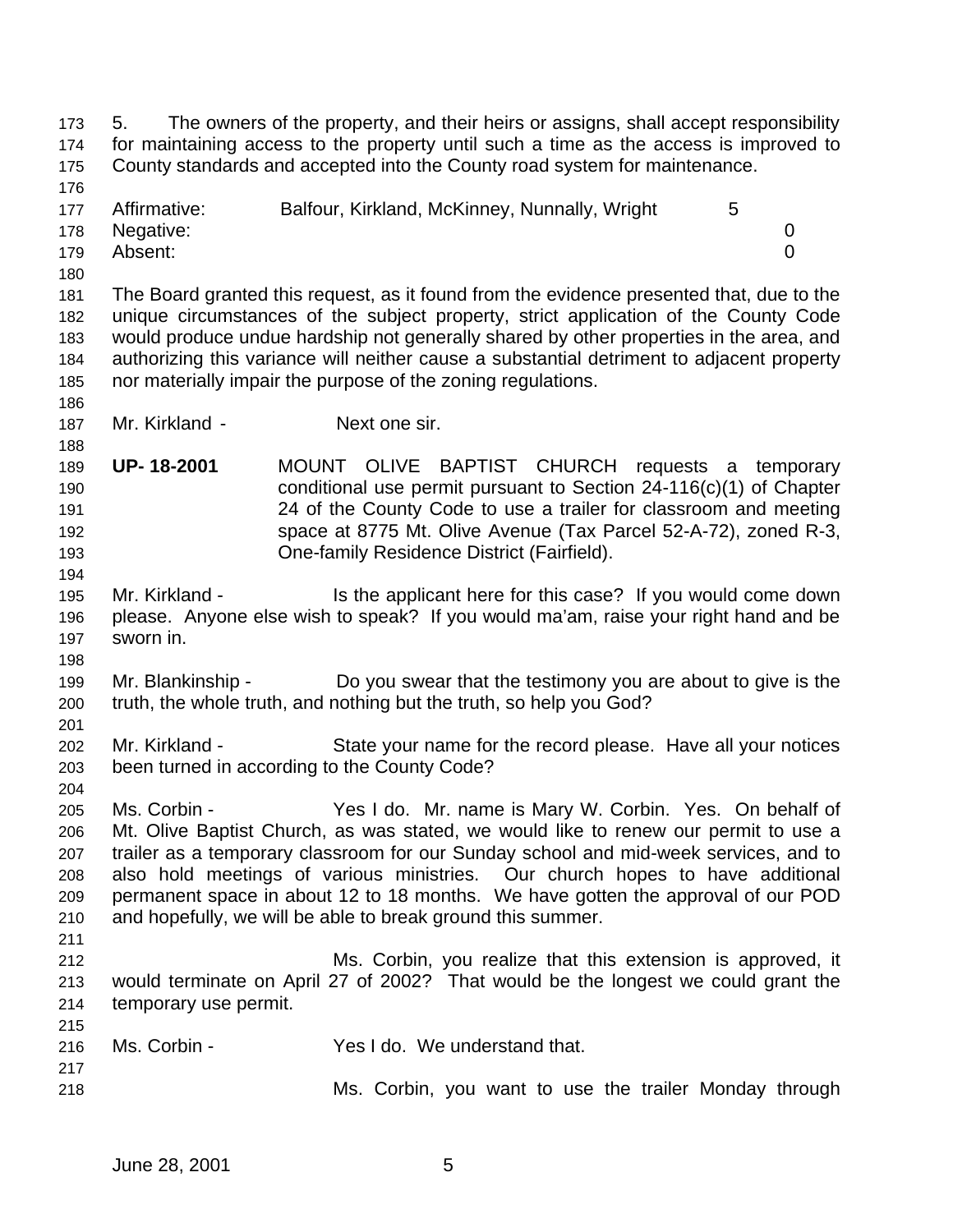Thursday? Ms. Corbin - Basically, we said Monday through Thursday, we were looking at the calendar, and those were the requests that we had. Every now and then we have a conflict with a meeting or choir rehearsal on a Saturday, but basically our meetings would be Monday through Thursday, but in the event that we did have to use it, it would be in the hours that would be permissible by the County. Ms. Corbin, what would you be doing in the trailer after 9:00 or 10:00 o'clock at night? Ms. Corbin - Cleaning, basically. The church is usually locked by 10:00 o'clock at night, so if anybody's in the trailer after 9:00, 9:30 at the latest, they'd probably be cleaning. Is this trailer already there? So you've already placed the trailer there? Ms. Corbin - Yes it is. Yes, because we'd already asked for a permit last year, and this is basically for renewal because our new structure is not completed. In fact, they haven't even broken ground, so we found the need to ask for it another year. We granted just a year the first time? Ms. Corbin - One year, yes, so we're just asking for a renewal? Mr. Kirkland - Any other questions by Board members? Anyone else wish to speak? That concludes the case. Thank you. After an advertised public hearing and on a motion by Mr. McKinney, seconded by Mr. Nunnally, the Board **granted** application **UP-18-2001** for a temporary conditional use permit to use a trailer for classroom and meeting space at 8775 Mt. Olive Avenue (Tax Parcel 52-A-72). The Board granted the use permit subject to the following conditions: 1. This approval only allows the existing trailer to remain on site. Any additional improvements shall comply with the applicable regulations of the County Code. 2. The trailer shall remain in the same location unless a new site is approved by the Planning Office. 3. The trailer shall only be used during the following hours: 8:00 am to 1:00 pm on Sunday, and 5:00 to 10:30 pm Monday through Thursday. 4. The trailer shall be removed from the site on or before April 27, 2002. Affirmative: Balfour, Kirkland, McKinney, Nunnally, Wright 5 Negative: 0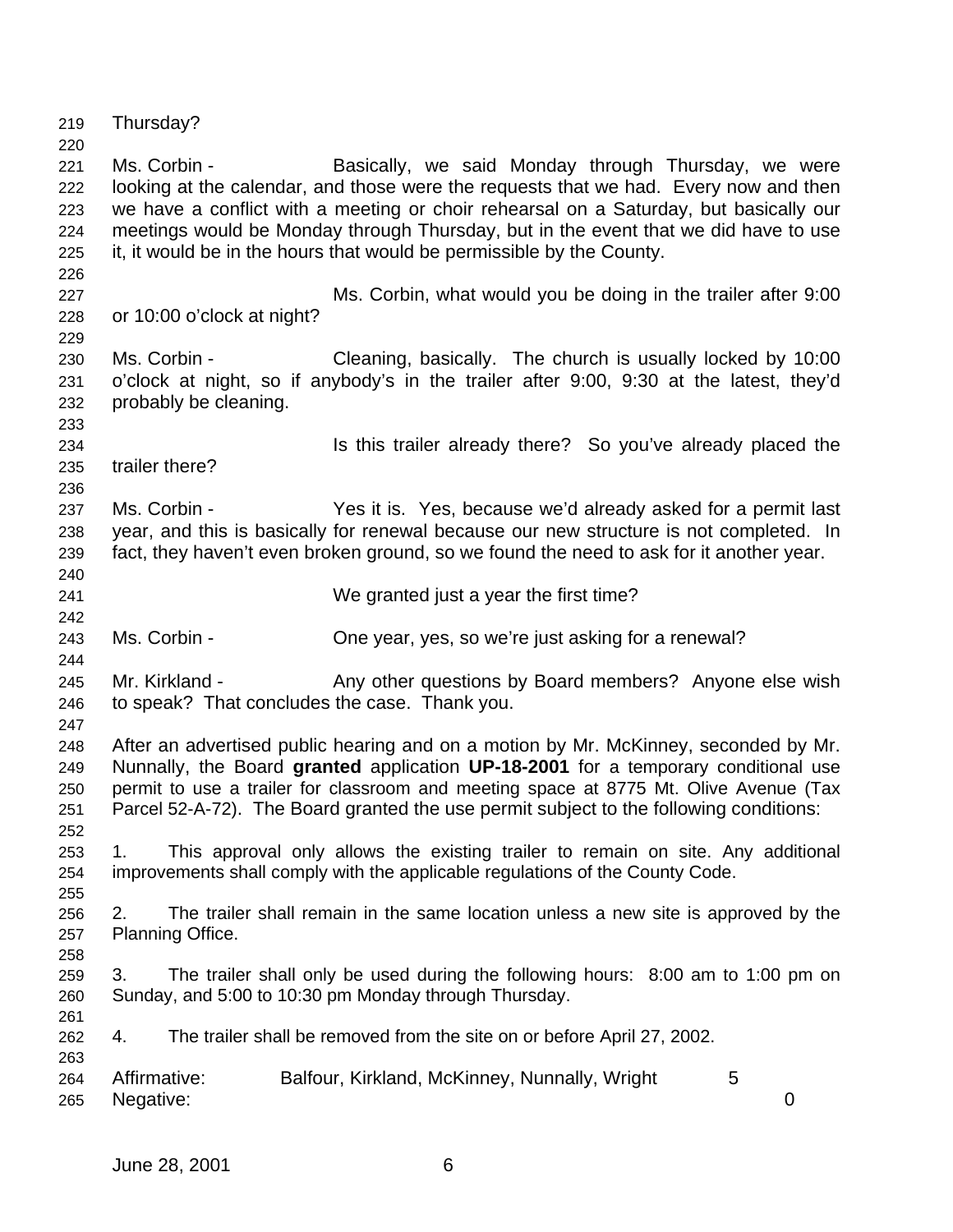The Board granted the request because it found the proposed use will be in substantial accordance with the general purpose and objectives of Chapter 24 of the County Code. 271 Mr. Kirkland - Next one sir. **A - 82-2001 NATHAN D. ZASLER** requests a variance from Sections 24-95(i)(2) and 24-94 of Chapter 24 of the County Code to allow the existing dwelling, pool and shed at 13458 North Gayton Road (Tree of Life) (Tax Parcel 45-15-A-1 (part)), zoned A-1, Agricultural District (Three Chopt). The accessory structure location requirement and rear yard setback are not met. The applicant has 45.75 feet rear yard setback, 1.0 foot accessory building setback and a pool and shed in the side yard, where the Code requires 50 feet rear yard setback and 3.0 feet accessory structure setback, and allows accessory structures in the rear yard. The applicant requests a variance of 4.25 feet rear yard setback and 2.0 feet accessory structure setback, and accessory structures in the side yard. 286 Mr. Kirkland - Is the applicant here? If you would, come forward sir. Anyone else wish to speak on this case? Everybody please stand up and raise their right hand and be sworn in. Mr. Blankinship - Do you swear that the testimony you are about to give is the truth, the whole truth, and nothing but the truth, so help you God? Mr. Kirkland Thank you ma'am. Okay sir, state your name for the record. Have all your notices been turned in according to the County Code? State your case. Dr. Zasler - I do. Nathan David Zasler. Yes sir. Basically, we're in the process of subdividing property at the 13458 North Gayton address. It results in the current residence changing orientation so that the current front and back of the house then become the sides of the house, leading to a need for request of variances previously stated, relative to the amount of space behind the residence, which is approximately just over 45 feet, relative to the required 50 feet, and then the side of the house where the pool is, is also a variance issue in terms of the space there and the

- pool shed.
- 

 You had one big lot, is that what you had to start with, and that was 3.051 acres?

- Dr. Zasler Well the lot was originally larger. One acre or so was sold off in the back. The current lot is about 3 acres.
- This will be a one-acre lot that remains. And the problem occurs because of the new line that causes these buildings to be too close to the rear, is

Absent: 0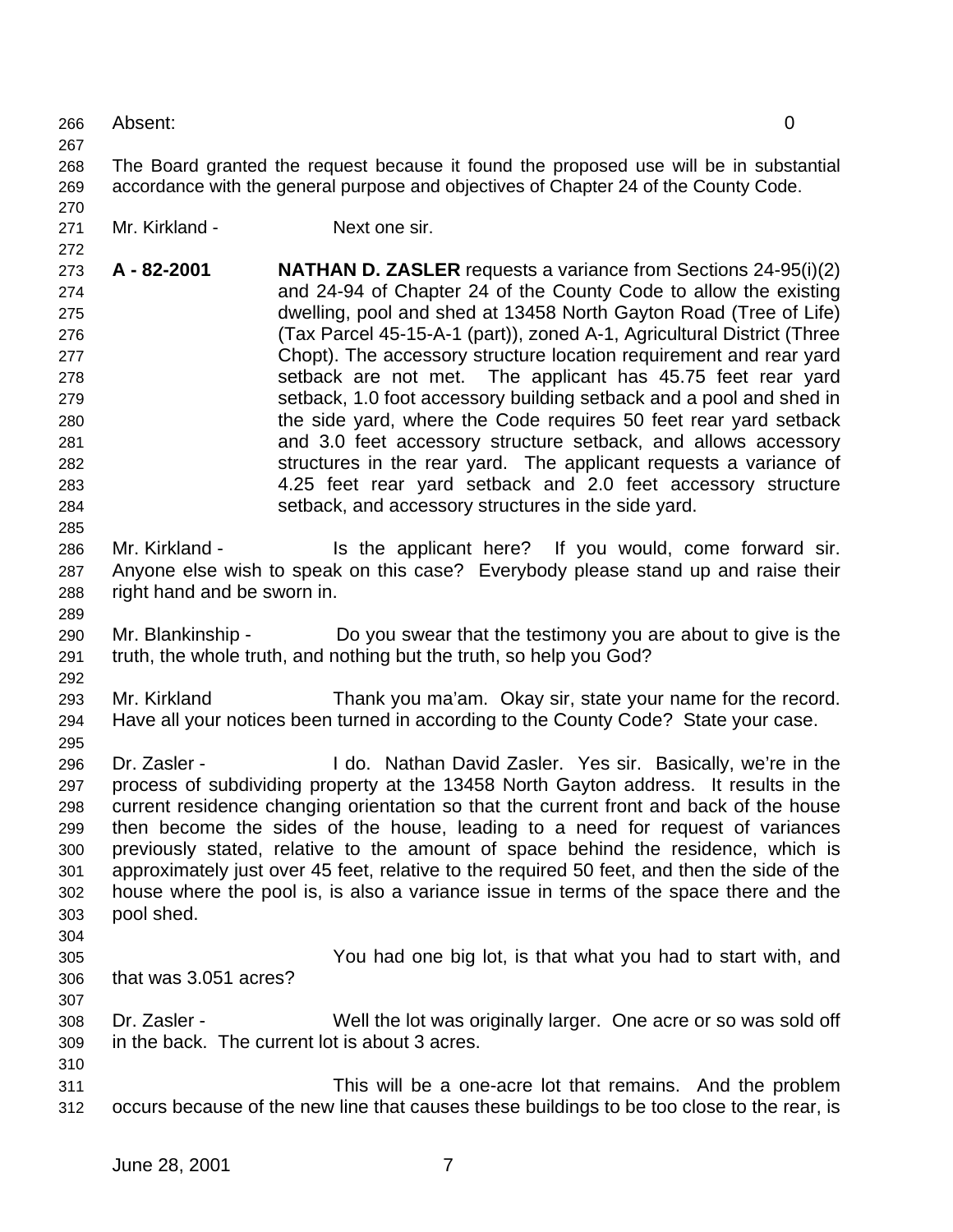| 313<br>314               | that correct?                                                                  |                                                                                                                                                          |
|--------------------------|--------------------------------------------------------------------------------|----------------------------------------------------------------------------------------------------------------------------------------------------------|
| 315<br>316               | Dr. Zasler -                                                                   | Correct, the one with the house on it.                                                                                                                   |
| 317<br>318               | Mr. Blankinship -<br>it's subdivided, the front of this lot will be on Favero. | Currently the front of the property is on North Gayton. After                                                                                            |
| 319<br>320<br>321        |                                                                                | Oh I see, it turns it around.                                                                                                                            |
| 322<br>323<br>324        | Dr. Zasler -<br>doesn't affect anybody.                                        | Right, the orientation changes. Practically speaking, it                                                                                                 |
| 325<br>326               | Mr. Blankinship -                                                              | It doesn't move any of the buildings.                                                                                                                    |
| 327<br>328               |                                                                                | What's located to the rear of your property?                                                                                                             |
| 329<br>330<br>331        | Dr. Zasler -                                                                   | A ten-acre historical property owned by Dr. Shields. He has<br>a residence on it. How far is that residence, approximately, from your property line?     |
| 332<br>333               | Dr. Zasler -                                                                   | Quite a ways, several hundred feet I would guess.                                                                                                        |
| 334<br>335               |                                                                                | What's located to the west of your property, behind the pool?                                                                                            |
| 336<br>337               | Dr. Zasler-                                                                    | Behind the pool, another residence.                                                                                                                      |
| 338                      | Mr. Blankinship -                                                              | When was that built, do you know?                                                                                                                        |
| 339<br>340               | Dr. Zasler -                                                                   | Just within the last year or so.                                                                                                                         |
| 341<br>342               | Mr. Blankinship -                                                              | That's why it doesn't show here.                                                                                                                         |
| 343<br>344               | Dr. Zasler -                                                                   | It's not part of the subdivision, just for the record.                                                                                                   |
| 345<br>346               |                                                                                | How far is your pool from that residence?                                                                                                                |
| 347<br>348<br>349<br>350 | Dr. Zasler -<br>have a better idea, but, he said 120 feet.                     | Quite a ways; there's a fence that's there now, and the pool<br>from actual residence, again I'm 'guestimating.' I don't have my surveyor here; he might |
| 351<br>352<br>353        | that lot?                                                                      | Andy there is a fence there between your property and his,                                                                                               |
| 354<br>355<br>356        |                                                                                | There's nothing constructed on that lot, Dr. Zasler?                                                                                                     |
| 357<br>358               | Dr. Zasler -                                                                   | The front lot.?                                                                                                                                          |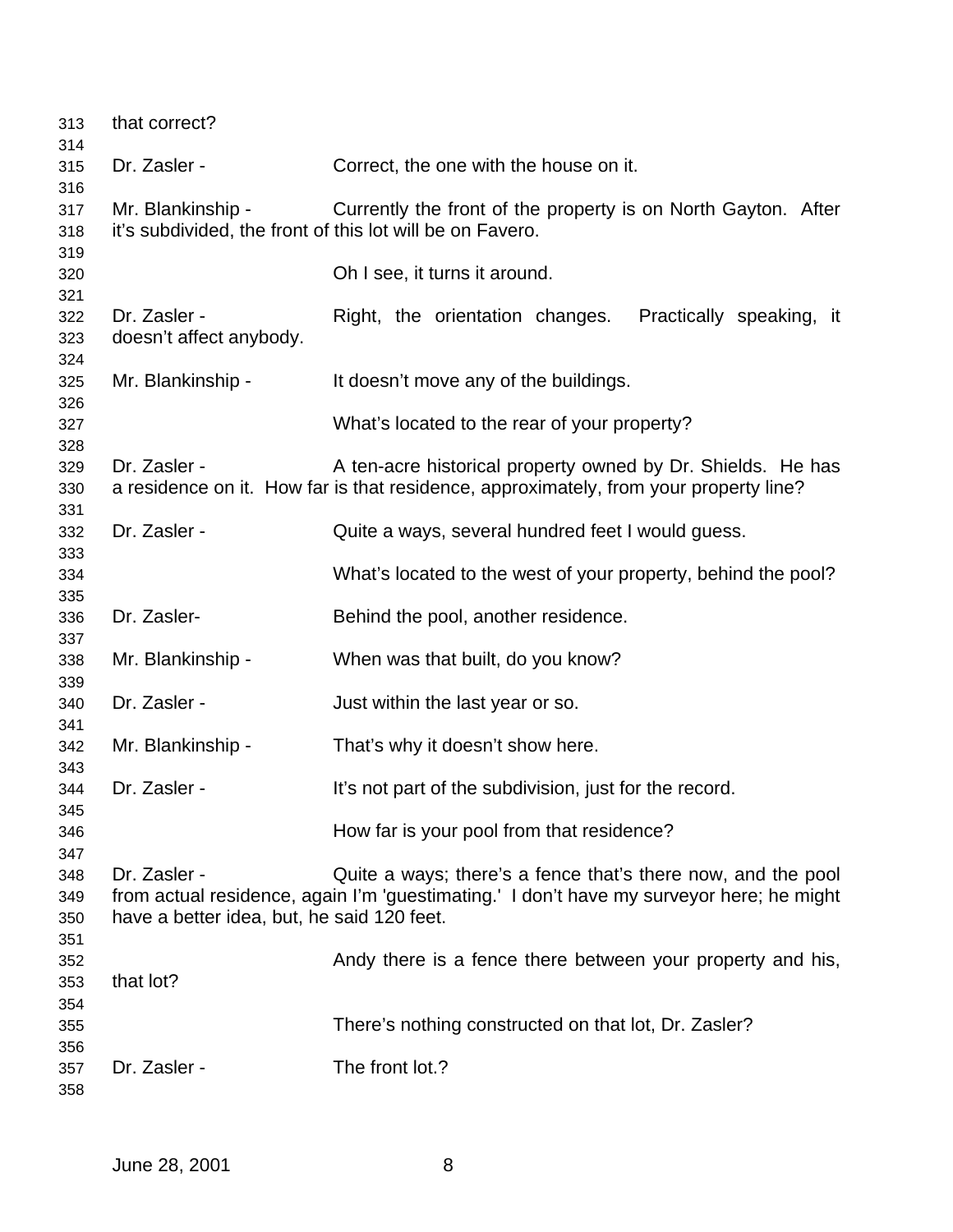- The lot behind the pool. Dr. Zasler - No, there is a house there, if I'm understanding your question correctly. It was just build? So when that house was built, your pool and everything was existing. Or did you put it in after the house? Dr. Zasler - No, the house that I am in has been there for over 12 years; the pool was there when this residence was built. Mr. Kirkland - Okay, any other questions? Anyone else wish to speak in favor of the case? You in favor or the case ma'am, or are you against the case? I have questions. Mr. Kirkland - Okay, come forward then. You sit down; you'll have time to rebut any if its against your situation. Would you state your name for the record please. Ms. McAfee - My name is Eileen McAfee. I'm a resident of Granville South, which is a subdivision that abuts the Zasler property, known as the Tree of Life. Actually, Granville South more than abuts. The Zasler property is in fact, part of the entrance to Granville South, so whatever happens to this property will have a direct impact on our entrance. To back up a little bit and to give you a little history, you may already be aware, the Tree of Life, Dr. Zasler's residence and property is a group home for individuals with brain injuries. We initially were told that these injuries were the result of trauma, but we've subsequently learned during the course of the County's approval process, several years ago, that the patient population could also include individuals suffering from a variety of psychoses, ostensibly controlled by medication however. I have to say though that the Tree of Life has basically been a good neighbor. There has never been any excessive noise coming from the home; there's never been any problem associated with the home, such as anything that would require police intervention, and this is to the best of my knowledge anyway, and the knowledge of the neighbors that I have asked, as well. They even have a very nice, large dog named Apollo, who lives on the premises, and he rarely barks, he never runs loose, and in fact is better behaved than many people. Now having said all that, I'm here today because I'm concerned and have some questions about the issue before you, not just the variance for the pool and the pool house, but also I have a question about the lot being subdivided. I think it's important, before voting on something piecemeal or incrementally, and then finding out at the end of the day that something has been approved that's very different and probably unacceptable than we thought was on the table …………… Let me stop you for a moment. We don't have anything to do
	- with the subdivision. He has a perfect right to do that. That's not the issue before this Board. The only issue before this Board, when it was subdivided , it changed the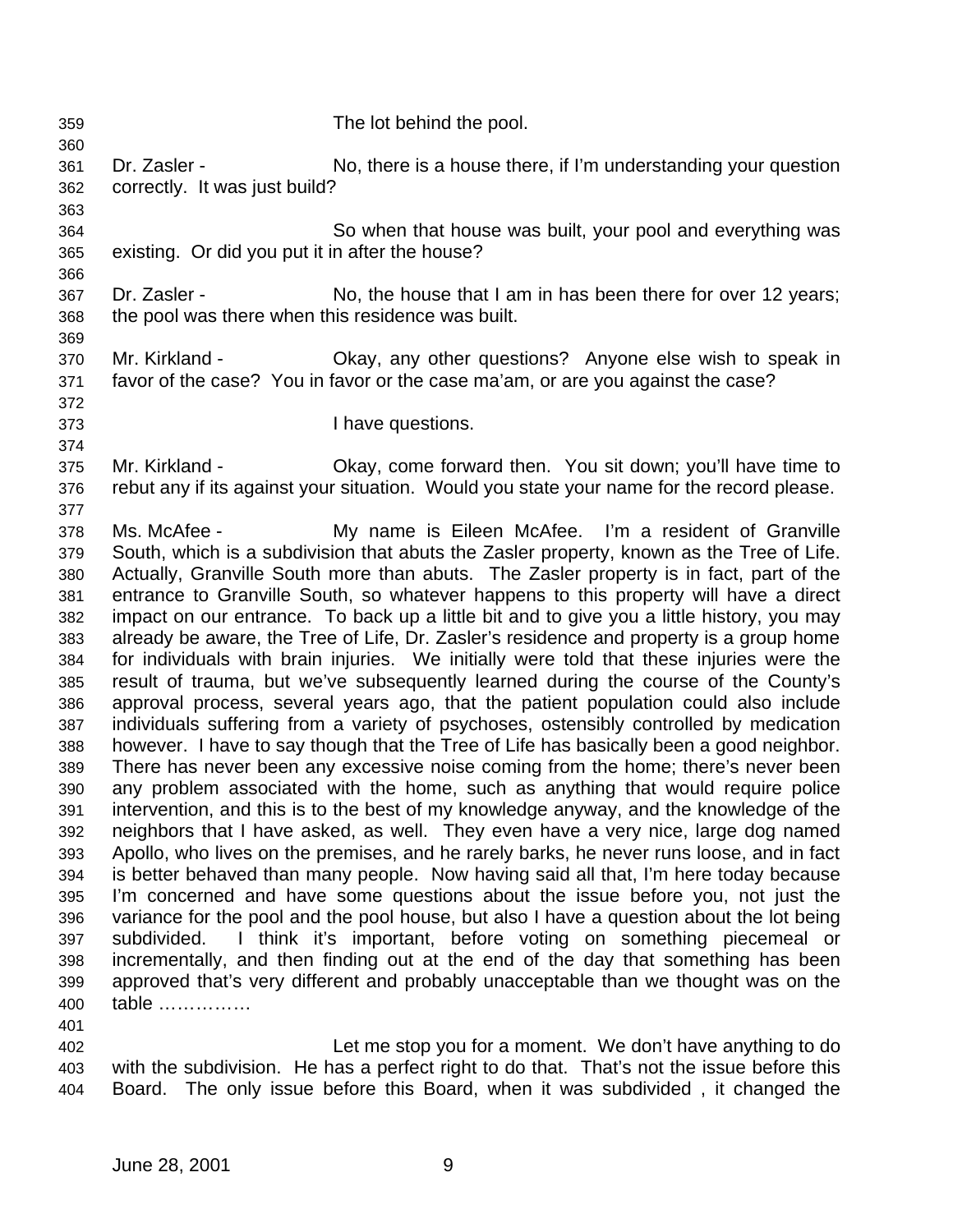orientation of his lot. What's been there for 12 years is still going to be there. He's not changing anything. It will have no further impact on any property than it's had for 12 years.

 Ms. McAfee - Well I have a question. Here's my question. If I could just throw this out. I understand that the subdivision is not before you now ……….

 well it will probably come before another Board, and I'll have a chance to address it then. If I could just finish, because it does tie in here. My first question is, if the pool variance means changing the Tree of Life address, from North Gayton Road, to Favero Road, is Dr. Zasler going to build a driveway to his property from Favero Road, or is he going to continue to use the existing driveway from North Gayton Road. And if I understand, and again I know that this is not coming before you right now, but I think that the overall picture may end up being quite different from what's before you right now. But if I understand the plat correctly, it would appear that he plans to sell off the front portion of his land, which I understand that he's got a perfect right to, it's his property, but it's hard for me to imagine that a private individual would purchase this land and build a private residence, given that a group home would be directly in their back yard. So my second question is, is Dr. Zasler planning to sell this land to a private individual, or is there a plan to sell to another entity, another corporation, who would build possibly another group home.

- **I don't think that's before us either.** That has nothing to do with this case. What he does with his land is something else. That's his right, as long as it's done within the requirements of the law.
- Ms. McAfee Right. And I understand when someone does build eventually something there, I will have an opportunity, when they file for a permit, to ask questions, but I just thought, you know, when we saw the notice of the hearing, the notice looked very benign. It was a simple request to get a variance on the pool, because as I understand it, changing the address of his home now puts the pool and pool shed at the side of his property, which is against Code, and that's why he needs a variance. I understand this other issue of subdividing is not before you now, but I am curious to know about a driveway up to his house, which will now have a Favero Road address.
- 
- Did you call the Dr. about any of these questions? Why didn't you call him – you probably could have resolved all this in your mind.
- Ms. McAfee Well I'll tell you why. Our Homeowners President, as well as our architectural committee chairman, have tried to talk to Dr. Zasler, because we have an overall plan for our front entrance, and we were all going to be individually assessed to cover this plan. It's quite an extensive planting and tree planting project, and our President and our Committee Chairman, have had a pretty hard time reaching Dr. Zasler to discuss this. So I'm not saying I'm opposed to what he's doing, what he proposes, but I did want to make you aware of the community's concern. When the project was first discussed several years ago, the County was very helpful to us in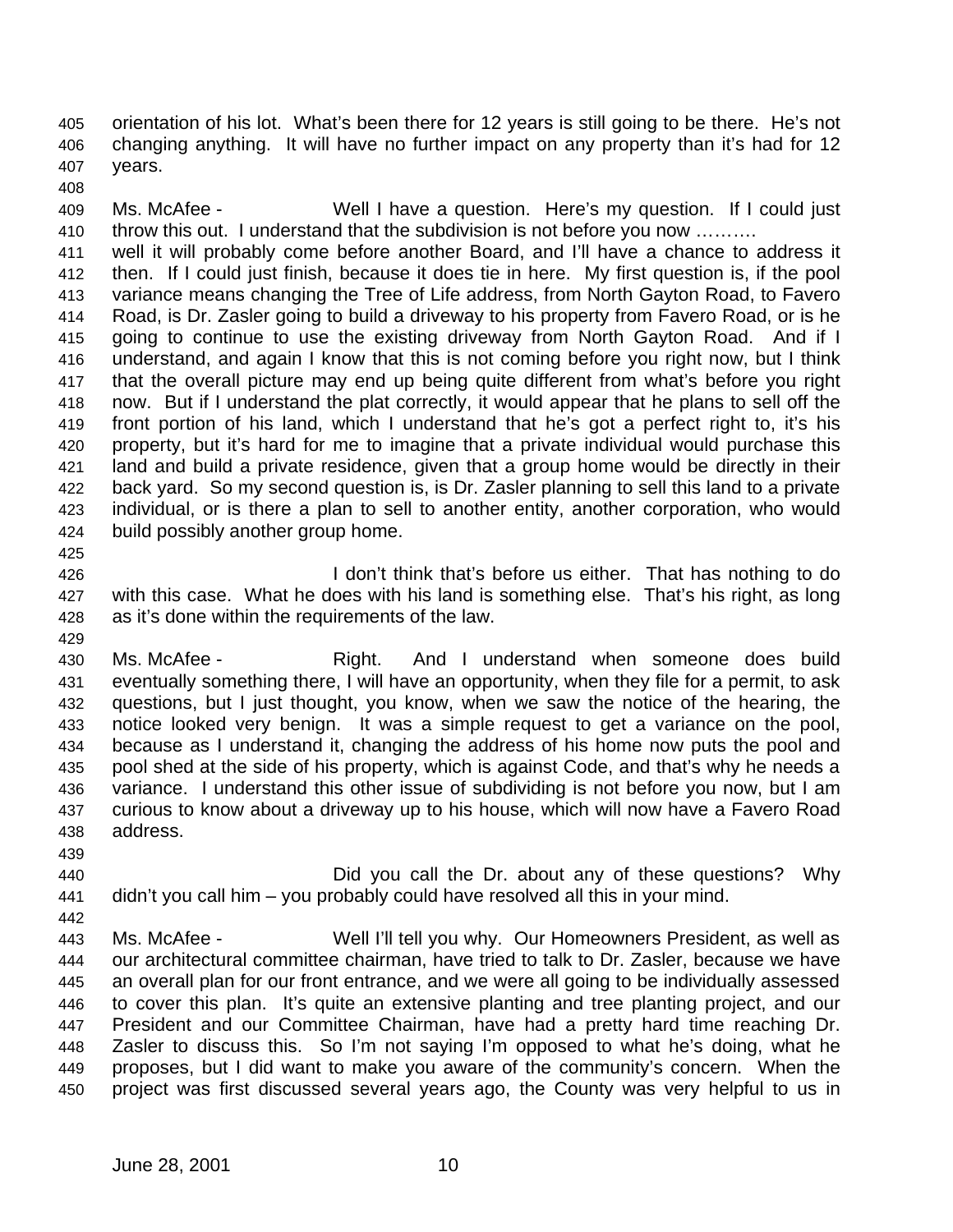answering our questions, and taking our concerns. Of course we had concerns about a group home going in. It's proved to be a good neighbor. So I'm just here as a representative of the neighborhood, to pose some questions and concerns. I don't think that's material to the case either, where he puts his driveway, is it Mr. Blankinship? Mr. Blankinship - It's certainly a good question. Well, we can ask him. I don't know what it has to do with this, but we can certainly ask him. Mr. Kirkland - When everybody finishes, we'll ask him. When you finish, we'll ask him where he's going to put his driveway, if he's going to put one, or if he's going to change anything. Anyone else wish to speak? Yes sir. If you would, state your name for the record. Where do you live? Mr. Stephens - Ed Stephens. I live right next door. I own lot number 2, that's to the west of Dr. Zasler's property. The new house? Mr. Stephens - Yes, the new house that's still under construction. I have a very fundamental question – what is the purpose of a setback. The reason I am asking that question is, at this point, Dr. Zasler's pool pump house is barely a foot from my fence, and so is there a need for someone to walk back there, because if that's the case, once my fence is fully constructed, as he will complete, there really won't be any space for anyone to walk back there. I need to know what's the purpose of a setback. Mr. Blankinship - There are several different purposes, but one of them is just to provide an area for maintenance, if he needs to maintain that pool house, he needs to be able to stand between it and the property line, without going onto your property. Mr. Stephens - He's going to be pretty hard pressed, because I know my fence is one foot off the line, but his fence is also one foot off that property line, and so I think there needs to be some clarification as to how much space really exists, and I guess a surveyor might be the best person to address that. **It's been that way for 12 years.**  Mr. Stephens - Interestingly enough, when my builder bought this piece of land, while I was in Dallas, we came to find out that part of Dr. Zasler's property had encroached on my 1.001 acre, and so I had already worked with him to move his pump house off of my property, which he did I guess, a foot, and this was before this came up, so now I'm asking the question, does that pump house need to be moved any further, and if he took the time to move the pump house one time, perhaps it should have been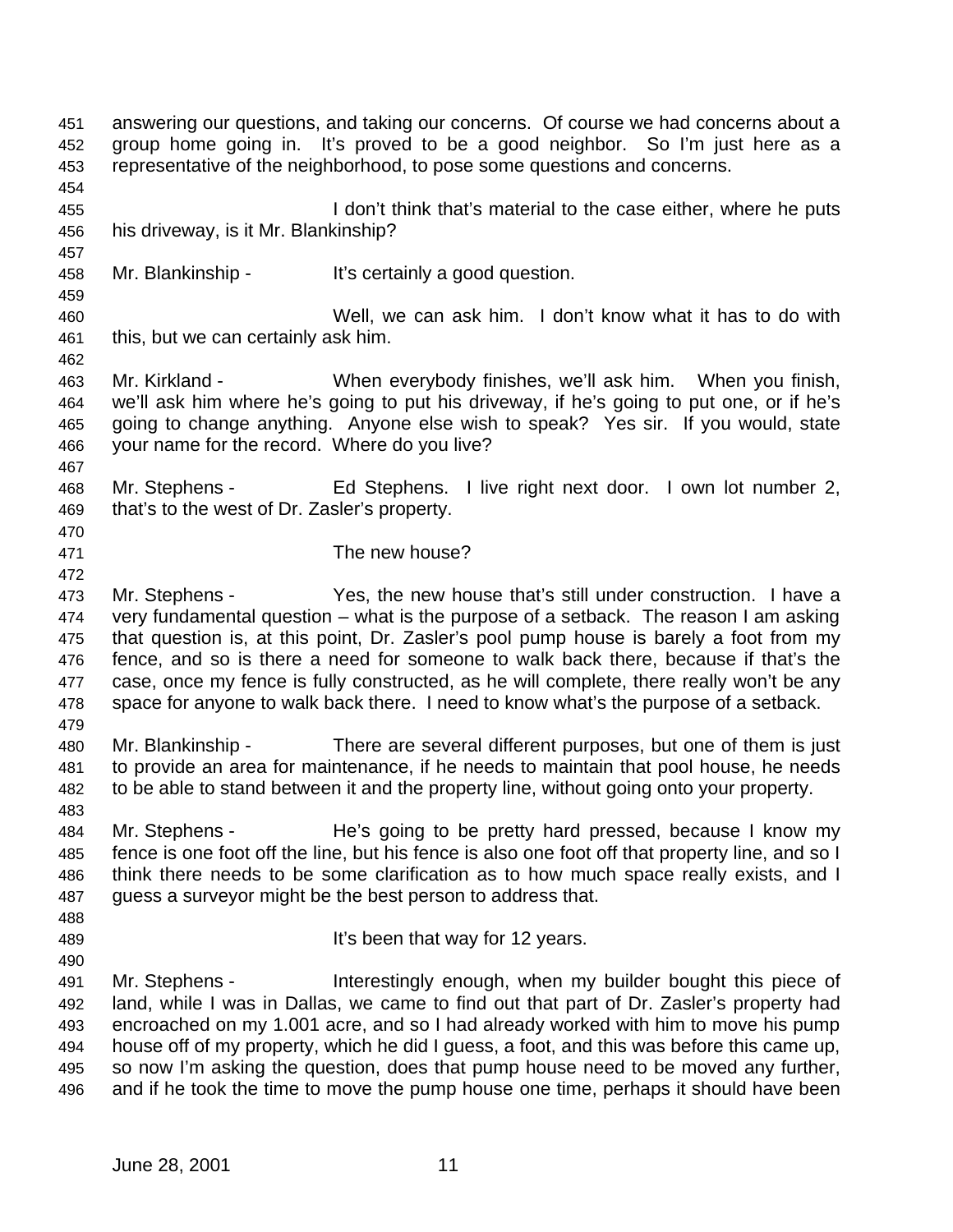moved to Code. Mr. Blankinship - Is there some agreement under way between you to adjust that property line? Mr. Stephens - To adjust the property line? No. Mr. Blankinship - Would you put up photo 2 please. When we were visiting the property, mention was made that that jog in the fence was going to be straightened out. Where is the fence now. Does it go partly onto your property? Mr. Stephens - The wood fence is my fence because I have a pool, and we had to jog that fence out because the pump house was back further and prevented us from doing a straight line shot with the wooden fence. Mr. Kirkland - So then he moved it? Mr. Stephens - Right. Then we've asked him to move it, and then he moved it some time later. But my question still remains, if you see the space between the metal fence and the wooden fence, it's really, really tight, and the question is, what is the true purpose of a setback, and will that be any kind of violation of a setback function? That's it. Thank you. Mr. Kirkland - We shall ask him that question, about the pool house. Does anyone else wish to speak? Okay, Dr. Zasler, come forward. Dr. Zasler - May I ask Mr. Floyd to come up if there are any questions? Mr. Kirkland - Was he sworn in? If you'll come forward, we'll swear you in. Mr. Blankinship - Do you swear that the testimony you are about to give is the truth, the whole truth, and nothing but the truth, so help you God? And your name? Mr. Floyd - I do. Kevin Floyd. Mr. Kirkland - Dr. Zasler, I know some of the questions, the driveway was a question. Dr. Zasler - Right. If I can just respond on a few levels, if I may. I think certainly I would like to correct for the record a couple of statements made by the first speaker. I have never told anyone that I have psychiatric patients, e.g. people with primary diagnoses that are psychiatric. All the clients who are at Tree of Life are people who have had brain injuries. Some of those people may have behavioral impairments, but none of them would be admitted to the program if I felt they were out of control or unsafe or a danger to my clients or staff or the neighbors. So just for the record, I want to clarify that statement.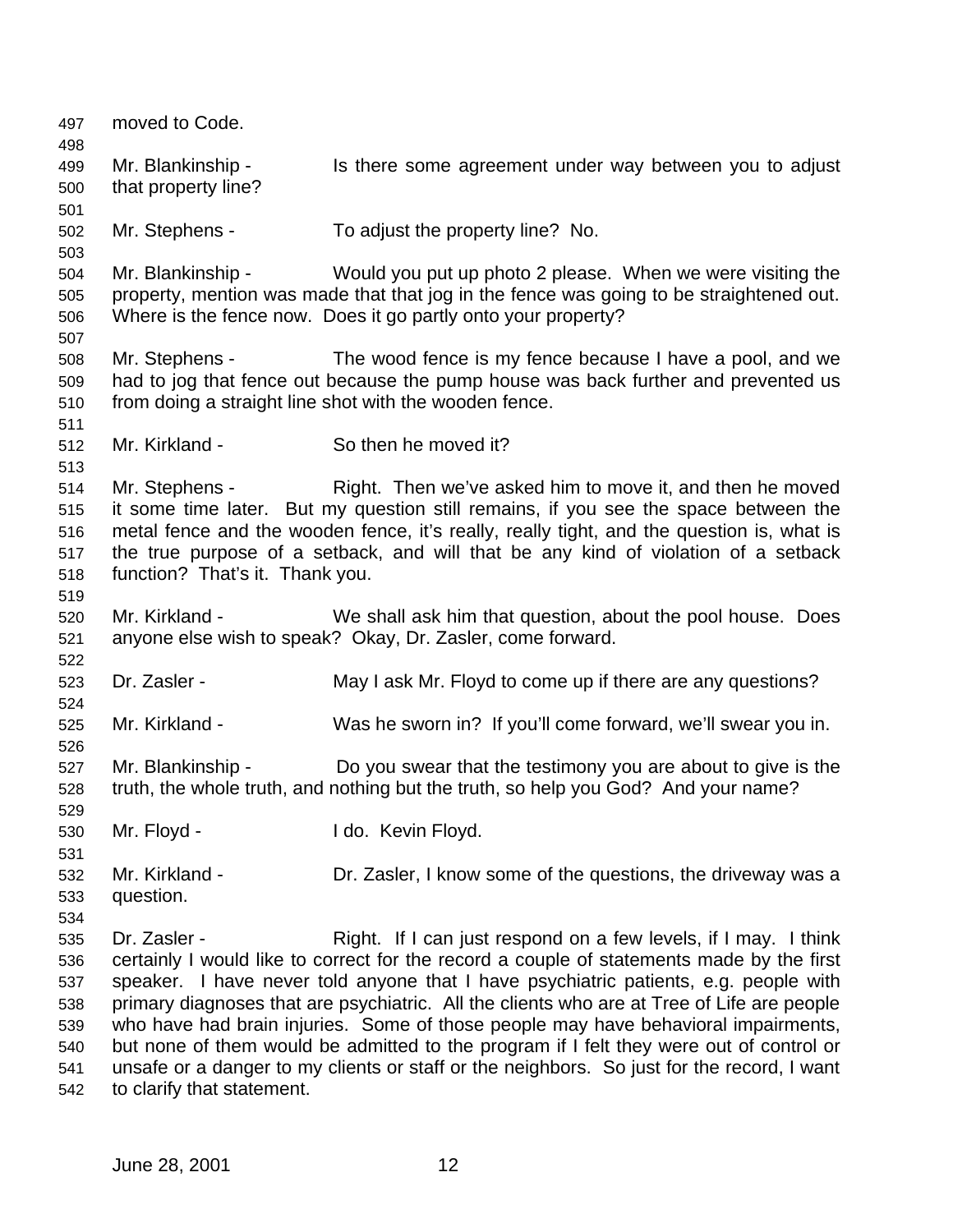### 

Mr. Blankinship - You are licensed through the State?

 Dr. Zasler - Yes, through Social Services, as an adult care residence. I think again, I need to leave that up to other people, but that we've made an attempt to be good neighbors. There have been no problems as previously testified to. I have been very communicative with Mr. Fitzpatrick, who lives 2 houses away from me, regarding the plans to change the plantings at the entrance. I own property on both sides of the entrance to the neighborhood. I am not part of the neighborhood, but as a good neighbor, I have been in communication with Mr. Fitzpatrick, as well as my immediate neighbor, Mr. Stephens, and addressed issues that we had, and have tried to work in a neighborly fashion with him to address those concerns. Any comment regarding lack of availability or communication, I think is a misrepresentation of fact, and I'd like to correct that for the record. I remain available; they can call me at my office, leave a message at the house, if there are any issues that the neighbor or neighbors with to address. The street issue, if it is an issue, we are not planning to have an entrance of Favero; the entrance will remain on North Gayton. To address that concern, again, this is the first time I am hearing that concern, which also bothers me that it wasn't addressed earlier. We could have avoided all the time taken. I don't know the answer to Mr. Stephens' question, but we're willing to address those issues as you feel that needs to be addressed.

 Let me ask you a question. This has just come out. Your pool house was moved; you agreed with him to move it once. How long ago was that?

- Dr. Zasler Within the last 6 months.
- So it's only a foot from the line now, is that correct.

Dr. Zasler - About that, Kevin do you know.

Mr. Floyd - Yes, originally it had encroached slightly, so we moved it.

 Why didn't you move it a little further away from the line? Is there any problem with doing that?

579 Mr. Floyd - I assume that there was already a slab there, and we were trying to utilize what was there. The structure had a slab underneath it, and we wanted to make sure that we didn't have to pour any additional slab, so we were trying to utilize what was there originally.

Dr. Zasler - The concrete foundation for the pool house.

 But you would not be able to maintain it if it's only a foot between the pool house and the line. I mean if you had to paint it or something on the other side, how would you do it?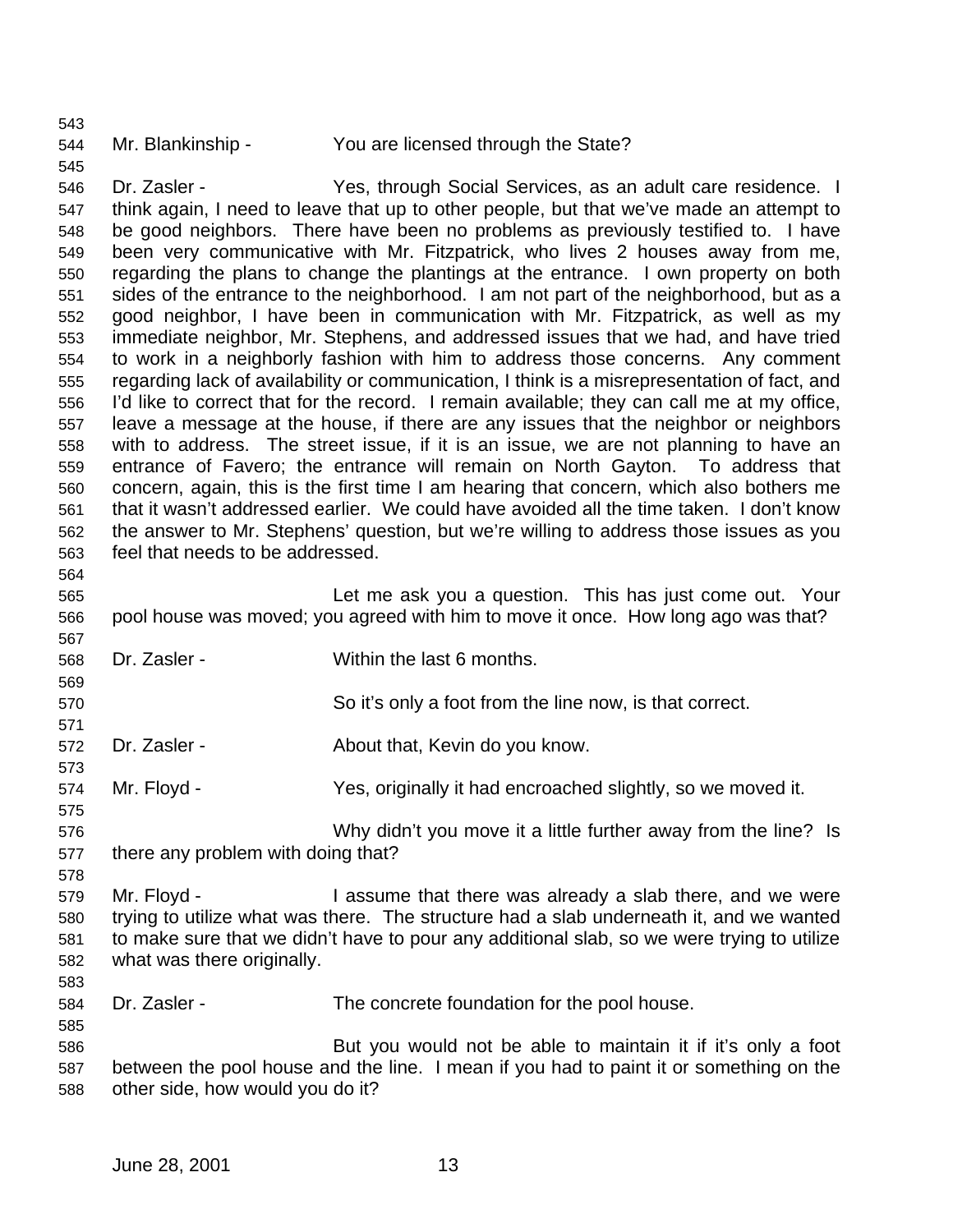| 589 |                                                   |                                                                                          |
|-----|---------------------------------------------------|------------------------------------------------------------------------------------------|
| 590 | Mr. Kirkland -                                    | If he straightens that fence all the way through, which he's                             |
| 591 | got a right to do.                                |                                                                                          |
| 592 |                                                   |                                                                                          |
| 593 | Dr. Zasler -                                      | Right. I guess we need to cross that bridge if you tell us we                            |
| 594 |                                                   | need to cross it and address that issue. I'm not unwilling to do that.                   |
| 595 |                                                   |                                                                                          |
|     |                                                   |                                                                                          |
| 596 |                                                   | That violated the ordinance to start with, didn't it?                                    |
| 597 |                                                   |                                                                                          |
| 598 | Mr. Blankinship -                                 | Well it was on the other property to start with, so yes sir. But                         |
| 599 |                                                   | that is part of the variance request, so if you want to separate that out, of course you |
| 600 | can approve the variance except for that.         |                                                                                          |
| 601 |                                                   |                                                                                          |
| 602 |                                                   | When he owned all of this property, it was not an issue, is                              |
| 603 | that what you're saying?                          |                                                                                          |
| 604 |                                                   |                                                                                          |
| 605 | Mr. Blankinship -                                 | Right. When Mr. Stephens lot was divided                                                 |
| 606 |                                                   |                                                                                          |
| 607 |                                                   | That was before this subdivision was in question, so that                                |
| 608 | created a problem when that lot was conveyed off. |                                                                                          |
| 609 |                                                   |                                                                                          |
| 610 |                                                   | So the 2-foot structure setback is the request to leave the                              |
| 611 | pool house where it is, I guess.                  |                                                                                          |
| 612 |                                                   |                                                                                          |
| 613 |                                                   | Yes sir, which is going to put him no way to paint the side of                           |
| 614 |                                                   | his house or whatever he needs to do, because he's going to have to get on the other     |
| 615 | man's property. So we can separate the request.   |                                                                                          |
| 616 |                                                   |                                                                                          |
|     | Mr. Kirkland -                                    | Any other questions? Any other questions?                                                |
| 617 |                                                   |                                                                                          |
| 618 |                                                   |                                                                                          |
| 619 | Mr. Blankinship -                                 | I must have missed the answer to the driveway question.                                  |
| 620 |                                                   |                                                                                          |
| 621 |                                                   | He said it was going to stay where it is.                                                |
| 622 |                                                   |                                                                                          |
| 623 | Mr. Kirkland -                                    | Anybody else have any questions? If not, that concludes the                              |
| 624 | case.                                             |                                                                                          |
| 625 |                                                   |                                                                                          |
| 626 |                                                   | After an advertised public hearing and on a motion by Mr. Wright, seconded by Mr.        |
| 627 |                                                   | Balfour, the Board granted application A-82-2001 for a variance allow the existing       |
| 628 |                                                   | dwelling at 13458 North Gayton Road (Tree of Life) (Tax Parcel 45-15-A-1 (part)). The    |
| 629 |                                                   | Board granted the variance subject to the following condition:                           |
| 630 |                                                   |                                                                                          |
| 631 | 1.                                                | This variance applies only to the existing dwelling located on the property. All         |
| 632 |                                                   | other improvements on the property shall comply with the applicable requirement of the   |
| 633 | County Code.                                      |                                                                                          |
| 634 |                                                   |                                                                                          |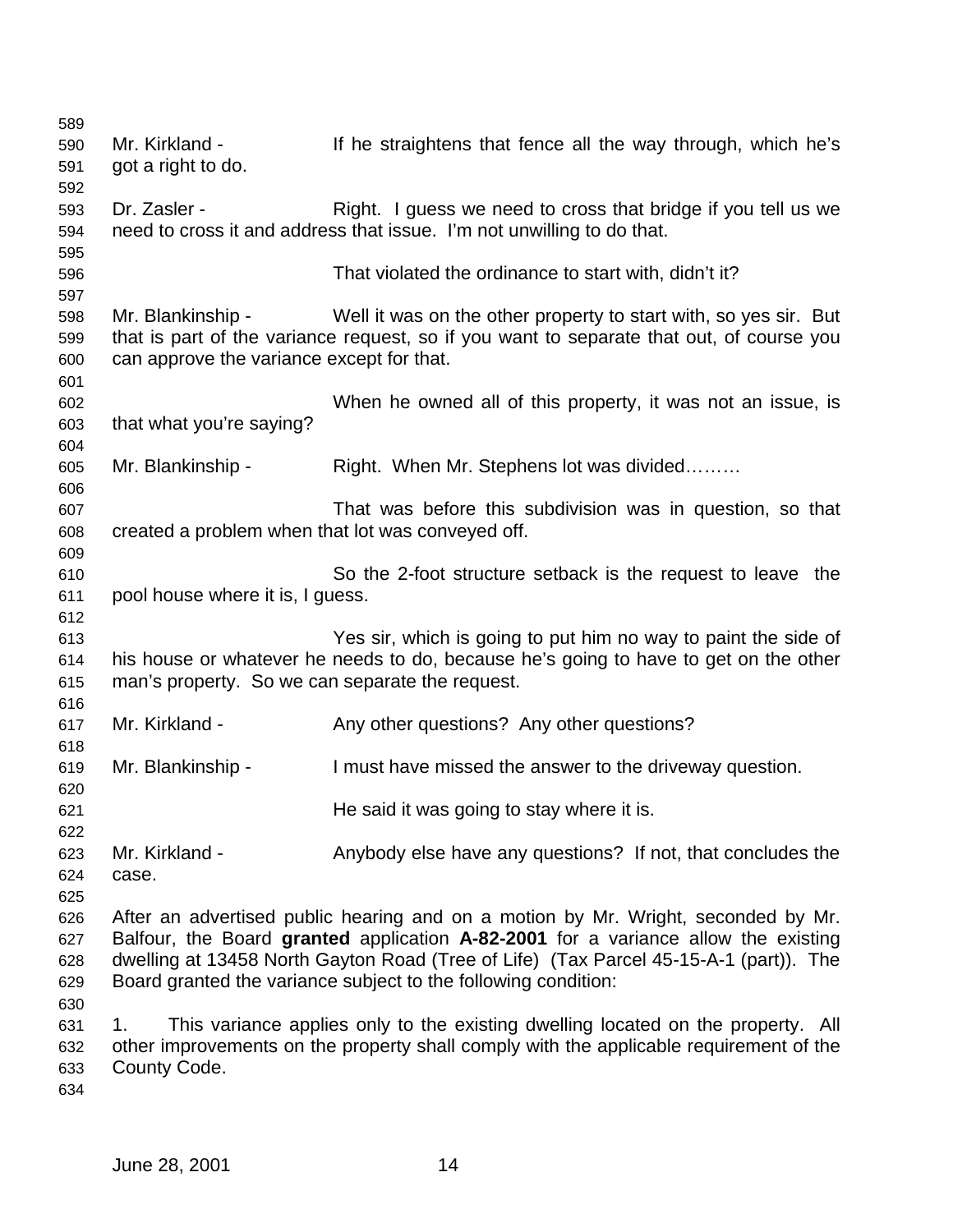Affirmative: Balfour, Kirkland, McKinney, Nunnally, Wright 5 Negative: 0 Absent: 0 The Board granted this request, as it found from the evidence presented that, due to the unique circumstances of the subject property, strict application of the County Code would produce undue hardship not generally shared by other properties in the area, and authorizing this variance will neither cause a substantial detriment to adjacent property nor materially impair the purpose of the zoning regulations. Mr. Kirkland - Next case sir. **A - 83-2001 LOIS MCGUIRE DURRETTE** requests a variance from Section 24- 95(i)(2) of Chapter 24 of the County Code to build a detached garage at 1050 Kukymuth Road (Tax Parcel 191-A-20), zoned A-1, Agricultural District (Varina). The accessory structure location requirement is not met. The applicant proposes a detached garage in the front yard, where the Code allows accessory structures in the rear yard. Mr. Kirkland - Applicant come forward, please. Anyone else wish to speak on this case? Raise your right hand and be sworn in, all of you. Mr. Blankinship - Do you swear that the testimony you are about to give is the truth, the whole truth, and nothing but the truth, so help you God? Mr. Kirkland - If you would, state your name for the record, please. Have all your notices been turned in according to the Code? We have them in the file. One of you proceed with the case. Mr. Hood - I do. Joe E. Hood. Yes sir. Ms. Durrette - I do. Lois McGuire Durrette. Mr. Hood - I brought some additional pictures. I don't know if they're necessary or not. I'll be glad to …………. Mr. Kirkland - If we take those pictures, we have to keep them for 30 days, is that all right? Mr. Hood - That would be fine. The pictures may clear up a little bit from what we got aside from the 2 pictures that the County took. First of all, the need for the garage is that, Mrs. Durrette and I are to be married, and I'm planning on moving in with her. Of course, being a senior citizen, I have acquired a few things through life, and of course my car has never been out of cover, always been under cover, and I have some shop equipment, and I do work in stained glass to some degree, and other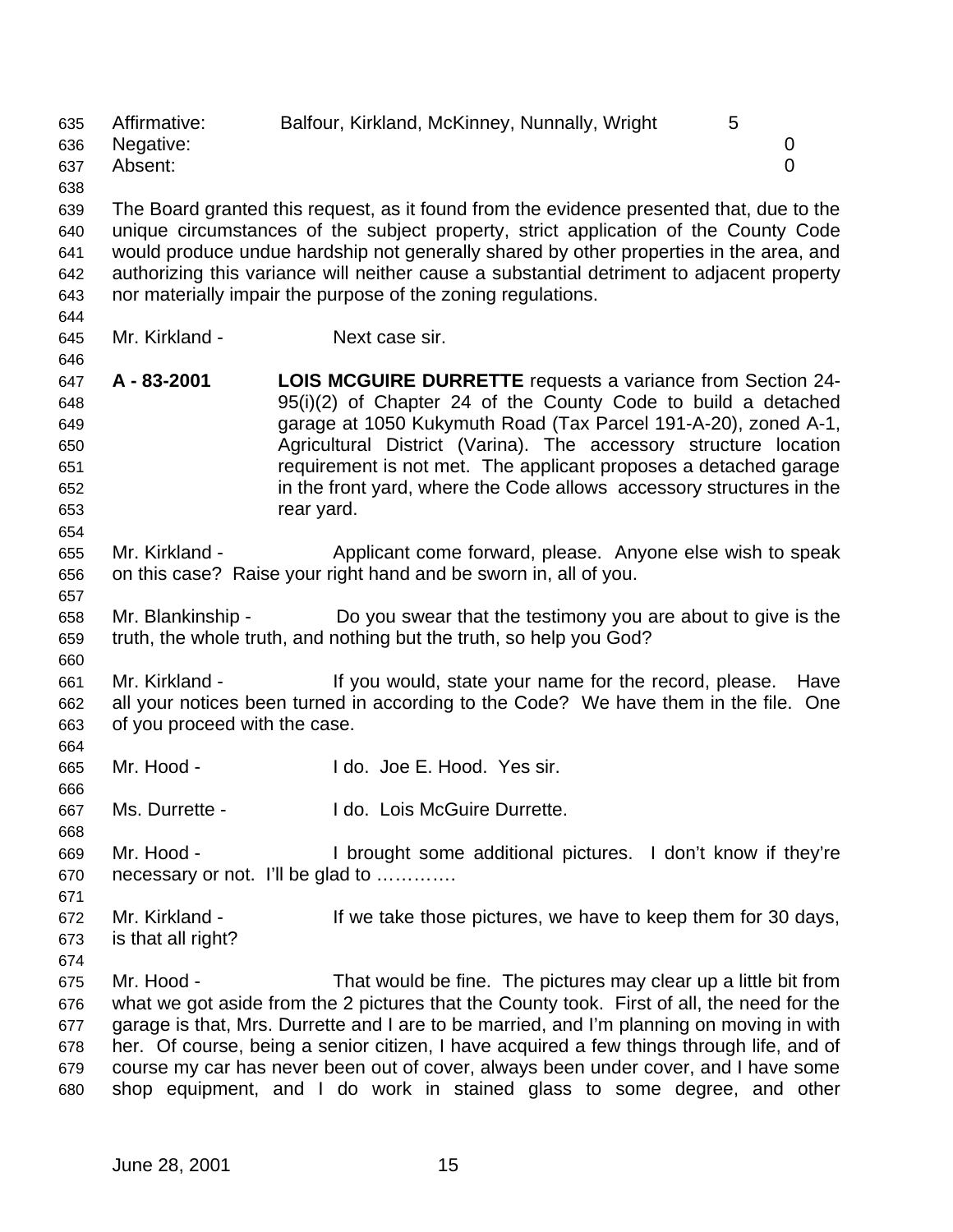miscellaneous equipment I need the roof on. Of course the obvious place for a garage is at the end of the driveway. This driveway's been there for 35 years. Unfortunately, the house is oriented different from the County usage, but the end of the house borders on Kukymuth, whereas the County of course classifies that as the front. The lot is so located that it's more land from back to front, what we consider back to front is the largest portion, that would be side to side. The County views it as the front to back being the shallow side. Well, the front of the house, of course, I'll speak in terms of County location. The front of the house has the driveway going up bordering Kukymuth – that's where we want to put the garage. The right side of the house is the long portion of the property, which slopes downward. The drain fields and septic tank are located out there. At the extreme lower edge, the field opposite this property drains, and during heavy rains, it floods, it's a miniature lake down there until it all has a chance to drain off. The other side of the property is bordered pretty much by a power line, and it's the shallow side, and water does stand during heavy rains back there, and the proposed location, according to County standards, is at the back of the House, which would be closer to that neighbor. We would have to remove about 7 or 8 large cedar trees, and also that portion of the property during heavy rains is a flood area. Rainwater rushes down there. Also there on the right side of the house, back over towards that end of the house, is the well, so we really don't have room to put the building anywhere except at the head of the driveway along Kukymuth. Could you move it over behind the house? Mr. Hood - Technically you could, but the boundaries, it would be right up almost against the house in going back to the power line variance of 10 feet. You just don't have room for proper orientation of the building, really anywhere on the property except the proposed location. 

Sir, that's a rather large garage.

 Mr. Hood - Yes sir, as I stated, I have not only for the garage use, but also for my equipment.

 Mr. Wright - Suppose you turned it around and oriented it behind the house so you'd come in like this; you come into the front of it with a 30-foot area turned around. It would give you more room.

718 Mr. Hood - You talking about locating in the same place, but just ...... 

 Mr. Wright - No, and moving it over behind the house to get it away from the road. 

 Mr. Hood - The trouble with that is, is the distance that you have between the house and the power line variance and the fact that her house runs lengthwise, so that all that whole side of that house, in essence, you're looking from one, out the window, into a structure, which is of course detrimental to the value of the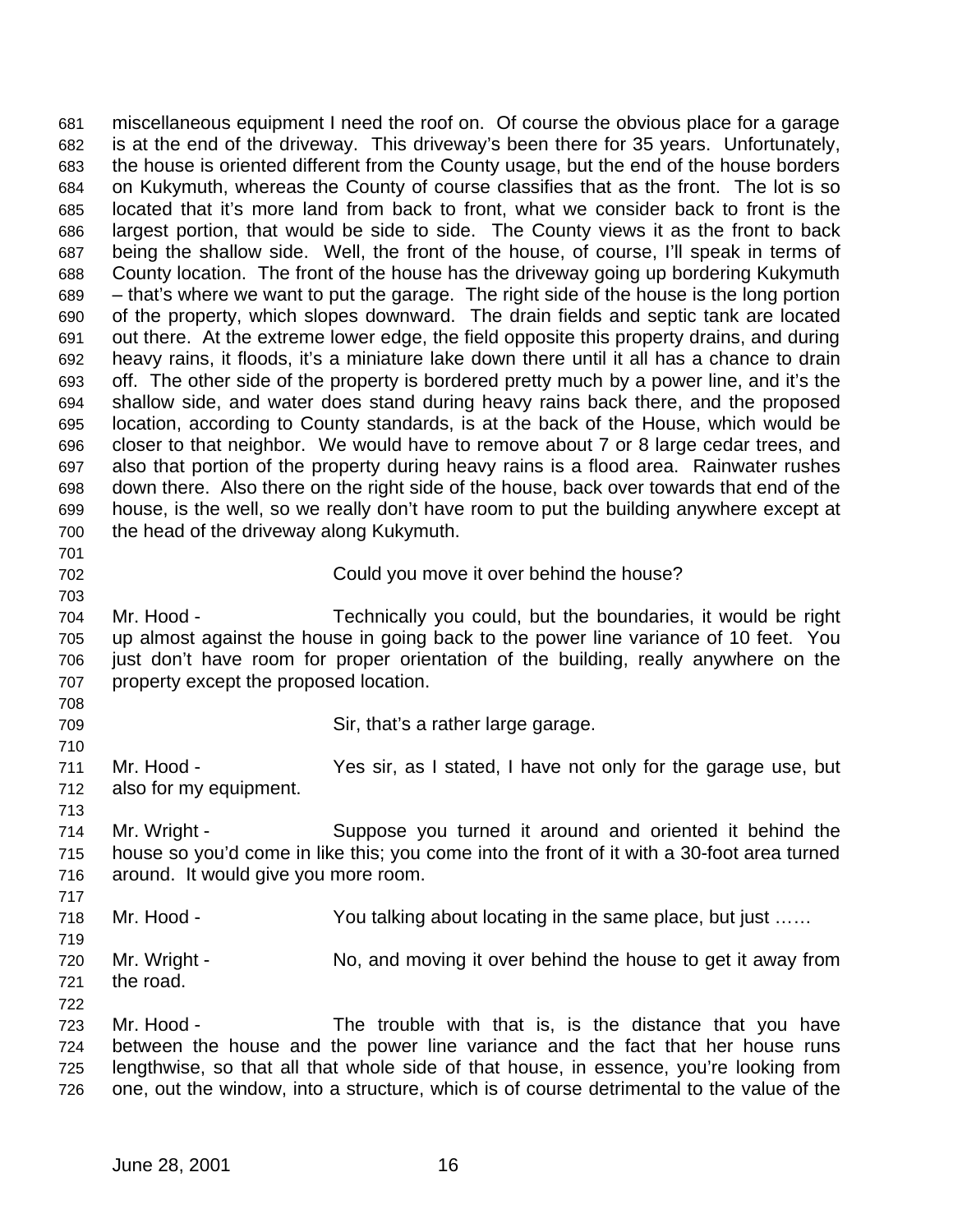property, as well as objectionable to those who live there. 727<br>728

| 120        |                                                    |                                                                                              |
|------------|----------------------------------------------------|----------------------------------------------------------------------------------------------|
| 729        | Mr. Wright -                                       | That would be toward the back of the house, wouldn't it?                                     |
| 730<br>731 | Mr. Hood -                                         | Well in the true sense it's toward the back of the house, yes                                |
| 732        | sir.                                               |                                                                                              |
| 733        |                                                    |                                                                                              |
| 734        | Mr. Wright -                                       | The way the house is situated.                                                               |
| 735        |                                                    |                                                                                              |
| 736        | Mr. Blankinship -                                  | The side of the lot is back of the house.                                                    |
| 737        |                                                    |                                                                                              |
| 738        | Mr. Hood -                                         | But I have to be careful as to say back and front                                            |
| 739        |                                                    |                                                                                              |
| 740        | Mr. Wright -                                       | But I'm saying the garage would be behind, to the back of the                                |
| 741        | house.                                             |                                                                                              |
| 742        |                                                    |                                                                                              |
| 743        | Mr. Hood -                                         | The true value of the house, yes it would.                                                   |
| 744        |                                                    |                                                                                              |
| 745        | Mr. Kirkland -                                     | See the little hands moving on the picture up there. Put it                                  |
| 746        | right there and turn it lengthwise on the drawing. |                                                                                              |
| 747        |                                                    |                                                                                              |
| 748        | Mr. Wright -                                       | Looks like to me that would be less of a problem.                                            |
| 749        |                                                    |                                                                                              |
| 750        | Mr. Hood -                                         | As you can see now, as you can see from the picture here,                                    |
| 751        | the driveway goes straight up.                     |                                                                                              |
| 752        |                                                    |                                                                                              |
| 753        | Mr. Wright -                                       | Yes, but you can turn the driveway into the garage. You                                      |
| 754        |                                                    | could still go up the driveway, but just turn it into the garage if you moved it around and  |
| 755        | reoriented the garage.                             |                                                                                              |
| 756        |                                                    |                                                                                              |
| 757        | Mr. Hood -                                         | Yes, that can be done, I guess, if the property, I don't know                                |
| 758        |                                                    | how much slope is there, because I really haven't looked at it, but the objectionable part   |
| 759        |                                                    | of that is, you're looking from the kitchen and the dining room in that particular area, and |
| 760        |                                                    | the bathroom, into a building. And when I say "into it," we're talking about 10 feet or so,  |
| 761        |                                                    | in order to accommodate the building from the line to the house, or in that                  |
| 762        |                                                    | neighborhood. I don't know, it may not be exactly 10 feet.                                   |
| 763        |                                                    | Looks like to me a little bit more than that                                                 |
| 764<br>765 |                                                    |                                                                                              |
| 766        | Mr. Hood -                                         | It may be sir.                                                                               |
| 767        |                                                    |                                                                                              |
| 768        |                                                    | You've got 8 feet now, and you'd add another 12 feet, so it'd                                |
| 769        | be 20 feet.                                        |                                                                                              |
| 770        |                                                    |                                                                                              |
| 771        | Mr. Hood -                                         | Well like I said, I hadn't really stepped it off exactly. Now I                              |
| 772        |                                                    | think the power line, I noticed that after I submitted, the power line does come in on a     |
|            |                                                    |                                                                                              |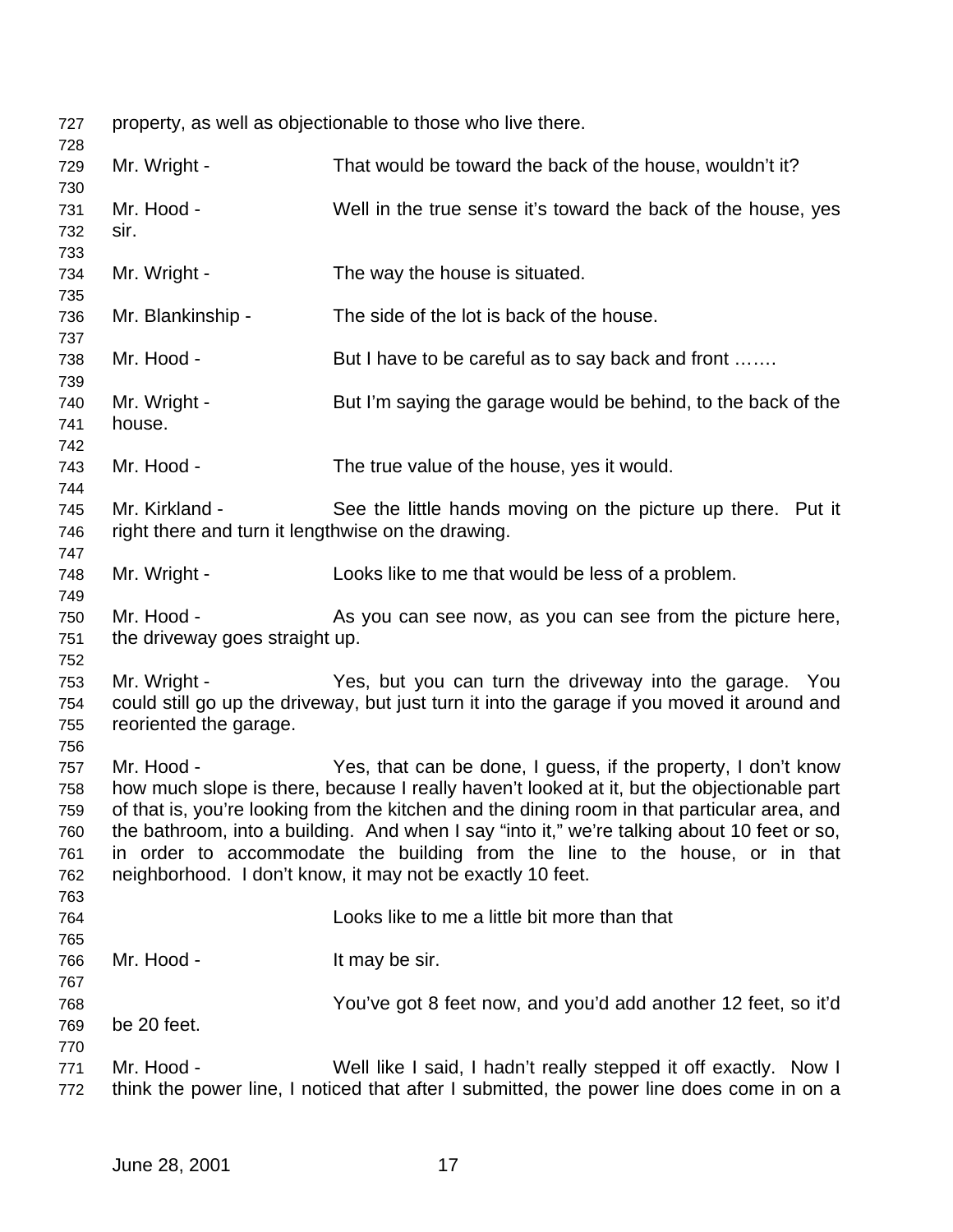| 773<br>774<br>775                                    | but nevertheless it does to some degree.                   | slight angle, which I really didn't notice at the time, but I don't think that's appreciable,                                                                                                                                                                                                                                                                                                                                                                                                                               |
|------------------------------------------------------|------------------------------------------------------------|-----------------------------------------------------------------------------------------------------------------------------------------------------------------------------------------------------------------------------------------------------------------------------------------------------------------------------------------------------------------------------------------------------------------------------------------------------------------------------------------------------------------------------|
| 776<br>777                                           | you say you want something for your equipment?             | Mr. Hood, what kind of equipment do you use in this garage,                                                                                                                                                                                                                                                                                                                                                                                                                                                                 |
| 778<br>779<br>780                                    | Mr. Hood -                                                 | Well, I have woodworking equipment, and I need a place to<br>put my desk to work on stained glass, lawnmowers, shredder, just some equipment.                                                                                                                                                                                                                                                                                                                                                                               |
| 781<br>782<br>783                                    | it?                                                        | But it looks like the garage is about as big as the house, isn't                                                                                                                                                                                                                                                                                                                                                                                                                                                            |
| 784<br>785<br>786                                    | Mr. Hood -                                                 | No sir.                                                                                                                                                                                                                                                                                                                                                                                                                                                                                                                     |
| 787<br>788                                           |                                                            | Square footage wise? You talking about 42 by 30?                                                                                                                                                                                                                                                                                                                                                                                                                                                                            |
| 789<br>790<br>791                                    | Mr. Hood -<br>and I have one area                          | Yes sir. Well when you put woodworking equipment in it,                                                                                                                                                                                                                                                                                                                                                                                                                                                                     |
| 792<br>793                                           |                                                            | Is this a hobby of yours, or do you sell                                                                                                                                                                                                                                                                                                                                                                                                                                                                                    |
| 794<br>795<br>796                                    | Mr. Hood -                                                 | No it's a hobby. I'm going to have one area of the building,<br>12 by 30, devoted to this project, I hope. The rest of it will be for cars or equipment to<br>be stored in. At my age, it's not the easiest thing to move everything.                                                                                                                                                                                                                                                                                       |
| 797<br>798<br>799                                    | Mr. Kirkland -<br>to speak? Are you for or against?        | Any other questions by Board members? Anyone else wish                                                                                                                                                                                                                                                                                                                                                                                                                                                                      |
| 800<br>801<br>802                                    |                                                            | I'm opposed.                                                                                                                                                                                                                                                                                                                                                                                                                                                                                                                |
| 803<br>804<br>805                                    | Mr. Kirkland -                                             | Okay, you will have time to rebut any questions she may ask.<br>Yes ma'am, if you would, state your name for the record.                                                                                                                                                                                                                                                                                                                                                                                                    |
| 806<br>807                                           | Ms. Thomas -                                               | I'm Ann Watson Vail Thomas.                                                                                                                                                                                                                                                                                                                                                                                                                                                                                                 |
| 808<br>809                                           | Mr. Kirkland -                                             | Where do you reside?                                                                                                                                                                                                                                                                                                                                                                                                                                                                                                        |
| 810<br>811<br>812<br>813<br>814<br>815<br>816<br>817 | Ms. Thomas -<br>type of structures in front of their home. | Where I reside is 6401 River Road, Richmond, Virginia. I<br>own this property along Kukymuth Road, to the east, the farmland and 3 houses on the<br>property. I received your letter from Mr. Blankinship, certified mail dated June 7. I've<br>been out of town. I don't really have any prepared remarks, but I'm generally opposed<br>to anything that you would be allowed to do to your property that might devalue it and all<br>those, and set a precedence, for other people to come and put a garage or what other |
| 818                                                  | Mr. Kirkland -                                             | Ma'am, let me interrupt you right now. When we hear the                                                                                                                                                                                                                                                                                                                                                                                                                                                                     |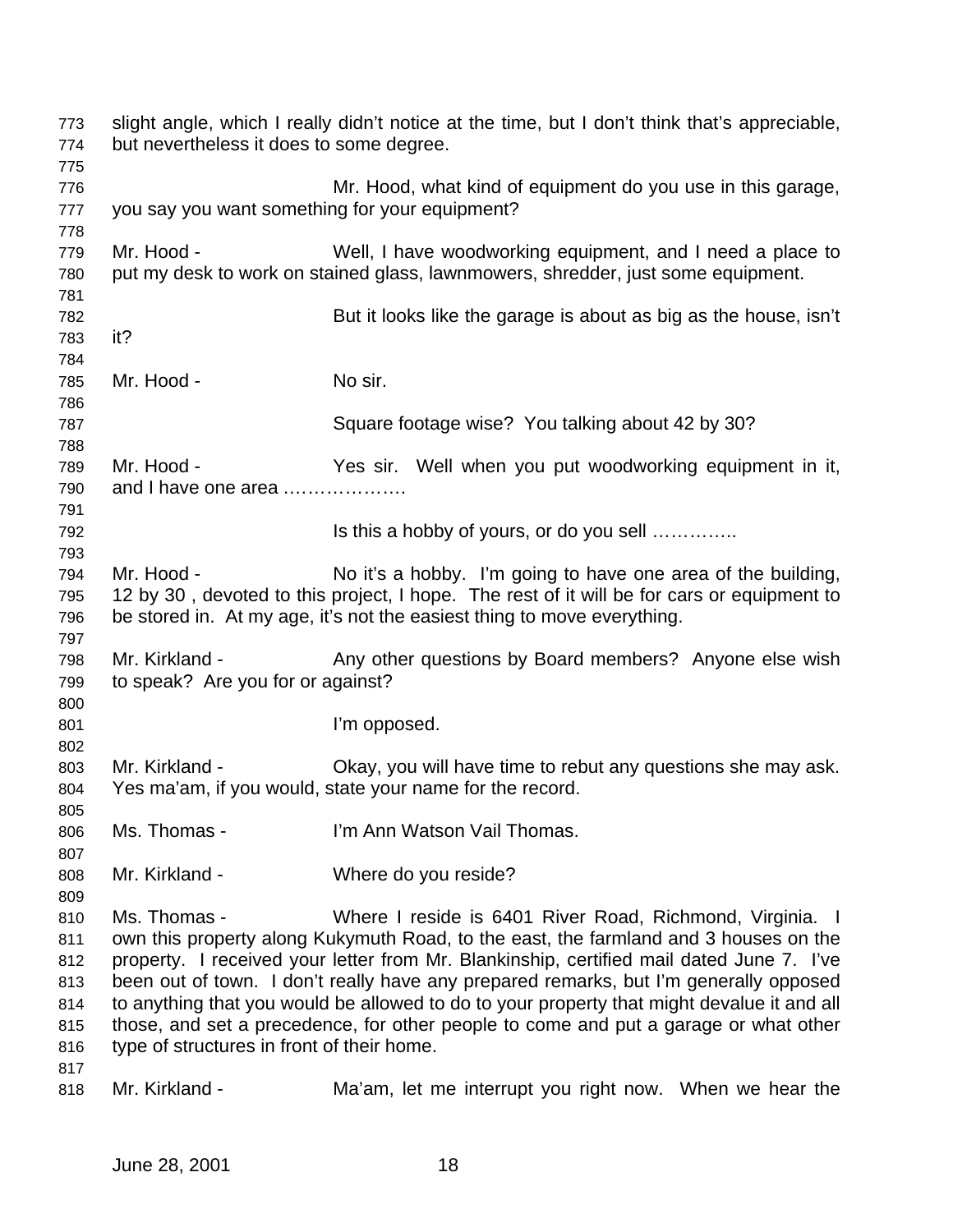cases that we hear each month, each case is judged on its own merits and from both sides of who's discussing it. We don't set precedent here, and I'd like that to be made known. Every case is its own merit, and we listen to it, and that's the way we do it. Let me ask you, do you own the property that's adjacent to this property? 826 Ms. Thomas - I own the property that's across the street. Kukymuth Road, and then Osborne Turnpike, the acreage, and the houses. 951 Kukymuth Road would be the closest one would be the closest one to Mrs. Durrette and her fiancé. You say you're across the street, directly across, or further down Kukymuth Road? Ms. Thomas - It would be further down. From Osborne Turnpike, you would pass their property to get to yours? 838 Ms. Thomas - Yes sir; they would be on the right; I would be on the left and elevated. The power lines that run behind their property also run through my property. Your property is vacant? Ms. Thomas - Vacant? No sir. Structures on it? Home on it? 847 Ms. Thomas - Yes, there are 3 improvements – a main house, a guest cottage and then another house, and they all have occupants. How much land do you own there ma'am? 852 Ms. Thomas - It's right under 500 acres. Small parcel. What would your solution be? Ms. Thomas - Well, I'm not for them having to take down any cedar trees; I understand how they feel, but right now my fields are up, and in the fall, winter and spring, before there is any growth out there on Kukymuth, I would see a very large structure that might not be in keeping with generally what's in the area, and we're agricultural, and I don't want to see any potential shop. I didn't know that it could be a sizeable structure, so I'm concerned, and I would be opposed. Was that the question?

I don't think I actually answered what you asked me.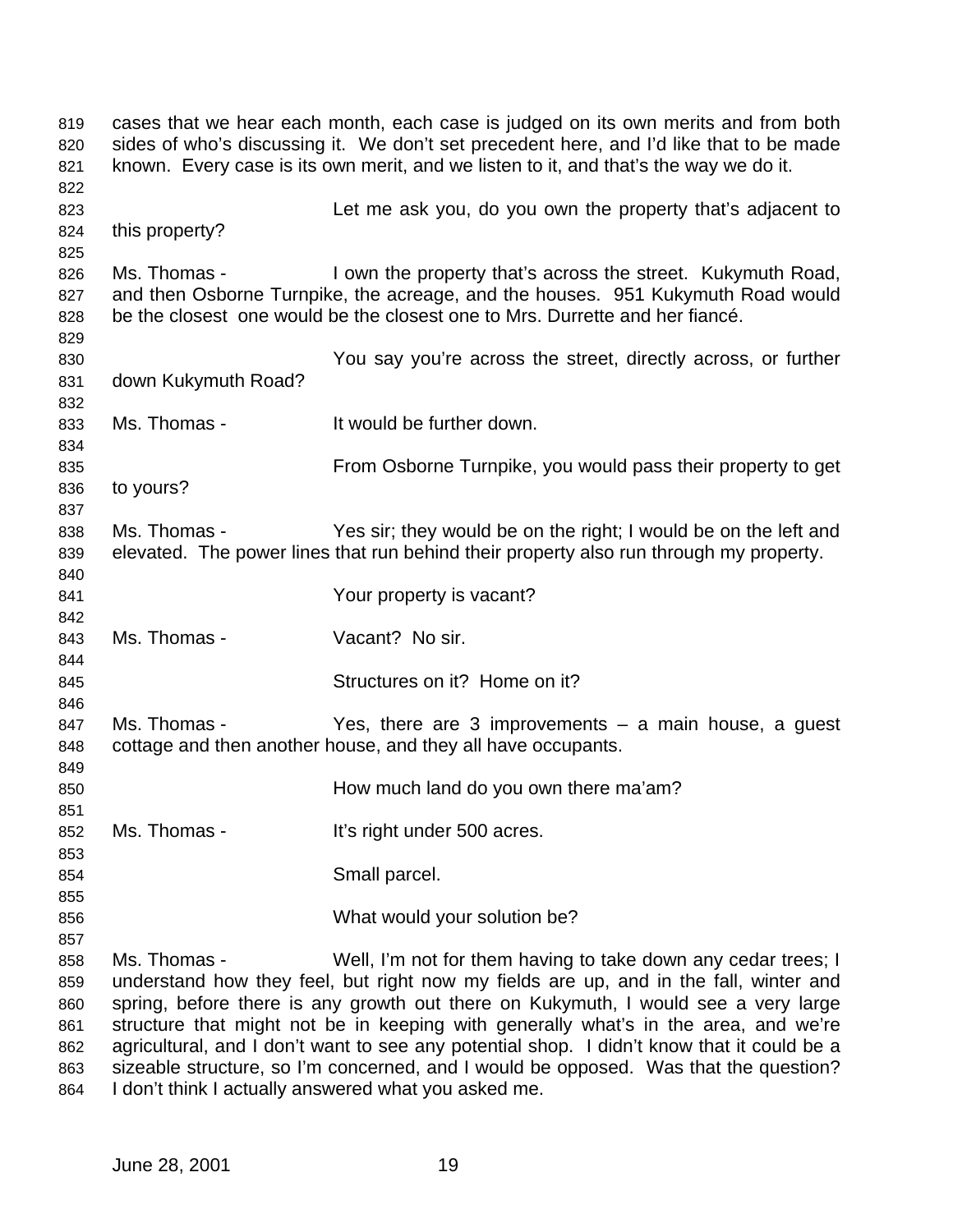You're beating on the edges of it. I was asking where you 867 thought he ought to put his structure. Ms. Thomas - Well I can ride out there and look. But you know he's got his septic tank in one area, and he's got a well in another. Ms. Thomas - Yes, and I've never actually met them, and I feel for them, 875 because I would like to be able to do, with any of my properties, what I need to do, so I would be willing to do that. But I could see that at any future date that if I would want to do any subdivision, or do anything with my property, that where you would have entrances along Kukymuth Road, that a large shop structure would devalue my property. 881 Mr. Kirkland - Thank you ma'am. Would you like to add anything? Mr. Hood - Yes sir. Well first of all, I think it's important, she doesn't live across the road from this property. It's a big, beautiful field there. I don't know, I would have guessed 200 to 400 acres, beautiful field, and facing Kukymuth Road you can see no houses at all from Mrs. Durrette's property. Also, I understand that she has a private lane leading off of Osborne Pike to these rental properties that she has. 889 What type of structure is this going to be, brick or ........ Mr. Hood - No sir, it would be frame, and it's a garage. Beyond the fact that you didn't like the suggestion because you'd have to look out your window at it if you put it in the back, what other objections do you have to it? 897 Mr. Hood - Well sir, it limits us to where it can go due to the orientation of the house ……… I understand that, the suggestion I think that Mr. Wright made was that you could put it to the right of where this piece of equipment is in the picture; in other words, you could drive out where it is and make it turn right and put it along side the rear of your house, or the side of the house, whichever. Mr. Hood - Well, yes it could be put there. It's not, as you can see, a favorable location for it. I understand. But we have to weigh every side, and if the lady subdivides her land one day and puts homes there, her value is going to be decreased perhaps, because people are going to say they don't want their entrance or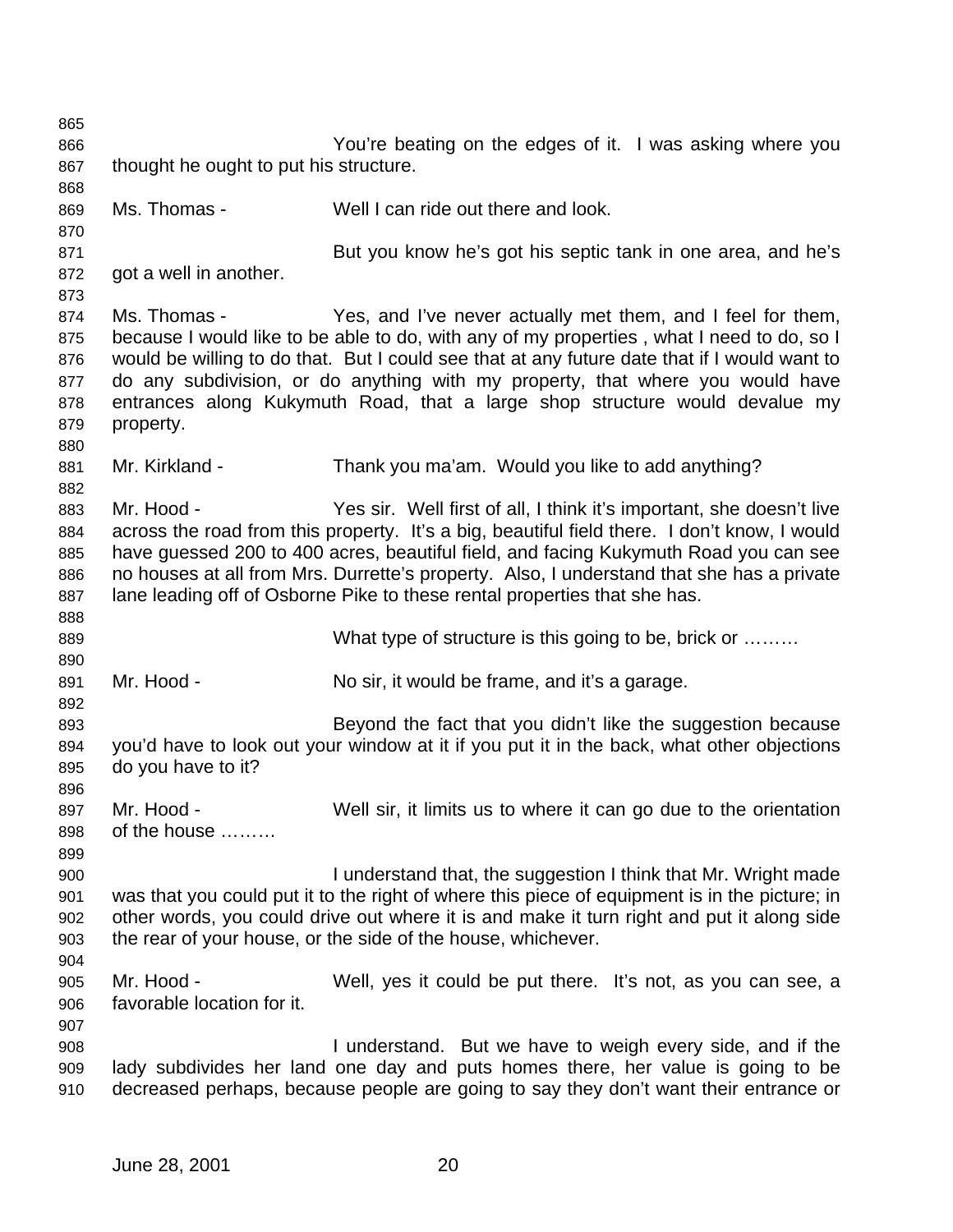| 911                      | their house, looking at a "shop" across the street. |                                                                                                                                                                |
|--------------------------|-----------------------------------------------------|----------------------------------------------------------------------------------------------------------------------------------------------------------------|
| 912<br>913<br>914<br>915 | Mr. Hood -                                          | Well it would be a garage; it just happens to be a little larger<br>garage than conventional, but that doesn't change the fact that it's going to be a garage. |
| 916                      |                                                     | You charge? You do shop work for other people?                                                                                                                 |
| 917<br>918               | Mr. Hood -                                          | No sir, strictly a hobby. Just as a kind of do-it-yourselfer.                                                                                                  |
| 919<br>920<br>921        | Do you know what I'm speaking of?                   | Mr. Hood, what's the eave height of this garage proposed?                                                                                                      |
| 922<br>923               | Mr. Hood -                                          | The eave height? I think you're talking about the top                                                                                                          |
| 924<br>925<br>926        |                                                     | No that's the ridge.                                                                                                                                           |
| 927<br>928               | Mr. Hood -                                          | The eave would $-1$ guess it's going to be an 8-foot ceiling.                                                                                                  |
| 929<br>930               | saw it sitting out there                            | Eight feet – so you don't plan on putting a backhoe in it? $\blacksquare$                                                                                      |
| 931<br>932<br>933        | Mr. Hood -                                          | No, that's for sale. That was just a play toy for some years. I<br>just brought it up there and put a sign on it to see if I could sell it there.              |
| 934<br>935<br>936        | the middle of the gable.                            | I thought I'd let you know, because you can only go 15 feet to                                                                                                 |
| 937<br>938<br>939        | Mr. Hood -<br>fall, and 8-inch fall                 | This would be 8 feet, just a conditional building with a 2-inch                                                                                                |
| 940<br>941               |                                                     | So you're going to put a flat roof on it.                                                                                                                      |
| 942<br>943               | Mr. Hood -                                          | No, I'm not going to put a flat roof on it                                                                                                                     |
| 944<br>945<br>946        | pitch?                                              | (unintelligible) You're going to put an A on it? Like 6,7,8, 12                                                                                                |
| 947<br>948<br>949        | Mr. Hood -                                          | Just a conventional fall, yes sir. It's going to be a garage.                                                                                                  |
| 950<br>951               | Mr. Kirk                                            | Any other questions by Board members?                                                                                                                          |
| 952<br>953<br>954        |                                                     | How about on the opposite end of where you want to put it?<br>It's not enough space over there, I don't guess, as big as it is?                                |
| 955<br>956               | Mr. Hood -                                          | No sir, there isn't. And that's the earlier where the cedar                                                                                                    |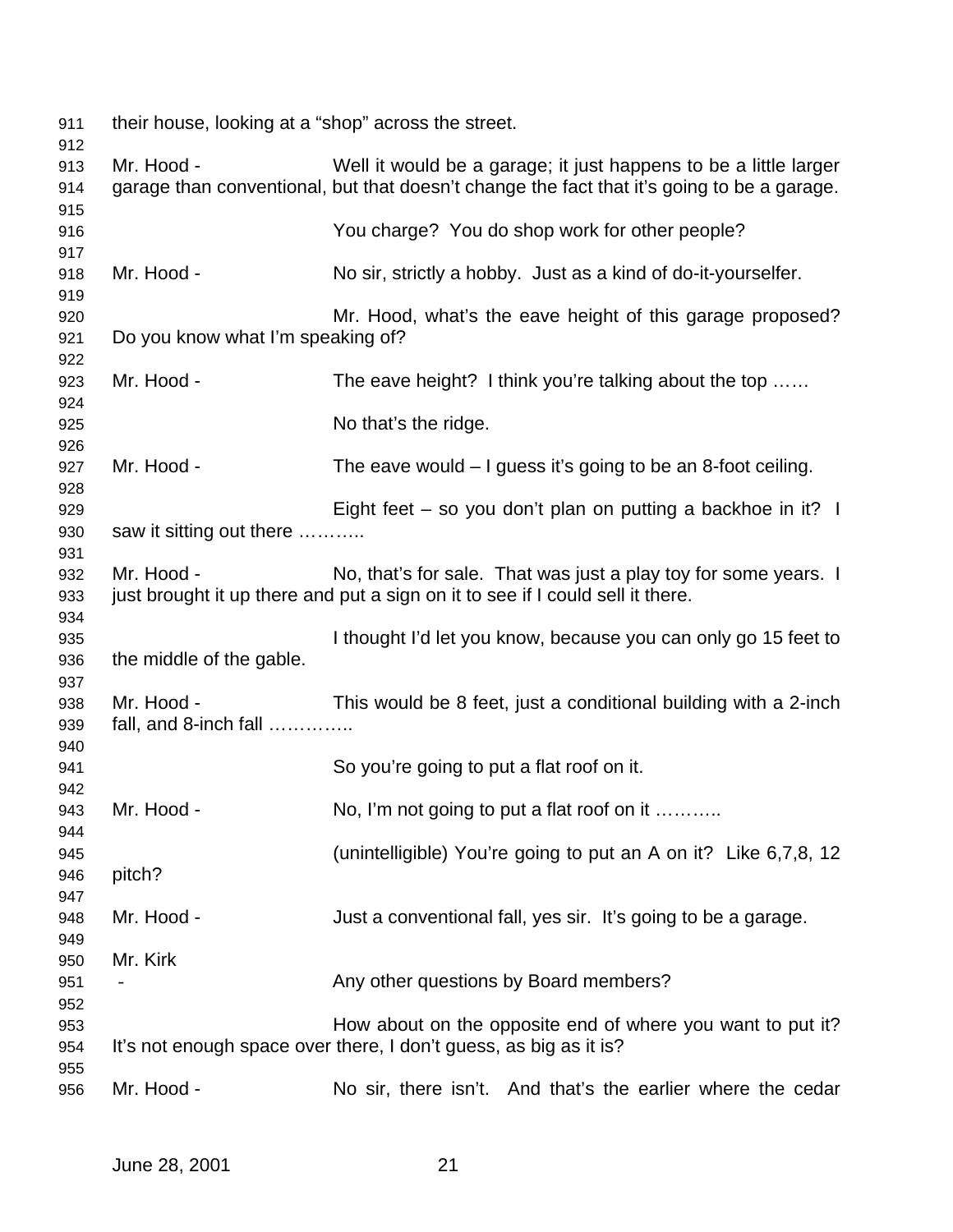trees, if it could be located there, and I'm not really sure on account of the well, but there's where the beautiful cedar trees are. They are back there. You'd have to take them all down? (unintelligible) Mr. Hood - Just about, yes sir. To use that end of the place, if you could do it, I would assume you would have to cut straight on Kukymuth Road, which is a bank, and if you cut into that bank, then in going out on Kukymuth Road, you would have a blind entrance onto the road. The driveway, unfortunately, is not shown here. Well you can see the house there and come on down. Mr. Blankinship was there, so he knows that the driveway starts ¾ of the way of the width of the property, something of that nature. Mr. Kirkland - Okay, if no other questions, that concludes the case. Upon a motion by Mr. Nunnally, seconded by Mr. Wright, the Board **denied** application **A-83-2001** for a variance to build a detached garage at 1050 Kukymuth Road (Tax Parcel 191-A-20. 976 Affirmative: Balfour, Kirkland, McKinney, Nunnally, Wright 5 Negative: 0 Absent: 0 The Board denied the request, as it found from the evidence presented, that authorizing this variance would be of substantial detriment to adjacent property or would materially impair the purpose of the zoning regulations. 984 Mr. Kirkland - Next case. **UP- 19-2001 ABUNDANT LIFE CHURCH OF CHRIST** requests a temporary conditional use permit pursuant to Section 24-116(c)(1) of Chapter 24 of the County Code to use a trailer for classroom space at 3300 Neale Street (Tax Parcel 119-A-8D), zoned A-1, Agricultural District (Fairfield). Mr. Kirkland - Applicant here for this case? If you would, come forward please. Anyone else wish to speak on this case? If you would, raise your right hand and be sworn in. Mr. Blankinship - Do you swear that the testimony you are about to give is the truth, the whole truth, and nothing but the truth, so help you God? Mr. Kirkland - Would you state your name for the record please. Have all your notices been turned in according to the County Code? All right, we've got them in. Proceed with your case.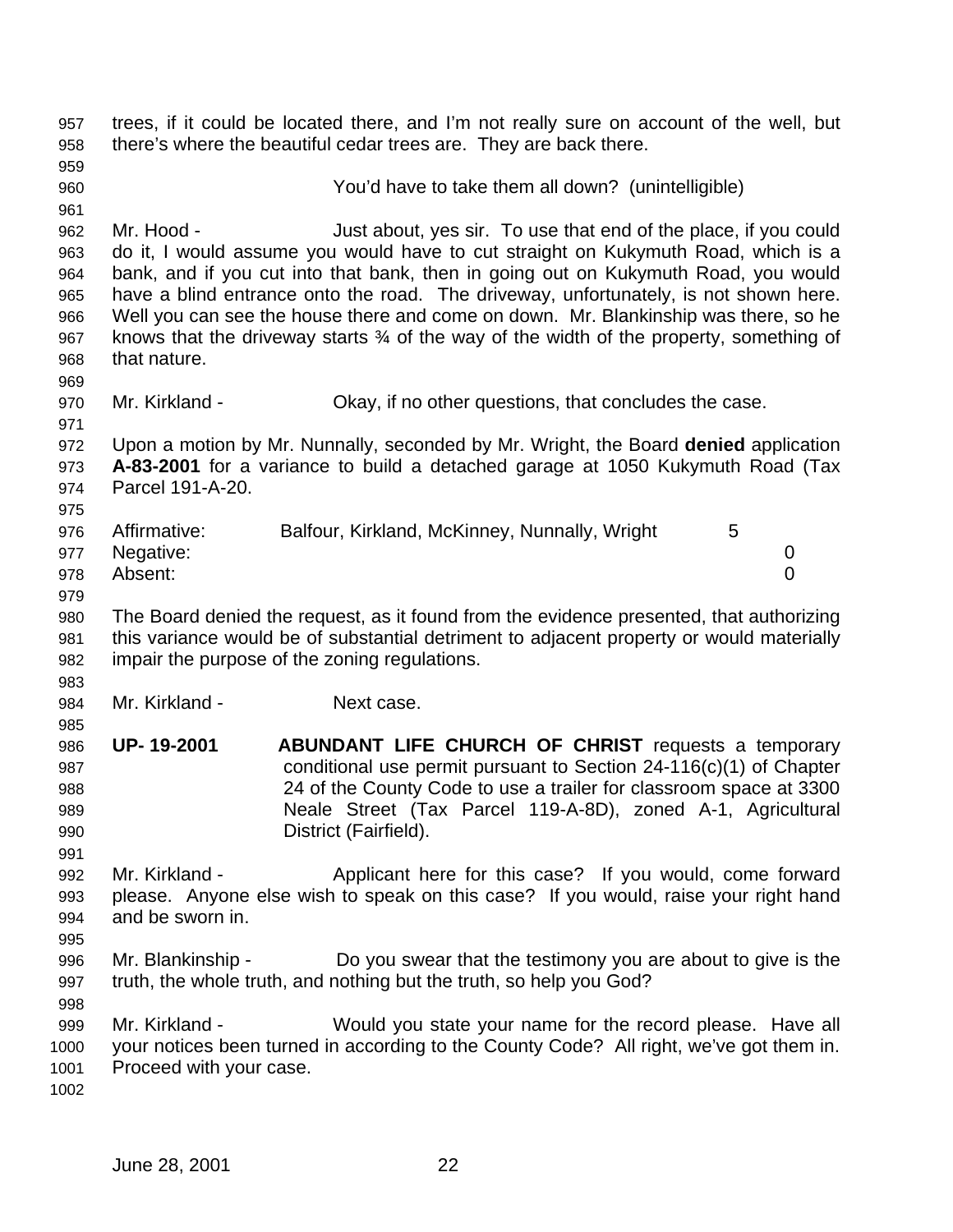Mr. Davis - Yes. Rudolph Davis. Mr. Edgerton - Isaac B. Edgerton. Mr. Davis - We're going to be expanding out building in 2003 to house a main sanctuary and also 10 additional educational classrooms. At this time we're busting the seams, and we need some more educational room for some of the adult classes, and also some of the youth classes. We have services Wednesday night and also on Sunday, and we also have rehearsals and activities throughout the week, even Monday through Saturday. We're at this point having to have some additional room. We do understand that it's until June 27, 2003, if it's approved. Mr. Kirkland - Have you read all the other conditions for this case? In agreement with them? Any other questions by Board members. Mr. Davis, Mr. Edgerton - Yes sir. Mr. McKinney - Mr. Davis, how about your hours of operation? 1022 Mr. Davis - **Hours of operation?** Monday through Friday we have day care; the hours are, I believe, from 7:30 to 5:30. We have church on Wednesday night; normally we're out by 9:30. We have 2 services on Sunday, 8:30 and 10:30 services on Sunday. Mr. McKinney - That goes till what time? The service on Sunday? Mr. Davis - The 10:30 service normally runs to maybe about 1:30. Also sometimes there's an evening service, depending on if there's a conference. They're usually 7:00 pm till about 9:30, 10:00. Mr. McKinney - Do you use, would you be using this trailer during the Sunday service? Mr. Davis - Probably not. Mr. McKinney - When is the actual time you'd want to use the trailer? Mr. Davis - The actual time would be Monday through Friday, we're probably looking at the 7:30 through the 5:30 time frame, and you may have to use it some nights on Wednesday night, because on Wednesday night we have different classes, youth classes, and things like that, and right now we're kind of cramped for space. We using the conference room, everything, trying to occupy … Mr. McKinney - On Wednesdays, you use it till 10:00 at night? Mr. Davis - Well I'll say by 9:30. Normally on Wednesday night our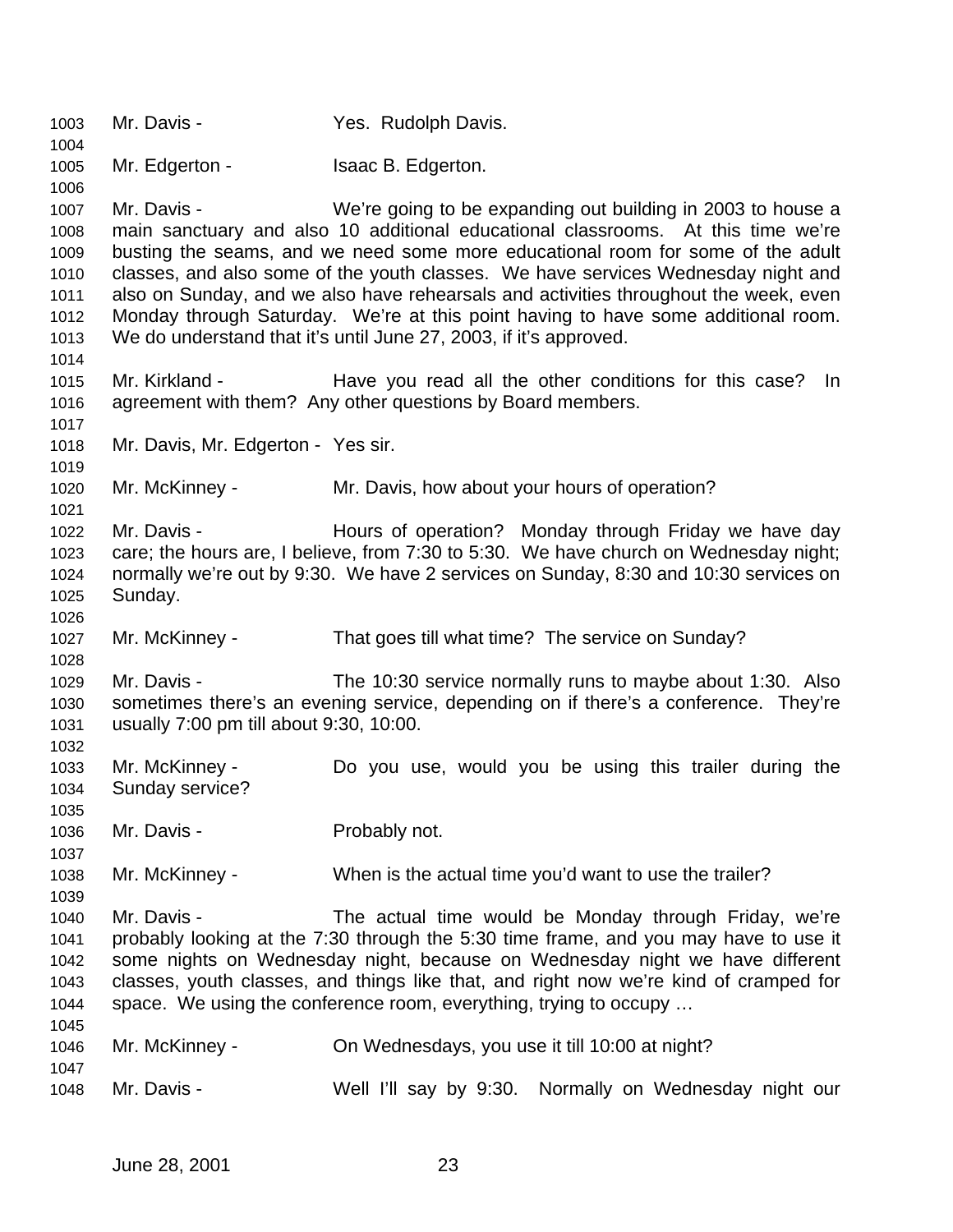| 1049<br>1050 | services are over at 9 o'clock.               |                                                                                              |
|--------------|-----------------------------------------------|----------------------------------------------------------------------------------------------|
| 1051         |                                               | You can clean up in a half hour? Remember we asked the                                       |
| 1052<br>1053 |                                               | other lady, and she said 10 o'clock. Don't cut yourself short (unintelligible).              |
| 1054         | Mr. Davis -                                   | Well I would say, on the safe side, say 10 o'clock.                                          |
| 1055<br>1056 |                                               | Mr. Blankinship, is cleaning considered a use? I wouldn't                                    |
| 1057         | think so.                                     |                                                                                              |
| 1058         |                                               |                                                                                              |
| 1059         | Mr. Blankinship -                             | Yes, we like to have the building empty after the hours of                                   |
| 1060         | operation.                                    |                                                                                              |
| 1061         |                                               |                                                                                              |
| 1062         |                                               | I mean you've got people coming in office buildings after                                    |
| 1063         | midnight.                                     |                                                                                              |
| 1064         |                                               |                                                                                              |
| 1065         | Mr. Blankinship -                             | But we don't want our inspectors to have to go out and                                       |
| 1066         |                                               | determine why the people are in the building. It's easier if they can just say "the building |
| 1067         | was in use; the building was not in use."     |                                                                                              |
| 1068         |                                               |                                                                                              |
| 1069         | Mr. McKinney -                                | Now Monday through Friday, 7:30 to $5:30 - is$ it your                                       |
| 1070         | intention of using this trailer for day care? |                                                                                              |
| 1071         |                                               |                                                                                              |
| 1072         | Mr. Davis -                                   | Yes.                                                                                         |
| 1073         |                                               |                                                                                              |
| 1074         | Mr. McKinney -                                | So you don't have any problem with the condition, Monday                                     |
| 1075         |                                               | through Friday, from let's say 7:00 am, in case you need someone there prior to your         |
| 1076         | day care, till 6:00?                          |                                                                                              |
| 1077         |                                               |                                                                                              |
| 1078         | Mr. Davis -                                   | 7:00 am to 6:00 pm? That's fine.                                                             |
| 1079         |                                               |                                                                                              |
| 1080         | Mr. Blankinship -                             | And then Wednesdays extended till 10:00 pm.                                                  |
| 1081         |                                               |                                                                                              |
| 1082         | Mr. Kirkland -                                | Mr. McKinney, do you want to extend Wednesdays till 10:00?                                   |
| 1083         |                                               |                                                                                              |
| 1084         | Mr. McKinney -                                | That's fine. And Wednesday would be till 9:30, because                                       |
| 1085         |                                               | you've already got from 7:00 till 6:00, so Wednesday would be till 10:00. Okay?              |
| 1086         |                                               |                                                                                              |
| 1087         | Mr. Kirkland -                                | Get that Mr. Blankinship?                                                                    |
| 1088         |                                               |                                                                                              |
| 1089         | Mr. Blankinship -                             | Yes sir. What do you want to do on Sunday?                                                   |
| 1090         |                                               |                                                                                              |
| 1091         | Mr. Mckinney -                                | Sunday he says he goes till 1:30, so just go from 7:00 till                                  |
| 1092         | 2:00 o'clock.                                 |                                                                                              |
| 1093         |                                               |                                                                                              |
| 1094         | Mr. Kirkland -                                | He says he uses it sometimes on Sunday night too.                                            |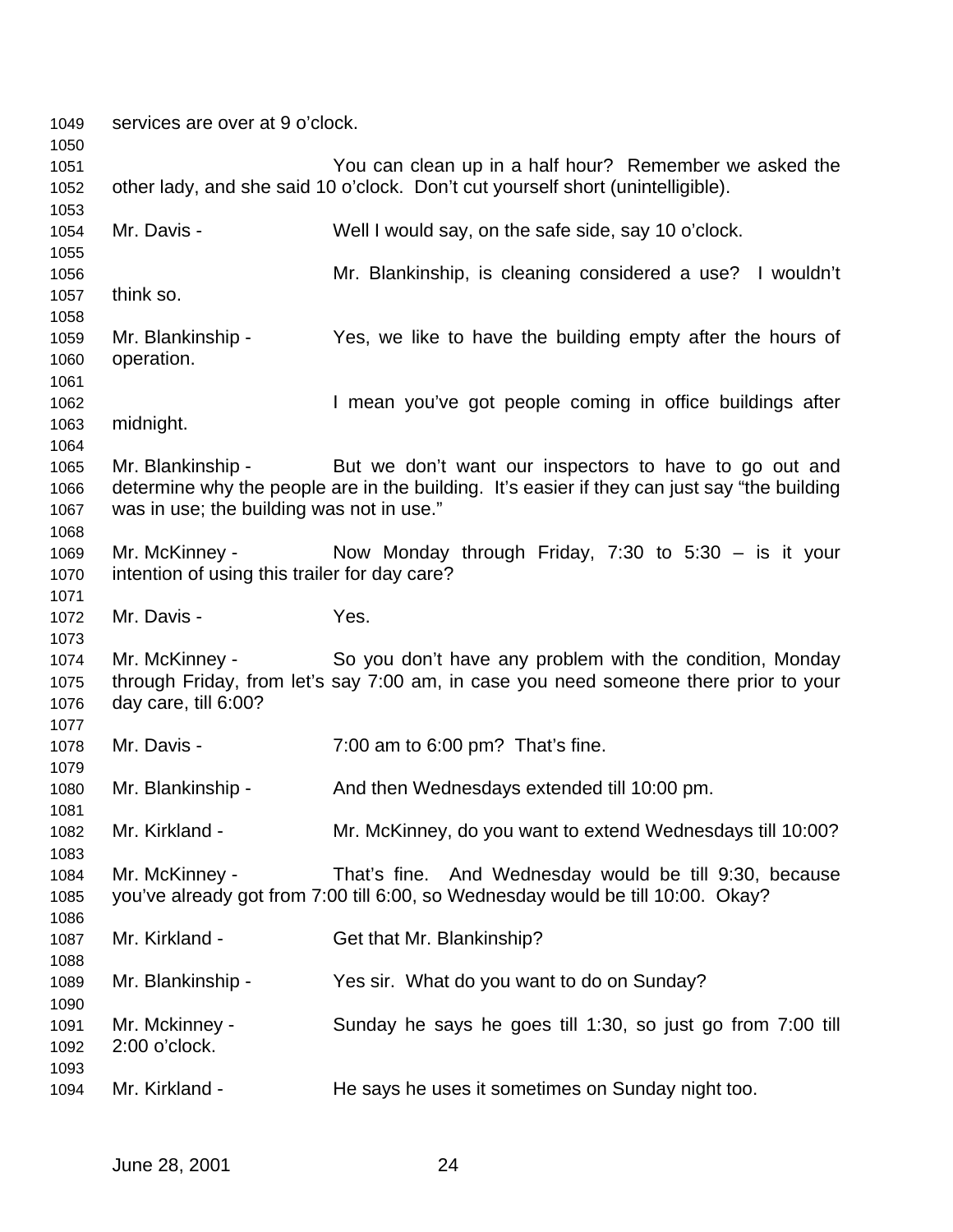Mr. Davis - Sometimes there's a Sunday evening service. What would you like on Sundays? 1100 Mr. Davis - **On Sundays usually most things are contained in the main**  building for evening services, so really maybe on Sunday night there may not be much of a need for it on Sunday night as there would be on Wednesday night. Mr. McKinney - I think maybe you might need it for babysitting or something like that. Mr. Kirkland - We just want to make sure you've got all the bases covered. **In other words, do you want to make it Wednesday and**  Sunday? 1112 Mr. Davis - Yes sir. Mr. Blankinship - 7:00 in the morning till 10:00 in the evening, Wednesday and Sunday, and then 7:00 till 6:00, Monday, Tuesday, Thursday and Friday. Is that all right? Mr. Davis - Yes sir. That's fine. 1120 Mr. Kirkland - Any other questions by Board members? Anyone else wish to speak on this case? If not, that concludes the case sir. After an advertised public hearing and on a motion by Mr. McKinney, seconded by Mr. Nunnally, the Board **granted** application **UP-19-2001** for a a temporary conditional use permit to use a trailer for classroom space at 3300 Neale Street (Tax Parcel 119-A-8D). The Board granted the use permit subject to the following conditions: 1. Only the improvements shown on the plan filed with the application may be constructed pursuant to this approval. No substantial changes or additions to the layout may be made without the approval of the Board of Zoning Appeals. Any additional improvements shall comply with the applicable regulations of the County Code. 2. The trailers shall be removed from the site on or before June 27, 2003. 3. At the time of building permit application, the applicant shall submit the necessary information to the Department of Public Works to ensure compliance with the requirements of the Chesapeake Bay Preservation Act and the code requirements for water quality standards.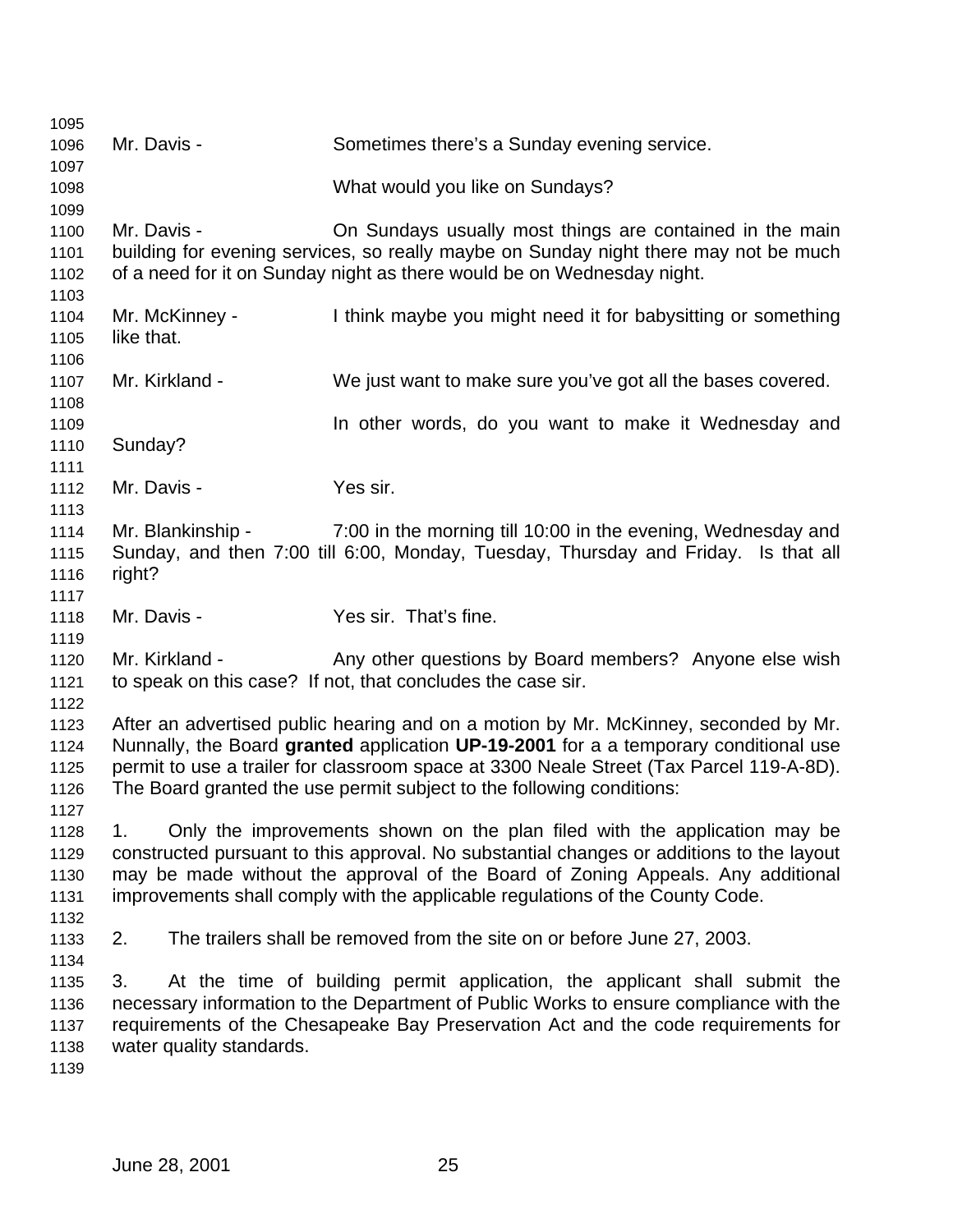4. Approval of this request does not imply that a building permit will be issued. Building permit approval is contingent on Health Department requirements. 5. A detailed landscaping and lighting plan shall be submitted to the Planning Office with the building permit for review and approval. 6. All exterior lighting shall be shielded to direct light away from adjacent property and streets. 7. All landscaping shall be maintained in a healthy condition at all times. Dead plant materials shall be removed within a reasonable time and replaced during the normal planting season. 8. The trailer shall be occupied only during the following hours: Monday, Tuesday, Thursday and Friday, 7:00 AM to 6:00 PM; Wednesday and Sunday, 7:00 AM to 10:00 PM. 1157 Affirmative: Balfour, Kirkland, McKinney, Nunnally, Wright 5 Negative: 0 Absent: 0 The Board granted the request because it found the proposed use will be in substantial accordance with the general purpose and objectives of Chapter 24 of the County Code. Mr. Kirkland - Next case. **A - 85-2001 TIMOTHY J. AND BRENDA DOLAN** request a variance from Section 24-95(i)(2) of Chapter 24 of the County Code to build an in- ground swimming pool at 11500 Bridgetender Drive (Barrington) (Tax Parcel 47-6-B-19), zoned R-5C, General Residence District (Conditional) (Three Chopt). The accessory structure location requirement is not met. The applicants propose an in-ground pool **in the side yard, where the Code allows accessory structures in the rear vard.**  1175 Mr. Kirkland - Anyone else wish to speak on this case? If you would sir, 1176 raise your right hand and be sworn in. Mr. Blankinship - Do you swear that the testimony you are about to give is the truth, the whole truth, and nothing but the truth, so help you God? Mr. Kirkland - State your name for the record. Have all your notices been turned in according to the Code? We have them in the file. Proceed with your case. Mr. Dolan - I do. Timothy J. Dolan. Yes sir. Looking at the plat, I would 1185 just point out that the proposed pool is going to remain within the confines of the plan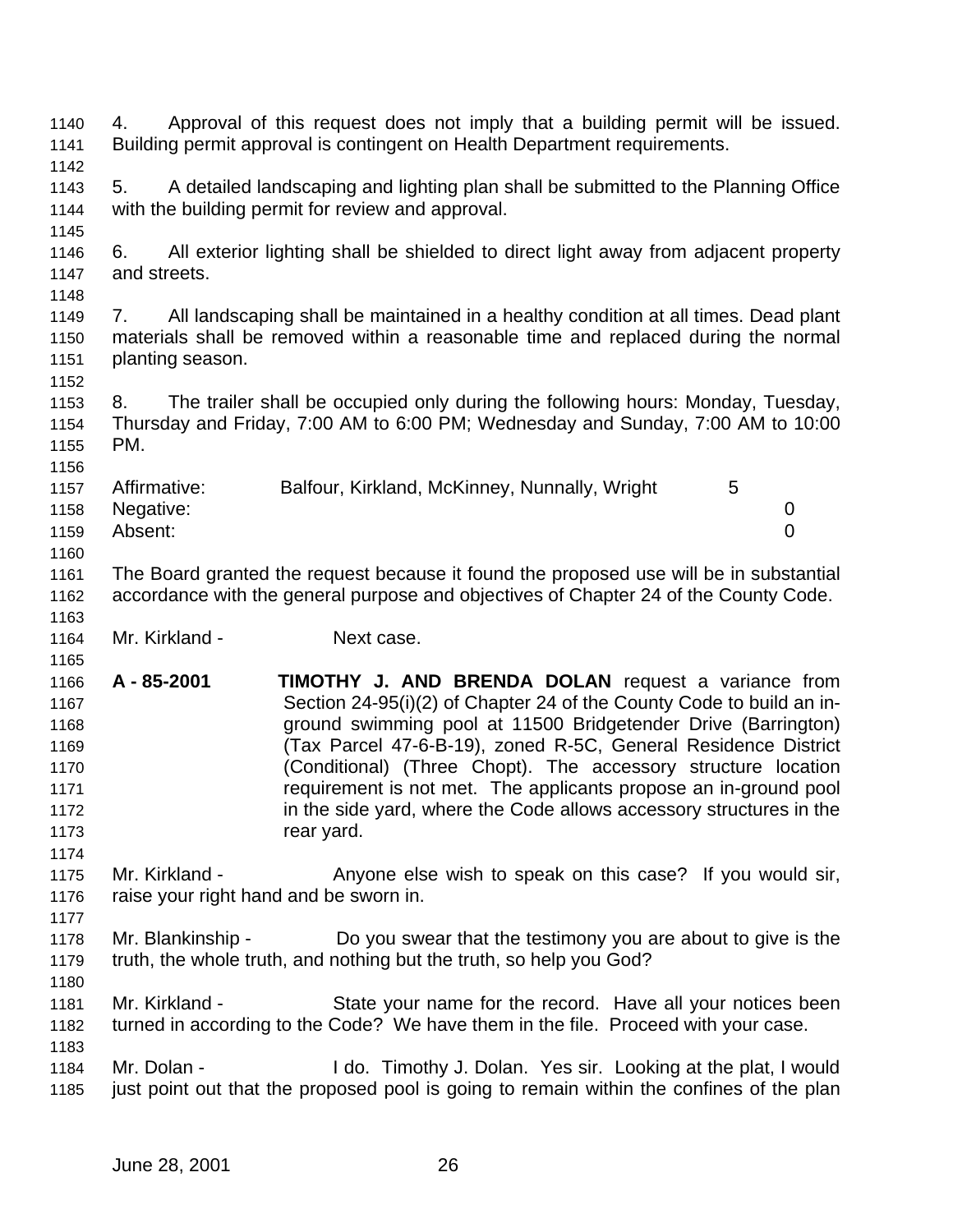extended by each side of the home, so that even though the Code would say that's in the side yard, it does not extend beyond the side of the house, such that it's in the side yard beyond the house. You can see on the plat there, that it really is a logical location for the pool, with the addition there, it forms a courtyard. The pool would be placed in a sense the courtyard there, formed by the new addition, and the existing main home. I would also point out that as a staff evaluation noted, it really is less of an impact on the neighbors in the proposed location, than it would be beyond the addition. Looking at the picture now, we would be looking at it essentially from a home that is behind us, so putting it beyond the addition would make it closer to the home that is in the rear of our yard. There will be, as proposed, a 6-foot privacy fence all around that area so that the home behind us will be blocked off, and the street which is formed on the left there, Glades End Lane, left as we look at it, would also be blocked from the road. All the surrounding area with the fence would be heavily landscaped, particularly including Glades End Lane. I would also just point out that this modification has already been approved by our neighborhood architectural control committee, and the neighbor behind us, as we were looking at that, serves as a member of the architectural control committee, so she certainly doesn't have any problem with it, I wouldn't think. I'd be happy to answer any other questions you have. 

 It does appear from a study of this material that this location would have less impact on your neighbors than any other location on your property. But for the fact that you had that addition, you could have built it there to start with.

Mr. Dolan - That's exactly where I would have put it anyway.

**Mr. Blankinship, if he had built the pool first, ……..** 

Mr. Blankinship - We'd have held up the addition permit.

1215 Mr. Dolan - I'd have been here asking for the addition. But you're right, I would have put it there anyway; it's a logical location to put it. Unless you have any other questions?

1219 Mr. Kirkland - Any Board members have any other questions? Anyone else wish to speak? That concludes the case.

 After an advertised public hearing and on a motion by Mr. Wright, seconded by Mr. McKinney, the Board **granted** application **A-85-2001** for a variance to build an in- ground swimming pool at 11500 Bridgetender Drive (Barrington) (Tax Parcel 47-6-B-19). The Board granted the variance subject to the following conditions:

 1. Only the improvements shown on the plan filed with the application may be constructed pursuant to this approval. No substantial changes or additions to the layout may be made without the approval of the Board of Zoning Appeals. Any additional improvements shall comply with the applicable regulations of the County Code.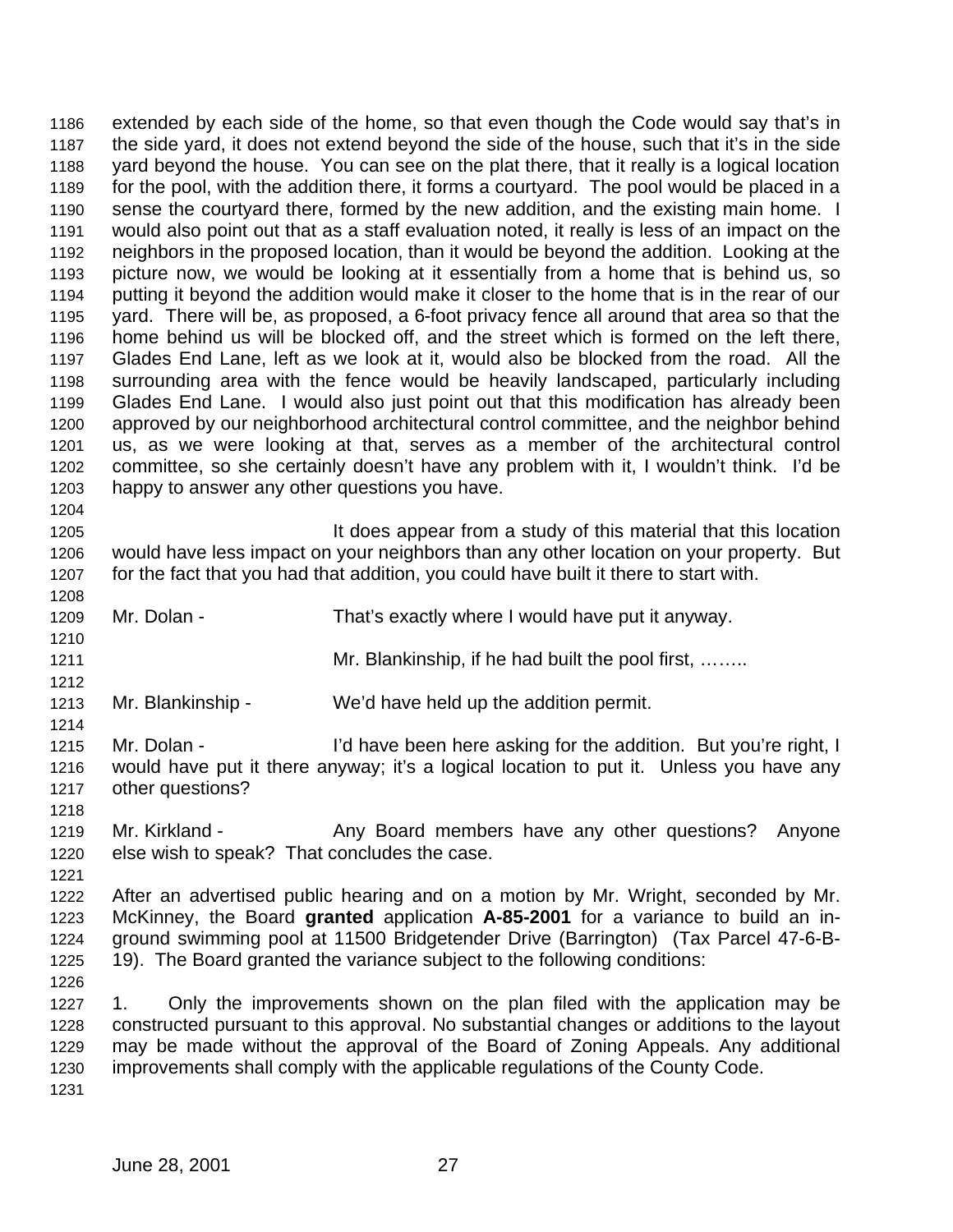2. The pool shall be shielded from view from Glades End Lane by a privacy fence six feet tall. 1235 Affirmative: Balfour, Kirkland, McKinney, Nunnally, Wright 5 Negative: 0 Absent: 0 The Board granted this request, as it found from the evidence presented that, due to the unique circumstances of the subject property, strict application of the County Code would produce undue hardship not generally shared by other properties in the area, and authorizing this variance will neither cause a substantial detriment to adjacent property nor materially impair the purpose of the zoning regulations. Mr. Kirkland - Next one sir. **UP- 20-2001 EASTERN HENRICO RURITAN CLUB** requests a temporary conditional use permit pursuant to Section 24-116(c)(1) of Chapter 24 of the County Code to operate a turkey shoot at 3812 Nine Mile Road (Tax Parcel 146-A-18 (part)), zoned A-1, Agricultural District (Varina). Mr. Kirkland - Everybody's standing up already. Anyone else wish to speak? If you would, raise your right hand and be sworn in. Mr. Blankinship - Do you swear that the testimony you are about to give is the truth, the whole truth, and nothing but the truth, so help you God? Mr. Kirkland - Okay, if you would, state your name for the record. Have all your notices been turned in? Got them right here. Okay, state your case. Mr. Stewart - Yes sir. Stanley Stewart. Yes sir. We're just applying for a turkey shoot permit. 1265 Same as last year? 1267 Mr. Kirkland - Same as last time? Mr. Stewart - Yes sir. **How long has that thing been going on down there, Mr.**  Stewart? 1274 Mr. Stewart - **About 40 years.**  You've read the conditions and all that?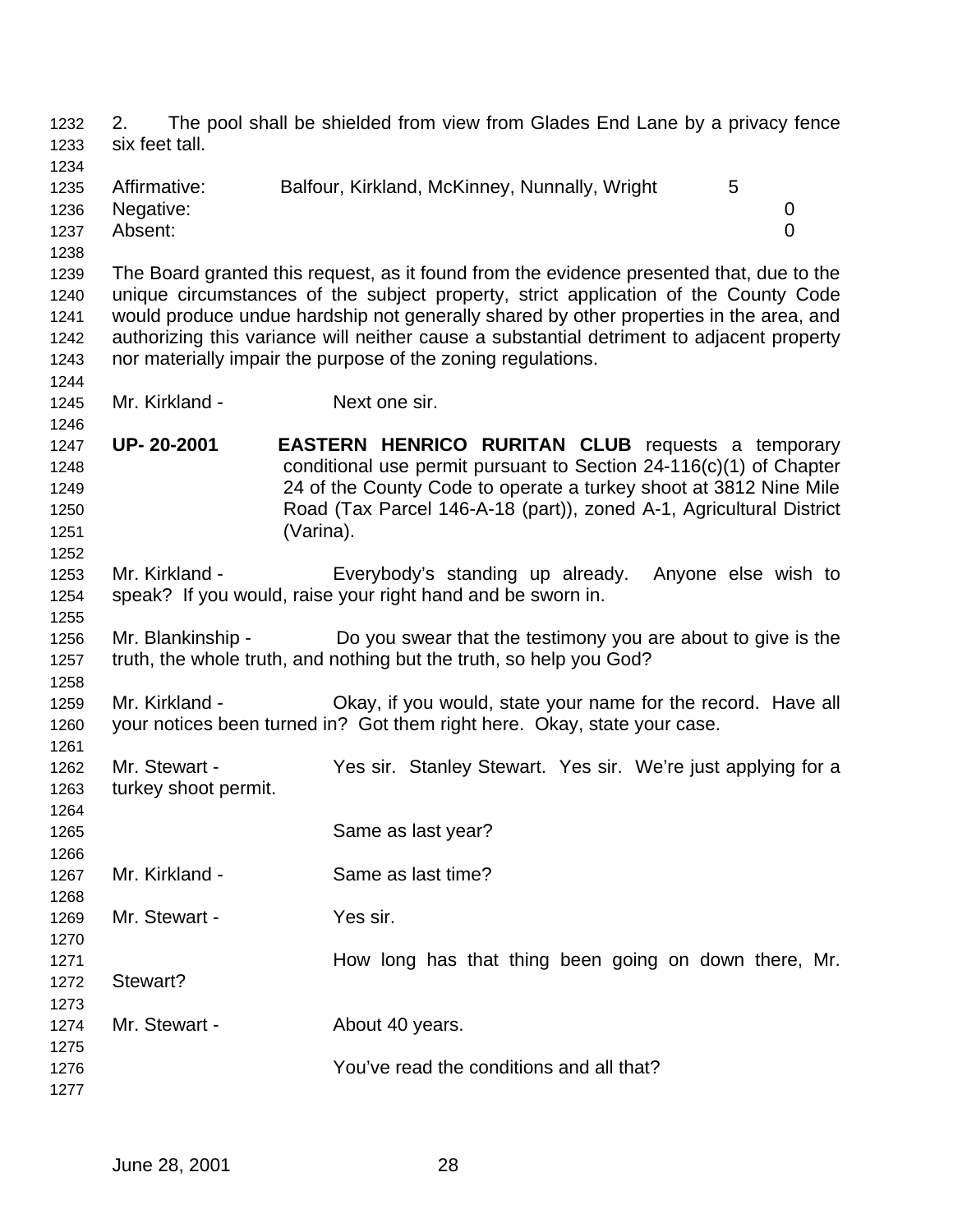| 1278         |                                                                                                                                     | Mr. Stewart -                            | Yes sir.                                                                               |   |             |  |
|--------------|-------------------------------------------------------------------------------------------------------------------------------------|------------------------------------------|----------------------------------------------------------------------------------------|---|-------------|--|
| 1279<br>1280 |                                                                                                                                     |                                          | You're not running out of turkeys, are you?                                            |   |             |  |
| 1281         |                                                                                                                                     |                                          |                                                                                        |   |             |  |
| 1282         |                                                                                                                                     | Mr. Stewart -                            | I'd just as soon we did.                                                               |   |             |  |
| 1283<br>1284 |                                                                                                                                     |                                          | You have to take extra care not to mess up that ball field                             |   |             |  |
| 1285         | down there.                                                                                                                         |                                          |                                                                                        |   |             |  |
| 1286         |                                                                                                                                     |                                          |                                                                                        |   |             |  |
| 1287         |                                                                                                                                     | Mr. Stewart -                            | We understand that.                                                                    |   |             |  |
| 1288         |                                                                                                                                     |                                          |                                                                                        |   |             |  |
| 1289         |                                                                                                                                     | Mr. Kirkland -                           | Any other questions by Board members? Anyone else wish                                 |   |             |  |
| 1290         |                                                                                                                                     | to speak? That concludes the case.       |                                                                                        |   |             |  |
| 1291<br>1292 |                                                                                                                                     |                                          | After an advertised public hearing and on a motion by Mr. Nunnally, seconded by Mr.    |   |             |  |
| 1293         |                                                                                                                                     |                                          | Wright, the Board granted application UP-20-2001 for a temporary conditional use       |   |             |  |
| 1294         |                                                                                                                                     |                                          | permit pursuant to Section 24-116(c)(1) of Chapter 24 of the County Code to operate a  |   |             |  |
| 1295         |                                                                                                                                     |                                          | turkey shoot at 3812 Nine Mile Road (Tax Parcel 146-A-18 (part)). The Board granted    |   |             |  |
| 1296         |                                                                                                                                     |                                          | the variance subject to the following conditions:                                      |   |             |  |
| 1297         |                                                                                                                                     |                                          |                                                                                        |   |             |  |
| 1298         | 1.                                                                                                                                  |                                          | The turkey shoot shall be at least 300 feet from any lot occupied by a dwelling or     |   |             |  |
| 1299         |                                                                                                                                     |                                          | from a building other than buildings on the same parcel.                               |   |             |  |
| 1300         |                                                                                                                                     |                                          |                                                                                        |   |             |  |
| 1301<br>1302 | No shooting shall be done in or along any road or street or within 100 yards<br>2.<br>thereof, as required by the Code of Virginia. |                                          |                                                                                        |   |             |  |
| 1303         |                                                                                                                                     |                                          |                                                                                        |   |             |  |
| 1304         | 3.                                                                                                                                  |                                          | The land shall be properly posted to show the particular area in which the             |   |             |  |
| 1305         | shooting is occurring.                                                                                                              |                                          |                                                                                        |   |             |  |
| 1306         |                                                                                                                                     |                                          |                                                                                        |   |             |  |
| 1307         | 4.                                                                                                                                  |                                          | Sufficient off-street parking shall be provided for all cars visiting the premises.    |   |             |  |
| 1308         |                                                                                                                                     |                                          |                                                                                        |   |             |  |
| 1309         | 5.                                                                                                                                  |                                          | No beer, wine or any other alcoholic beverages shall be consumed on the area of        |   |             |  |
| 1310<br>1311 |                                                                                                                                     |                                          | the shooting. A sign to this general effect must be posted on the property.            |   |             |  |
| 1312         | 6.                                                                                                                                  | Restrooms shall be provided.             |                                                                                        |   |             |  |
| 1313         |                                                                                                                                     |                                          |                                                                                        |   |             |  |
| 1314         | 7.                                                                                                                                  |                                          | Hours of firing shall be restricted to the period 6:00 p.m. and 10:00 p.m. on          |   |             |  |
| 1315         |                                                                                                                                     |                                          | Fridays during October through December and on the Wednesday before Thanksgiving       |   |             |  |
| 1316         |                                                                                                                                     | during the calendar years 2001 and 2002. |                                                                                        |   |             |  |
| 1317         |                                                                                                                                     |                                          |                                                                                        |   |             |  |
| 1318         | Affirmative:                                                                                                                        |                                          | Balfour, Kirkland, McKinney, Nunnally, Wright                                          | 5 |             |  |
| 1319         | Negative:                                                                                                                           |                                          |                                                                                        |   | 0           |  |
| 1320<br>1321 | Absent:                                                                                                                             |                                          |                                                                                        |   | $\mathbf 0$ |  |
| 1322         |                                                                                                                                     |                                          | The Board granted the request because it found the proposed use will be in substantial |   |             |  |
| 1323         |                                                                                                                                     |                                          | accordance with the general purpose and objectives of Chapter 24 of the County Code.   |   |             |  |
|              |                                                                                                                                     |                                          |                                                                                        |   |             |  |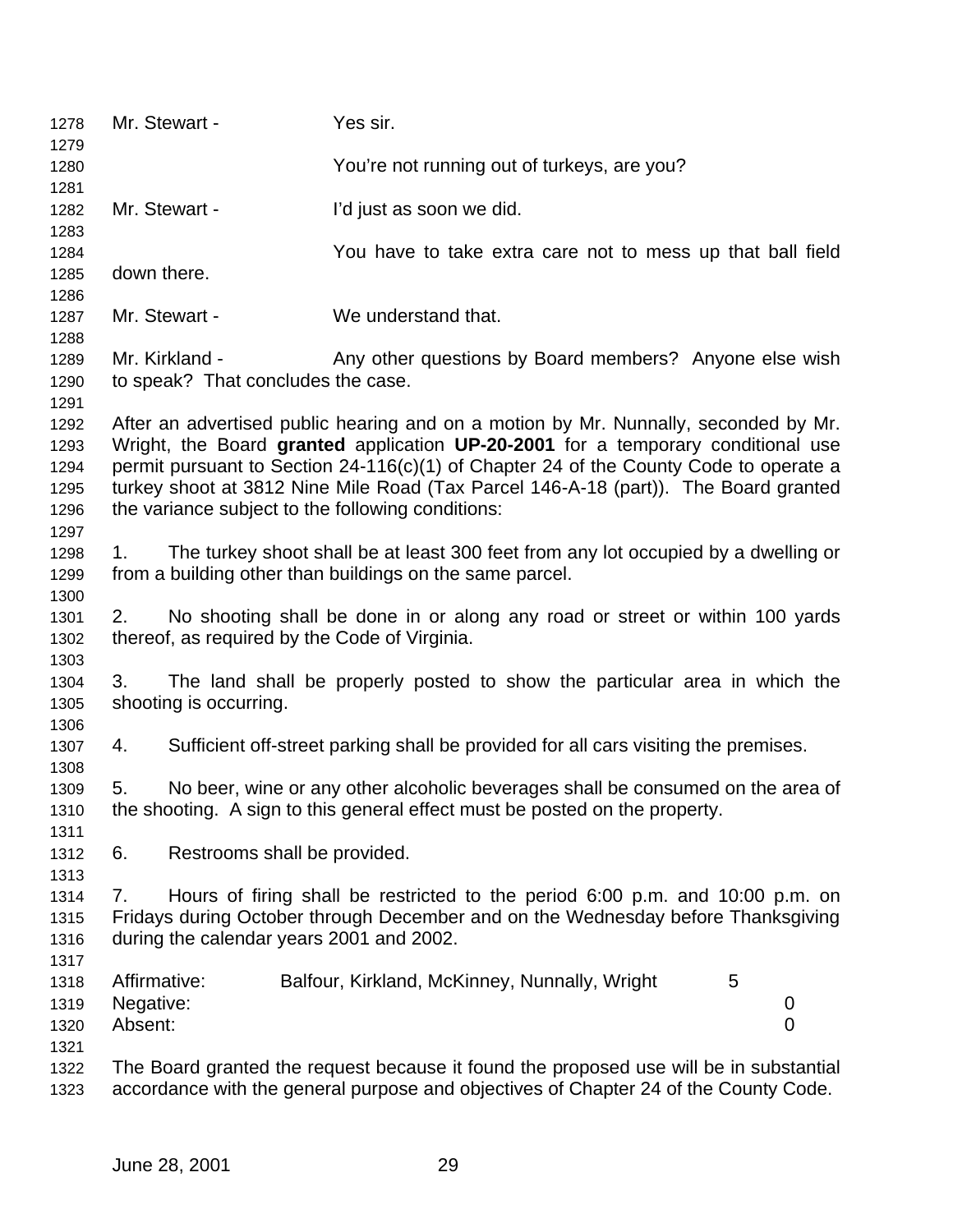| 1324                                                                                         |                                          |                                                                                                                                                                                                                                                                                                                                                                                                                                                                                                                                                                                                                                                   |
|----------------------------------------------------------------------------------------------|------------------------------------------|---------------------------------------------------------------------------------------------------------------------------------------------------------------------------------------------------------------------------------------------------------------------------------------------------------------------------------------------------------------------------------------------------------------------------------------------------------------------------------------------------------------------------------------------------------------------------------------------------------------------------------------------------|
| 1325                                                                                         | Mr. Kirkland -                           | Next case.                                                                                                                                                                                                                                                                                                                                                                                                                                                                                                                                                                                                                                        |
| 1326<br>1327<br>1328<br>1329<br>1330<br>1331<br>1332<br>1333<br>1334<br>1335<br>1336<br>1337 | A - 86-2001                              | <b>KFC/TACO BELL</b> requests a variance from Section 24-104(I)(5) of<br>Chapter 24 of the County Code to build a second freestanding<br>sign, 150 square feet, at 8340 Brook Road (Hungary Brook SC)<br>(Tax Parcel 63-15-A-2), zoned B-3, Business District (Fairfield).<br>The number of freestanding signs and sign area requirement are<br>not met. The applicant proposes a second freestanding sign, 150<br>square feet in area, where the Code allows one freestanding sign,<br>100 square feet in area per shopping center. The applicant<br>requests a variance of one additional freestanding sign and 50<br>square feet of sign area. |
| 1338<br>1339<br>1340                                                                         | Mr. Kirkland -<br>hands and be sworn in. | Anyone else wish to speak? Okay, if you will, raise your right                                                                                                                                                                                                                                                                                                                                                                                                                                                                                                                                                                                    |
| 1341<br>1342<br>1343                                                                         | Mr. Blankinship -                        | Do you swear that the testimony you are about to give is the<br>truth, the whole truth, and nothing but the truth, so help you God?                                                                                                                                                                                                                                                                                                                                                                                                                                                                                                               |
| 1344                                                                                         | Mr. Kirkland -                           | Okay, would you state your name for the record. All your                                                                                                                                                                                                                                                                                                                                                                                                                                                                                                                                                                                          |
| 1345                                                                                         |                                          | notices have been turned in according to the Code?                                                                                                                                                                                                                                                                                                                                                                                                                                                                                                                                                                                                |
| 1346<br>1347                                                                                 | Mr. Haggerty -                           | I do.                                                                                                                                                                                                                                                                                                                                                                                                                                                                                                                                                                                                                                             |
| 1348                                                                                         |                                          |                                                                                                                                                                                                                                                                                                                                                                                                                                                                                                                                                                                                                                                   |
| 1349<br>1350<br>1351                                                                         | Mr. McKechnie -                          | I do. My name is Jim McKechnie. I'm a staff engineer with<br>LandMark Design Group. That is correct, and we do have additional photos to present.                                                                                                                                                                                                                                                                                                                                                                                                                                                                                                 |
| 1352                                                                                         | Mr. Kirkland -                           | We have to keep those for 30 days.                                                                                                                                                                                                                                                                                                                                                                                                                                                                                                                                                                                                                |
| 1353<br>1354<br>1355                                                                         | Mr. McKechnie -                          | We understand that. That's fine.                                                                                                                                                                                                                                                                                                                                                                                                                                                                                                                                                                                                                  |
| 1356<br>1357<br>1358                                                                         | them out while we're listening.          | Mr. Kirkland - If you would, hand them to the Secretary, and he can pass                                                                                                                                                                                                                                                                                                                                                                                                                                                                                                                                                                          |
| 1359<br>1360<br>1361<br>1362                                                                 | Mr. McKechnie -                          | Okay, at this point in time, I'd like to introduce Mr. Tim<br>Haggerty as your Real Estate Manager for Tricon Global Restaurants, Inc., with the<br>Tidewater and Richmond area, and he can present more on this case, and I'll stand by<br>as a legal representative if he needs any additional assistance.                                                                                                                                                                                                                                                                                                                                      |
| 1363<br>1364                                                                                 | Mr. Kirkland -                           | State your name sir.                                                                                                                                                                                                                                                                                                                                                                                                                                                                                                                                                                                                                              |
| 1365<br>1366<br>1367<br>1368<br>1369                                                         | Mr. Haggerty -                           | Good morning, my name is Tim Haggerty, Real Estate<br>Manager with Tricon. We are the parent corporation for KFC/Taco Bell and Pizza Hut. I<br>have prepared some remarks that I guess I could also turn in to the group if you'd like to<br>accept those. Basically, what I've done is put together some information that feeds off                                                                                                                                                                                                                                                                                                              |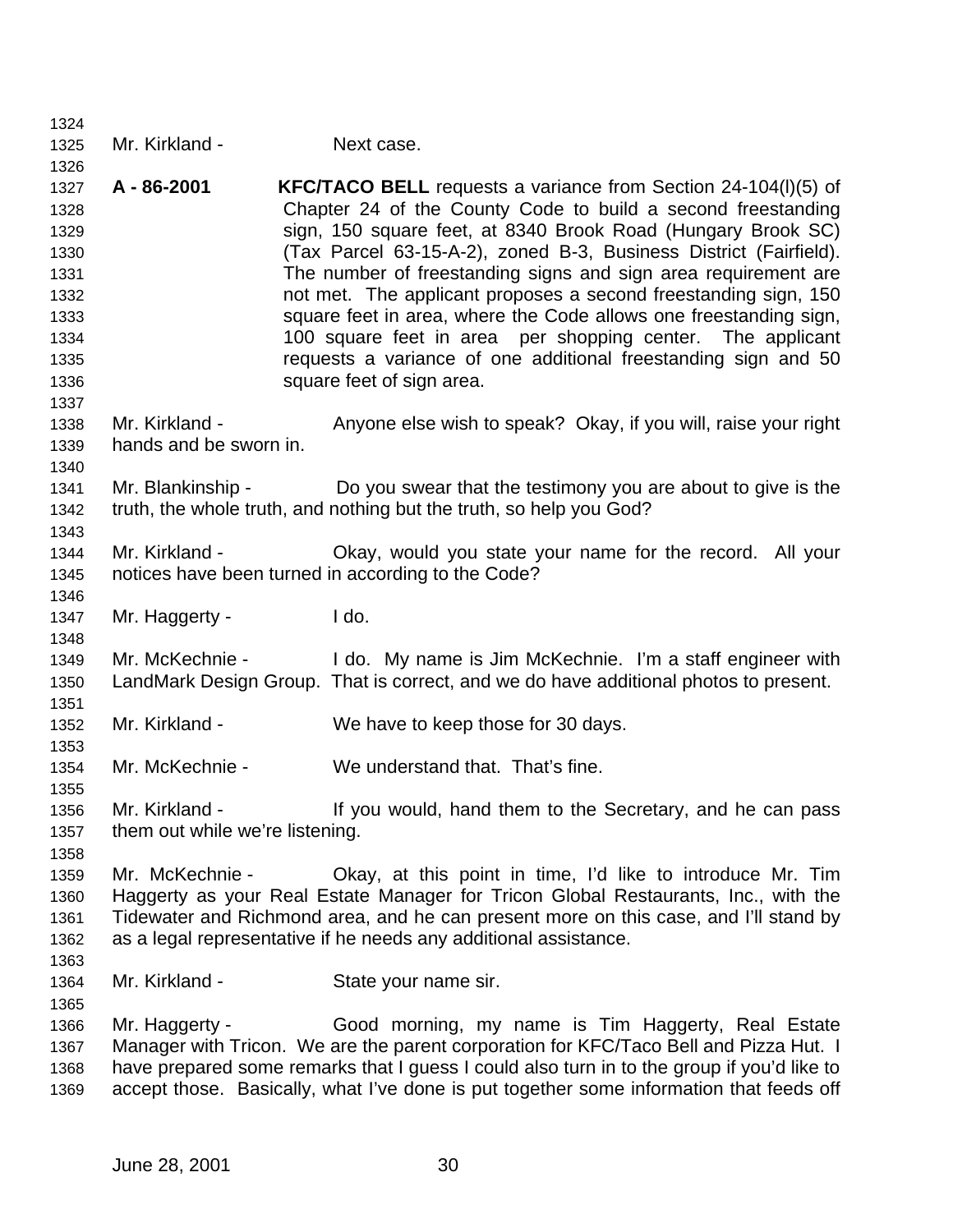of the Planning staff report that was submitted. The first thing I'd like to do is clarify in paragraph 1 that it states that we're requesting a second freestanding sign. To clarify, we're requesting 1 freestanding sign that's dedicated to the KFC/Taco Bell Restaurant. We do not have any freestanding signage at this time. The second thing I'd like to show, and the reason for passing out the photographs, is the photograph that's shown up there right now is definitely showing that particular restaurant at its more advantageous viewpoint from the sidewalk. If you're standing right in front of it on the sidewalk, yes that is the view you get; however, the enclosed photographs show visibility of the building when you're traveling south on Brook Road. It's evident that the building has no visibility until after you pass the Athens Road intersection, at which time it is almost impossible to turn into the center. All the competitors in other restaurants in the area have freestanding signage that's very visible, which allows the customers the opportunity to maneuver on the road to get within the center. One of the other key points made in the staff report is that we claim that the restaurant in less profitable than expected, which it is, but that we offer no supporting evidence to show that that's due to a lack of signage, and that's true. It would be almost impossible for us to say that it's due to a lack of signage; however we can look at some other operational and trade area questions about the restaurant that show that it's not due to some other factors. Some of the other factors that we've looked at are, is the trade area conducive to this type of restaurant? The information that we have is clearly "yes." We build over many hundreds of restaurants a year. We operate over 30,000, so we've got a good database to know when a trade area's conducive to a particular operation. This one fits our criteria very well. Is the restaurant possibly operated poorly from a customer satisfaction standpoint, causing people not to come in? We do 2 mystery shops per month that people are not aware of in the store, completely on a random basis, and the scores that I've got in this information show that this restaurant performs on par with all the Kentucky Fried Chicken and Taco Bell restaurants within the Richmond market and the mid-Atlantic region. So it's not due to the operation of a particular restaurant . Is the restaurant constrained from a facility standpoint, in other words, can it not meet the kind of volume that we expect? It's a prototypical restaurant, with a standard number of seats and parking spaces and an adequate drive-thru flow. In other words, there's no facility constraints that make it under perform. In summary, the trade area, the operation, the customer satisfaction, and the facility are all on standard and are adequate to allow that restaurant to meet the goals. The one obvious component that is missing from a typical successful KFC/Taco Bell restaurant is lack of signage and a particular lack of visibility to southbound traffic. One of the other paragraphs in the report states that making an exception without sufficient reason will lead to visual clutter and confusion. We agree that exceptions should require sufficient reasoning, and we think that we're presenting that type of information to allow you to judge this particular request on its own merits. In addition, we believe that adding a freestanding sign will reduce confusion to consumers, especially those traveling south on Brook Road. Finally, the report states that there's nothing to distinguish this case from others, and it hints that approval of this request will create recurring issues. As I mentioned, we're clearly asking the Board to make an exception to the general rule, based on the merits of this information. In this particular case, all the competitors in the immediate area have very visible freestanding signs. We believe that our request is reasonable based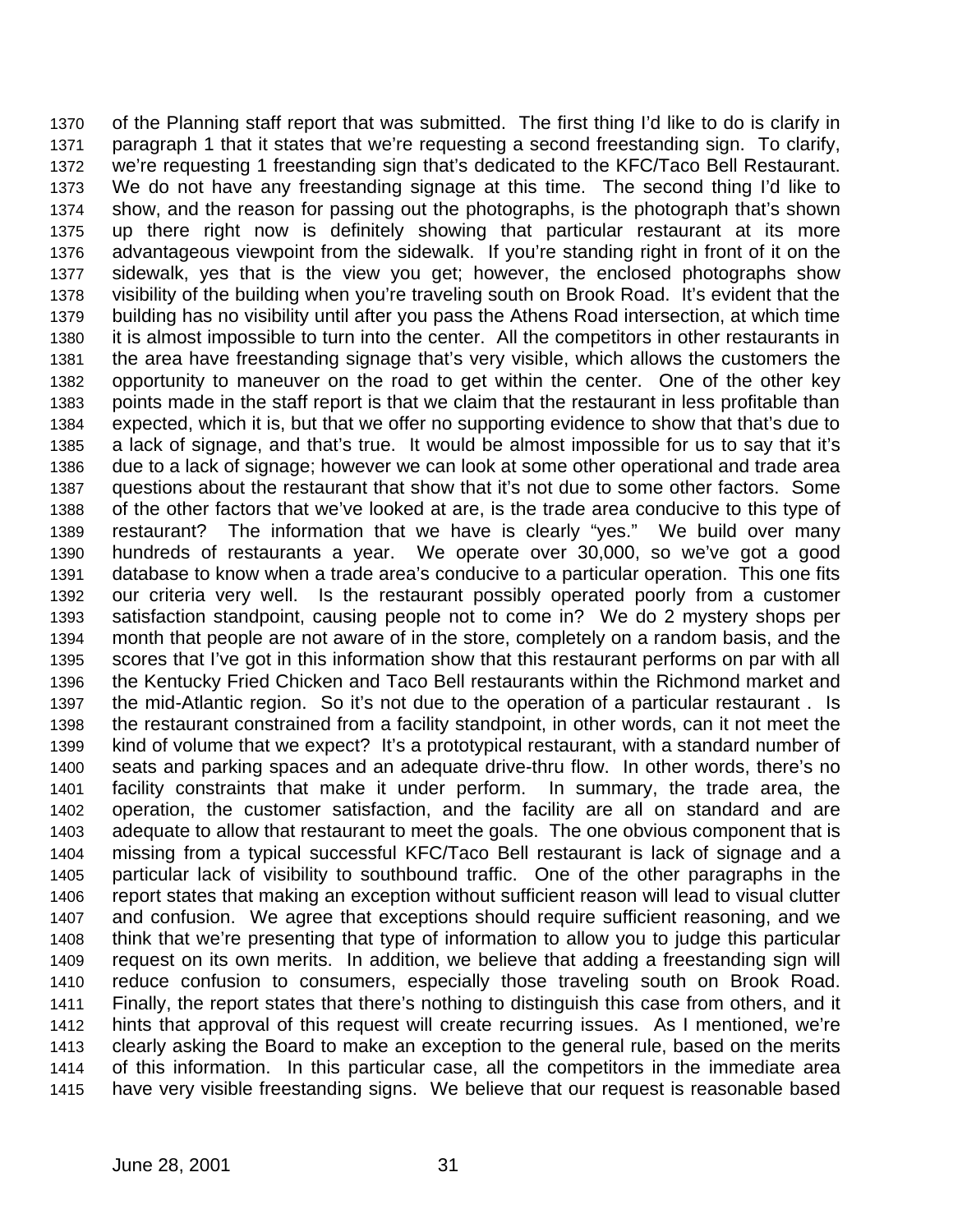on the existing signage along Brook Road. As far as creating a precedent, it is clear that the Board evaluates each and every variance request on its own merits. If another applicant can provide the type of information that is compelling enough to warrant an appeal, then the Board would be happy to consider it. In cases where existing conditions do not warrant such an appeal, then the Board has a duty to deny it; we understand that. I've also included some information on the number of employees and the type of taxes that we pay there, and frankly, if we don't do something to address and make the restaurant as successful as it needs to be, I'm not going to say it's going to close down, but it's clearly not as successful as we'd like it to be, and it is threatened, endangering the continued operation of the store. We've clearly made a very strong investment in the community, and we're seeking to insure the ability to continue to serve 1427 the community successfully.

 1429 Mr. Kirkland - Can I ask you one question, that is unless Mr. McKinney wants to ask you first. Mr. McKinney - Yes, I've got one. Mr. Haggerty, you purchased this property, correct? 1435 Mr. Haggerty - It's leased. 1437 Mr. McKinney - It's leased from the owner of the Hungary Brook? 1439 Mr. Haggerty - Yes sir. Mr. McKinney - When you went into your lease, did you read the ordinance on signage? Mr. Haggerty - Unfortunately I was not the real estate representative who did this particular deal. In all honesty, there was some confusion. It was a different firm, actually, I think, or was it Landmark? Mr. McKechnie - I believe it was Landmark. Their representative who did that feasibility report no longer works with us, and I believe when he did the feasibility report he was checking on the signage, and at that point in time, I believe he got the information in the feasibility that said the signage would be allowed.

- 1453 Mr. Haggerty - In other words, it was our understanding when the feasibility study was done, we thought there would be freestanding signage allowed. It was planned for; it was on the plans. We broke ground to build the restaurant. Once we got the building permit, we had not secured a signage permit yet. The restaurant was already under construction when we realized that we would not get any freestanding signage. I understand that that was in the ordinance, and that was a mistake somewhere between ………..
- 1461 Mr. Kirkland And you did understand that you were part of the shopping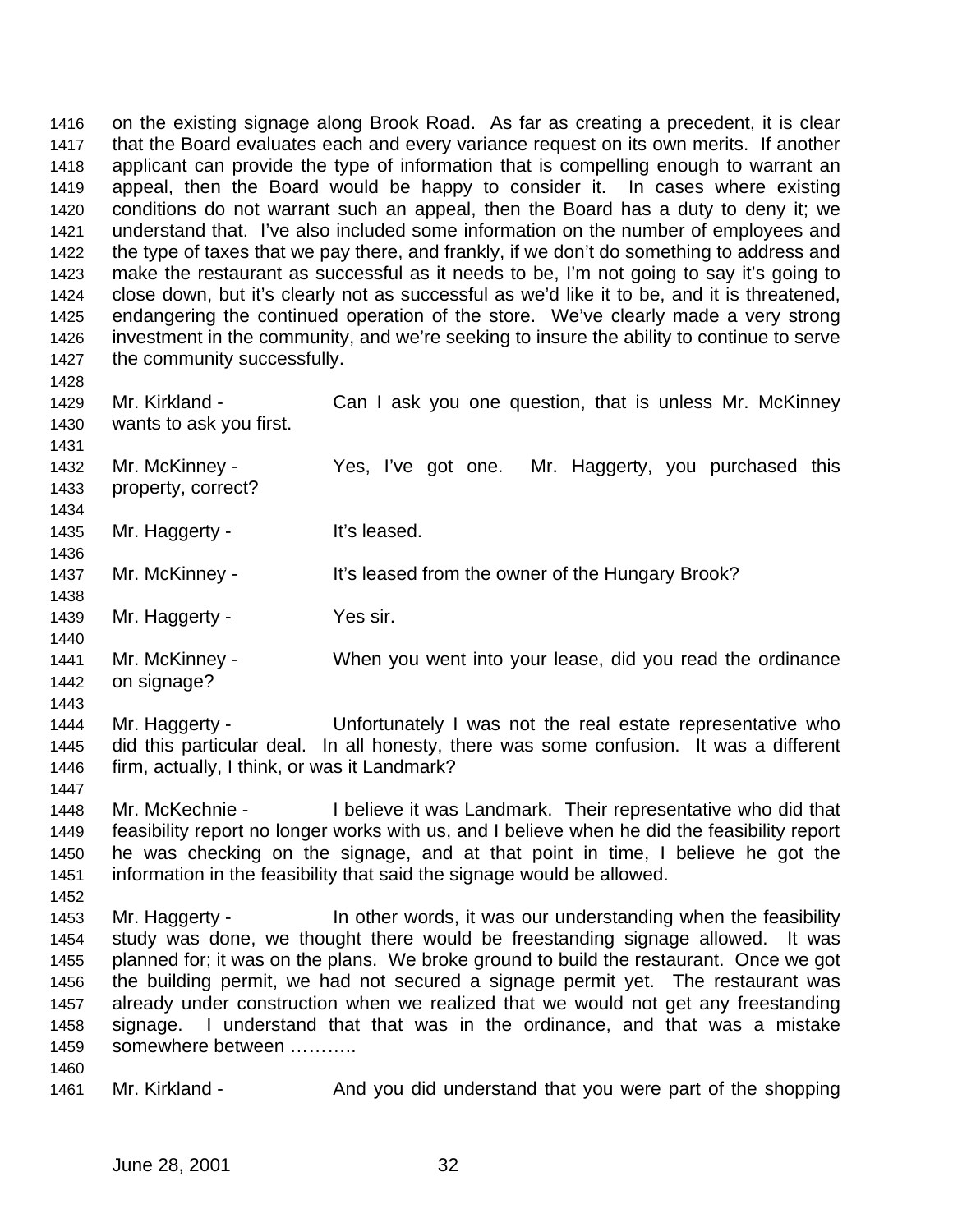center, correct? Mr. Haggerty - We did not. Hence the reason for the confusion. We did not understand that we were part of the shopping center, and in fact, we pay our rent to a different entity other than Hungary Brook Shopping Center. We don't pay any common area maintenance or anything to the shopping center, and frankly, we're not treated as any type of out-parcel to the shopping center. **Mr. Blankinship, on the agenda, what Mr. Haggerty said, they**  don't have a free-standing sign, and you said proposes a second free-standing sign …….. 1474 Mr. Blankinship - And the question is "who is 'they'"? Hungary Brook Shopping Center has a freestanding sign, and the shopping center is allowed one freestanding sign. When I say 'second," I mean in addition to the Hungary Brook Shopping Center. As provided by Code, the Hungary Brook Shopping Center sign does not identify any of the tenants. Mr. McKinney - So in other words, this is kind of circumventing the Code, isn't it? Mr. Blankinship - Well that's the purpose of the variance is to relieve them from that requirement of the Code. 1486 Mr. McKinney - But the Code is pretty specific on signage, isn't it? Mr. Blankinship - Yes sir. Mr. Kirkland - There's nothing to say Hungary Brook couldn't change their sign and include all the tenants on it, is there? Like a reader board? Mr. Blankinship - The practice on that is a little bit ……The Code strictly does not allow it, but we have interpreted it as there's an extensive regulation on how it can be done. We will allow it under some circumstances. Mr. Haggerty - We've actually looked into that with Jim Eicher, and looked into the feasibility of that, and actually he ran it by, I'm not sure, you or who, but it was discussed, and the issues were pretty extensive with doing something in line with the Hungary Brook Shopping Center, and it was suggested to us that we pursue a hardship variance request. Mr. McKinney - Mr. Haggerty, who are the other businesses you stated have freestanding signs? Mr. Haggerty - We have some of the other photographs that show, but you've got Wendys, McDonalds, Hardees, and Waffle House, in particular, all have very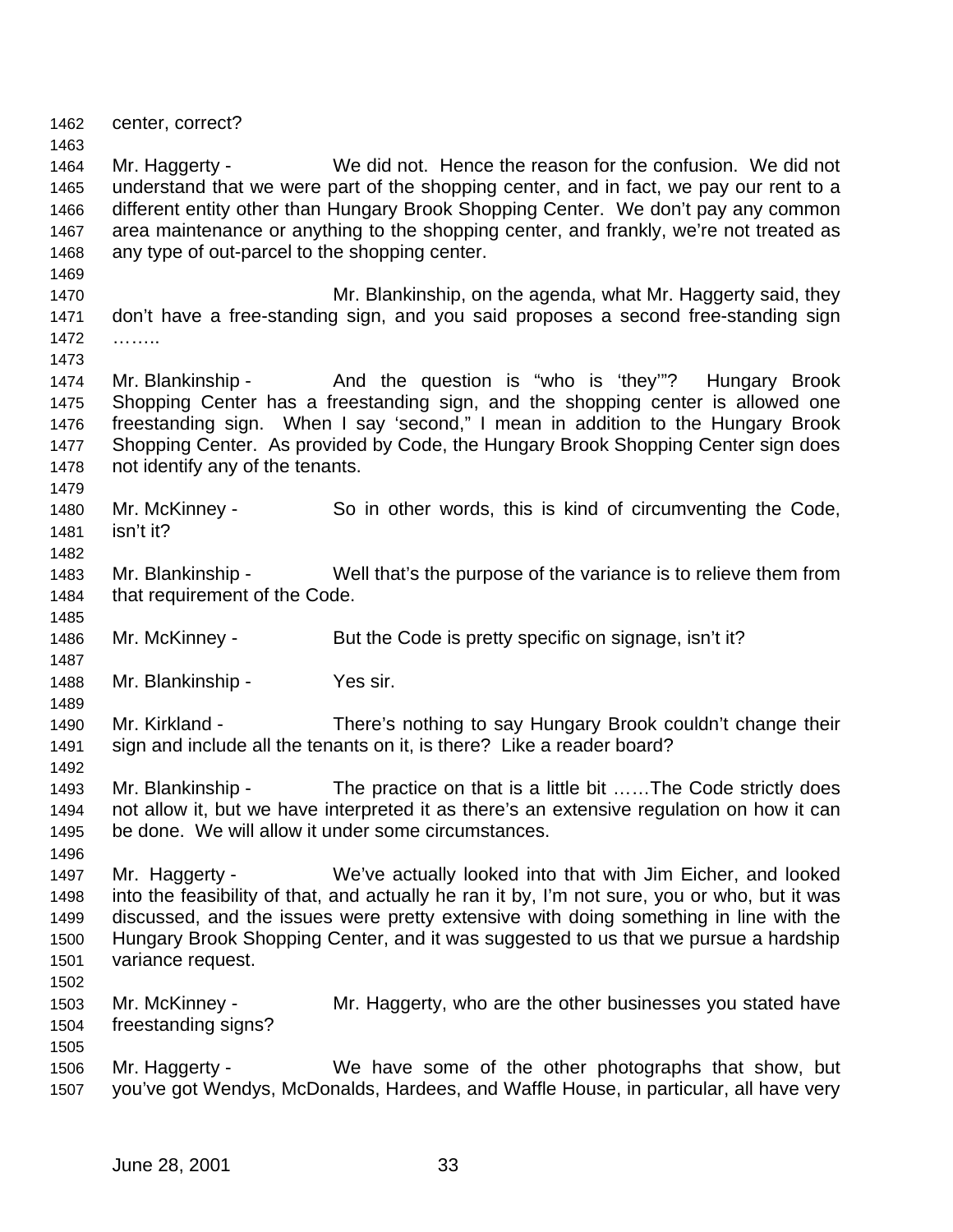| 1508<br>1509 | visible signs.                              |                                                                                         |
|--------------|---------------------------------------------|-----------------------------------------------------------------------------------------|
| 1510         | Mr. McKinney -                              | Hardees is not part of the shopping center.                                             |
| 1511<br>1512 | Mr. Haggerty -                              | No, you're right, Hardees is across the street.                                         |
| 1513         |                                             |                                                                                         |
| 1514<br>1515 | Mr. Kirkland -                              | Neither are Wendys or McDonalds – they're not either.                                   |
| 1516         | Mr. Haggerty -                              | My understanding is that everyone else has the freestanding                             |
| 1517         | $signs$                                     |                                                                                         |
| 1518         |                                             |                                                                                         |
| 1519<br>1520 | Mr. McKinney -                              | But they're not part of the shopping center.                                            |
| 1521         | Mr. Haggerty -                              | They are right                                                                          |
| 1522<br>1523 | Mr. McKinney -                              | But they're not part of the shopping center.                                            |
| 1524         |                                             |                                                                                         |
| 1525         | Mr. Haggerty -                              | That is correct; they are not an out-parcel to the shopping                             |
| 1526<br>1527 | center.                                     |                                                                                         |
| 1528         | Mr. McKinney -                              | And you are.                                                                            |
| 1529         |                                             |                                                                                         |
| 1530<br>1531 | Mr. Haggerty -                              | Yes. I don't know.                                                                      |
| 1532         | Mr. Blankinship -                           | I'm going to put this up on the screen                                                  |
| 1533         |                                             |                                                                                         |
| 1534         |                                             | I want to see where this sign would be on this photo,                                   |
| 1535         |                                             | because that's clearer to me than all these diagrams. Lighten it up a bit?              |
| 1536<br>1537 | Mr. McKinney -                              | It's out of focus there, Mr. Blankinship. If you top that tree                          |
| 1538         | out, you could see that KFC.                |                                                                                         |
| 1539         |                                             |                                                                                         |
| 1540         |                                             | Why don't you top that tree down?                                                       |
| 1541         |                                             |                                                                                         |
| 1542         | Mr. Haggerty -                              | Actually you're still $-$ this is taken at the far end of the                           |
| 1543         |                                             | intersection of Athens Road, so you still really couldn't see the store coming down the |
| 1544         |                                             | road when you get to the intersection of Athens Road.                                   |
| 1545         |                                             |                                                                                         |
| 1546         |                                             | Where would this sign be in that photo?                                                 |
| 1547<br>1548 | Mr. Haggerty -                              | I believe your documentation shows that pretty much the sign                            |
| 1549         | would go, is it right next to the tree Jim? |                                                                                         |
| 1550         |                                             |                                                                                         |
| 1551         | Mr. McKechnie -                             | That's correct.                                                                         |
| 1552<br>1553 | Mr. McKinney -                              | Well that tree is at the end of the motel, isn't it?                                    |
|              |                                             |                                                                                         |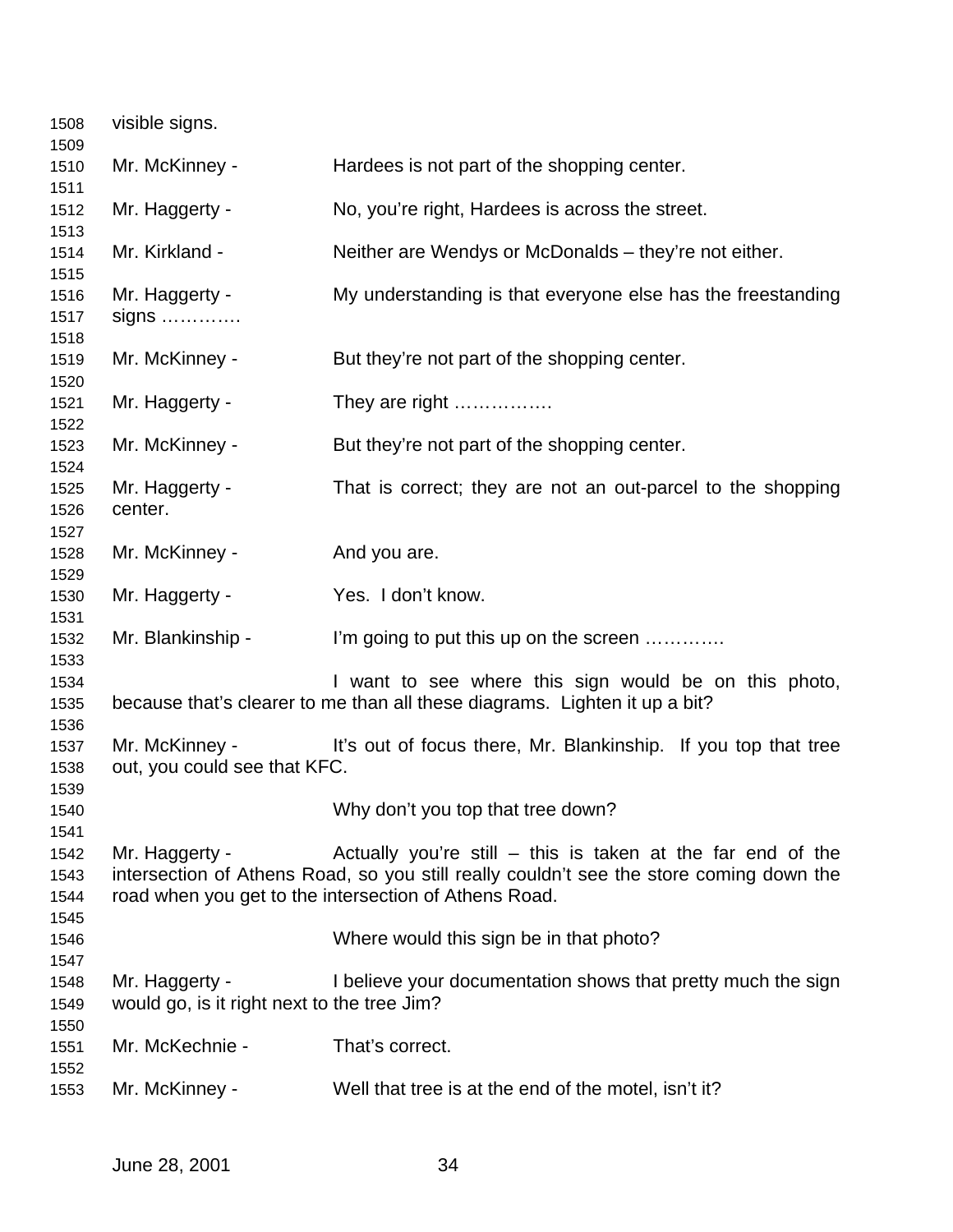| 1554         |                                                                     |                                                                    |
|--------------|---------------------------------------------------------------------|--------------------------------------------------------------------|
| 1555         | Mr. Haggerty -                                                      | Excuse me just a second. Let me look at the                        |
| 1556         |                                                                     |                                                                    |
| 1557         |                                                                     | Show me where the sign would be                                    |
| 1558         |                                                                     |                                                                    |
| 1559         | Mr. Blankinship -                                                   | This thing doesn't want to point where I want it to.               |
| 1560         |                                                                     |                                                                    |
| 1561         | Mr. Kirkland -                                                      | Mr. Wright, it looks like it's going to be where the tree is.      |
| 1562         |                                                                     |                                                                    |
| 1563         | Mr. Blankinship -                                                   | Actually it's going to be the other tree, but this thing won't     |
| 1564         | point.                                                              |                                                                    |
| 1565         |                                                                     |                                                                    |
| 1566         |                                                                     | Are you talking about the tree in front of KFC?                    |
| 1567         |                                                                     |                                                                    |
| 1568         | Mr. Haggerty -                                                      | Is it possible to put that up?                                     |
| 1569         |                                                                     |                                                                    |
| 1570         | Mr. Blankinship -<br>going to look in elevation. He's got the plan. | Yes, we can do that, but what he wants to see is how it's          |
| 1571<br>1572 |                                                                     |                                                                    |
| 1573         |                                                                     | I've got your plan, but I want to see where it fits on this photo. |
| 1574         |                                                                     |                                                                    |
| 1575         |                                                                     | On the site plan.                                                  |
| 1576         |                                                                     |                                                                    |
| 1577         |                                                                     | All right, there you go. Is that the tree?                         |
| 1578         |                                                                     |                                                                    |
| 1579         | Mr. Haggerty -                                                      | It's in the area near that tree. No it's going to be actually on   |
| 1580         | the opposite side.                                                  |                                                                    |
| 1581         |                                                                     |                                                                    |
| 1582         |                                                                     | I can't see. You're blocking. Show us.                             |
| 1583         |                                                                     |                                                                    |
| 1584         | Mr. Haggerty -                                                      | It's going to be right around this particular tree, just inside of |
| 1585         | that tree, meeting the setback.                                     |                                                                    |
| 1586         |                                                                     |                                                                    |
| 1587         |                                                                     | That's on the motel property.                                      |
| 1588         |                                                                     |                                                                    |
| 1589         | Mr. Haggerty -                                                      | No it's not, it's within our property. In the parking lot.         |
| 1590         |                                                                     |                                                                    |
| 1591         |                                                                     | They show that in the plan.                                        |
| 1592         |                                                                     |                                                                    |
| 1593         | Mr. Haggerty -                                                      | There's a drawing that shows                                       |
| 1594         |                                                                     |                                                                    |
| 1595         |                                                                     | I've got that; I just want to see how it would look approaching    |
| 1596         | it from                                                             |                                                                    |
| 1597<br>1598 |                                                                     | So in other words it would be just the sign post itself would      |
| 1599         | be actually just past that corner of KFC property.                  |                                                                    |
|              |                                                                     |                                                                    |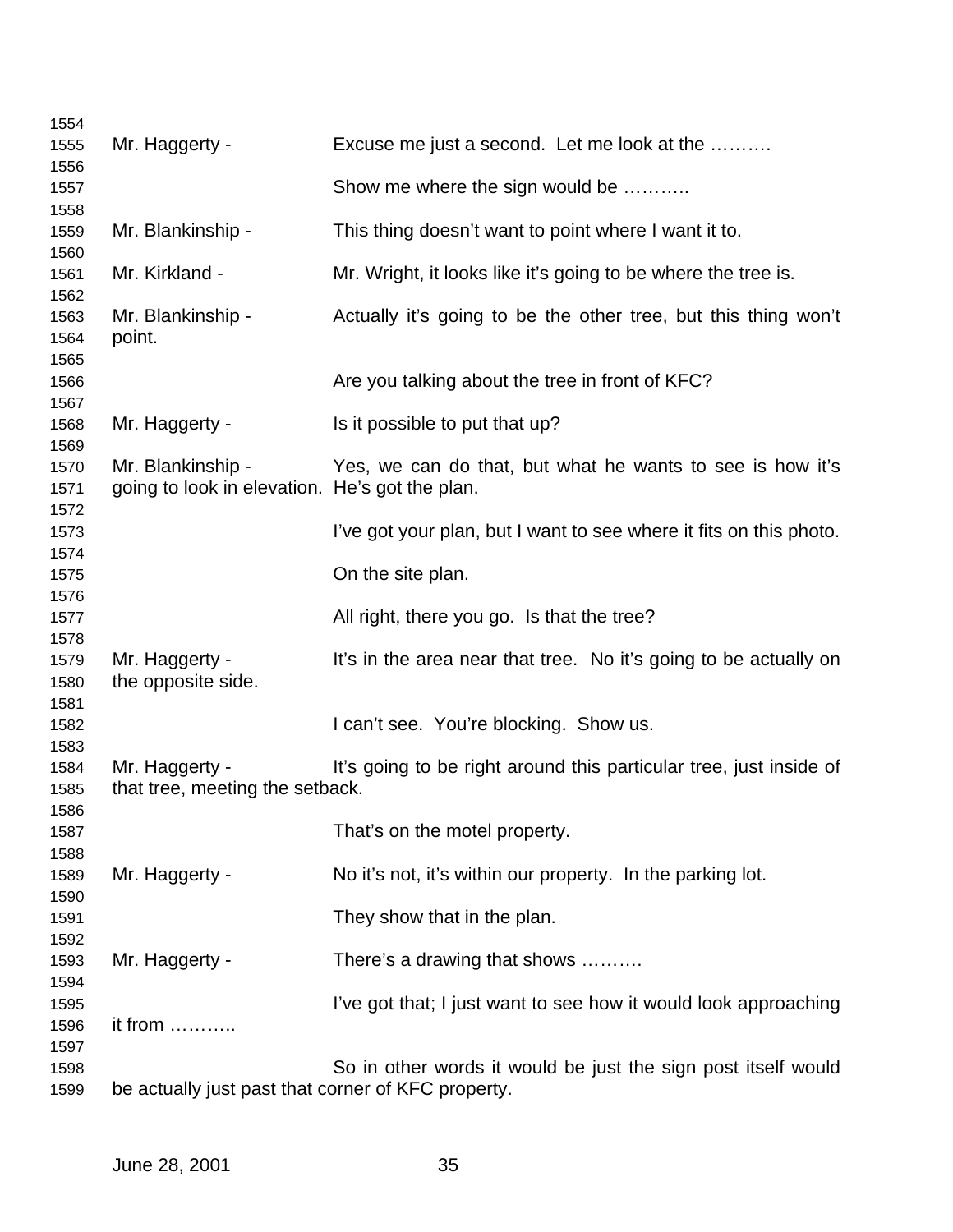Mr. McKinney - This photograph was taken, and you're going to need to speak into the mike, because they can't get you on tape, was it taken from the stoplight? Mr. Haggerty - That was actually taken from the passenger side of the vehicle, coming down the center lane of Brook Road, ……………. **At the intersection?**  Mr. Haggerty - That's correct. What we did was, the series of photographs that you see that show us getting closer to the property, were taken from the passenger side of the car. Okay, I see the stoplight up there now. You've gone further north from the intersection, up by the Waffle House, correct? **He's heading south.**  I know, but he's from the north, so his right-hand side would be the Waffle House. Mr. Haggerty - That's correct. The Waffle House, we have actually passed the Waffle House. Just passed it. Mr. Haggerty - Into the intersection (unintelligible). That sign wouldn't be visible coming from the south, would it? Mr. Haggerty - Traveling north? Actually it would be. There's one photograph that I showed …………. Frankly it would be primarily ……….. Our biggest concern is people traveling south, not knowing that we're there. It's too late to make a turn into Athens Road, and it's very difficult to know that we're there, so you're already past us when it's time to turn into the center. So that's our greatest concern. When was this restaurant built? Mr. Haggerty - It opened in November of 1999, and frankly, it's running at about 82% of its plan. Was that a relocation from Azalea Avenue? 1645 Mr. Haggerty - No sir.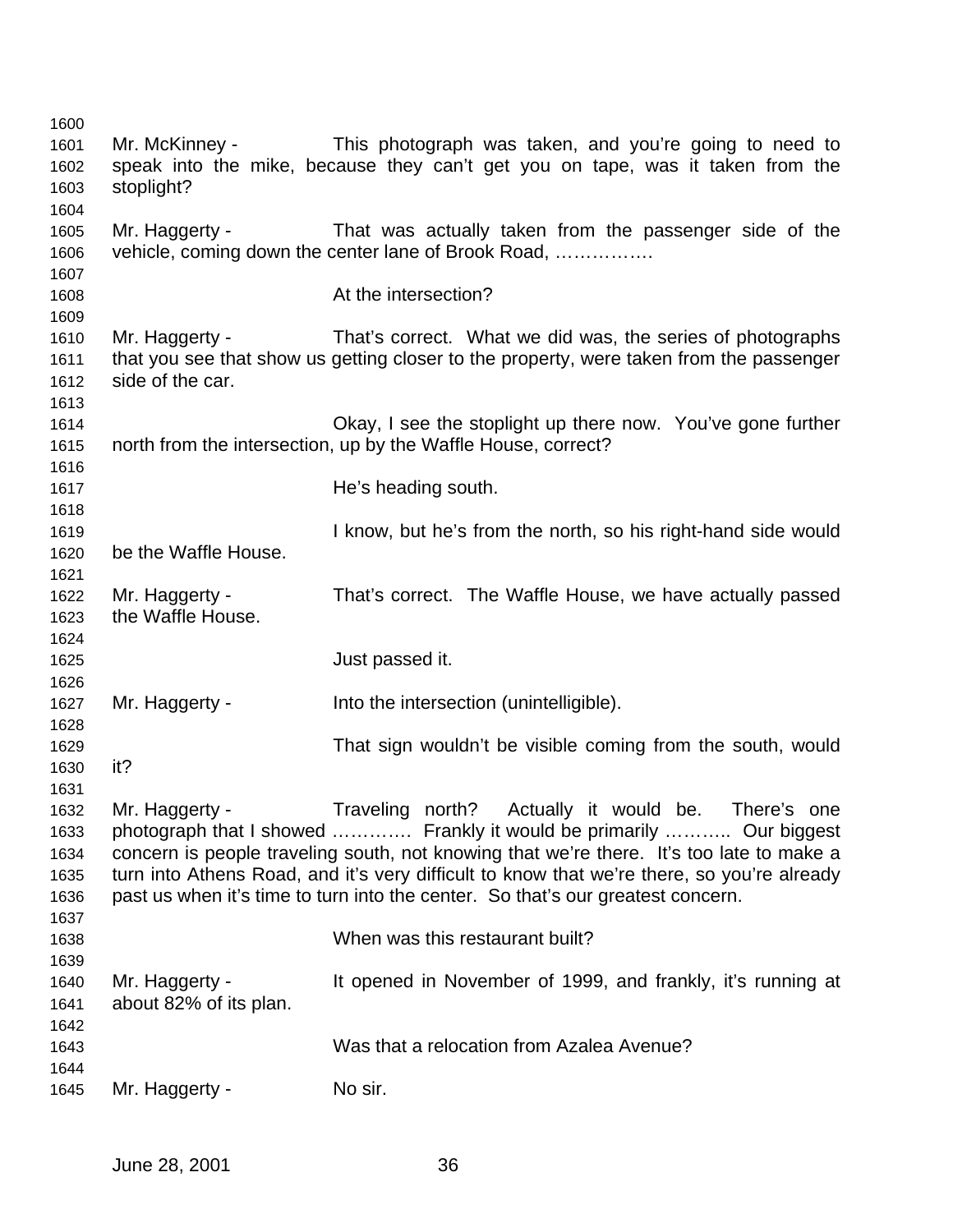| 1646                         |                                                  |                                                                                                                                                                                                                                             |
|------------------------------|--------------------------------------------------|---------------------------------------------------------------------------------------------------------------------------------------------------------------------------------------------------------------------------------------------|
| 1647                         |                                                  | (unintelligible)                                                                                                                                                                                                                            |
| 1648                         |                                                  |                                                                                                                                                                                                                                             |
| 1649                         |                                                  | Wasn't there one on Staples Mill at about the same time?                                                                                                                                                                                    |
| 1650<br>1651                 | Mr. McKinney -                                   | There was one on Azalea that closed down.                                                                                                                                                                                                   |
| 1652<br>1653                 |                                                  | No I don't think it did close down.                                                                                                                                                                                                         |
| 1654<br>1655                 |                                                  | (unintelligible) It's been renovated.                                                                                                                                                                                                       |
| 1656<br>1657<br>1658         | Mr. McDonald -                                   | Mac McDonald is the local KFC office person.                                                                                                                                                                                                |
| 1659<br>1660                 | Mr. Kirkland -                                   | If you would, sir, come to the microphone.                                                                                                                                                                                                  |
| 1661<br>1662                 | Mr. McKinney -                                   | Doesn't he have to be sworn in?                                                                                                                                                                                                             |
| 1663<br>1664                 | Mr. Kirkland -                                   | He's been sworn. Would you state your name.                                                                                                                                                                                                 |
| 1665<br>1666<br>1667<br>1668 | Mr. McDonald -<br>Shopping Center is still open. | My name is William McDonald. The Azalea restaurant was<br>not closed; the Azalea is currently open. The restaurant that we have in the Azalea                                                                                               |
| 1669<br>1670                 | Mr. McKinney -                                   | I think that was a relocation for one on the other side of<br>Chamberlayne Avenue? Was there ever one there?                                                                                                                                |
| 1671<br>1672<br>1673         | Mr. McDonald -                                   | No sir. Never one there. No, this was a new restaurant.                                                                                                                                                                                     |
| 1674                         |                                                  | The problem I've got with this, and you'll have to convince                                                                                                                                                                                 |
| 1675<br>1676<br>1677         | to do.                                           | me, is we would be amending the County Ordinance, which we don't have the authority                                                                                                                                                         |
| 1678<br>1679                 | Mr. Kirkland -                                   | That's what we'd be doing.                                                                                                                                                                                                                  |
| 1680<br>1681<br>1682         |                                                  | We would be amending, and that's a matter for the Board of<br>Supervisors, and we're being asked to amend the County Ordinance.                                                                                                             |
| 1683<br>1684<br>1685<br>1686 | Mr. McDonald -<br>shopping center?               | I'm not sure I fully understand. What would be the difference<br>between just granting a variance to the existing ordinance, versus actually creating an<br>amendment? Are you saying that then it would apply to any other out-parcel of a |
| 1687<br>1688<br>1689         | because                                          | It would. We would have hundreds of applications in here                                                                                                                                                                                    |
| 1690<br>1691                 | Mr. Kirkland -                                   | We would review each one on its merits, but we'd have a                                                                                                                                                                                     |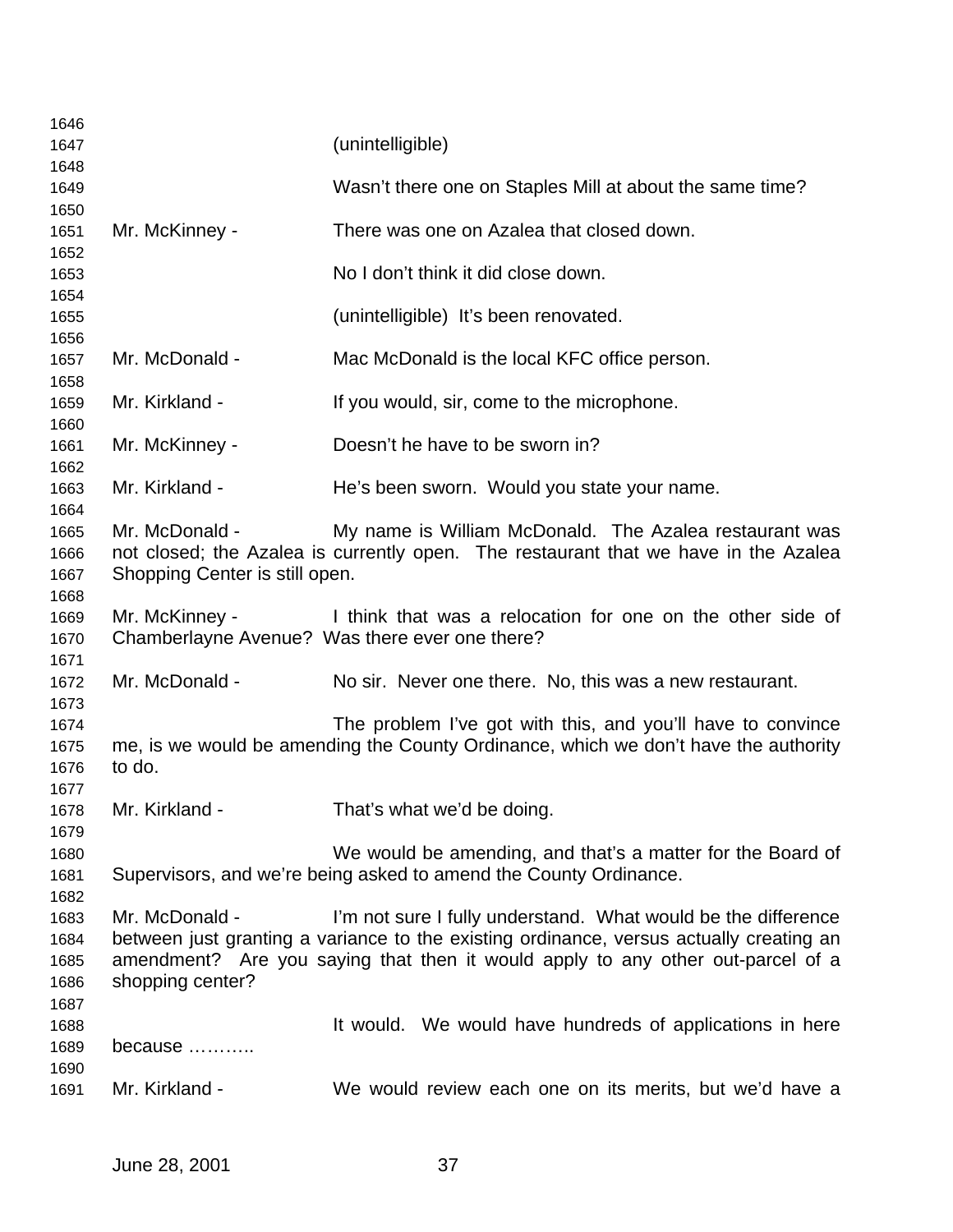tremendous amount ………….

 ………… because everybody would like to have a freestanding sign where the Code doesn't allow it, and that's the problem. If attention or something needs to be done about it, it needs to be addressed to the Board of Supervisors to amend the Ordinance, to expand it somehow or another. It looks to me ………..

 Mr. McDonald - Well my understanding is that the existing Code is in place just to manage the proliferation of signs, so being that we're presenting information to ask you to provide a variance because of a hardship that we're under versus the competition in this particular area, I guess my question is why wouldn't that be considered just a variance to the existing ordinance rather than an amendment to the ordinance?

- 1707 Mr. Kirkland Because right now you're in a shopping center, and the ordinance says they can only have one freestanding sign. You're in a shopping center. If we say you can have it, we have now amended that ordinance. A variance is like you're moving it 3 feet or 4 feet, and it's okay to have it there in the first place.
- Mr. McDonald Okay. I was going to ask how is that different from saying if you've got a 50-foot building setback, you can put something at 45, but I see what you're saying.
- 

**If you've already got it, you're just varying it.** 

1718 Mr. McDonald - But we don't have it. I mean we don't have the signage. Technically we are part of the shopping center, is their point, even though we're not right at the mouth of the shopping center, and we're not functionally part of the shopping center.

- Mr. Kirkland Well under the Planning report, you know the staff reports, and the way the POD and everything was done, you're part of the shopping center. Unfortunately in 1999 you guys should have been a little bit better informed, it looks like. All right, any other questions by Board members? Anyone else wish to speak? All right, that concludes the case.
- 

 After an advertised public hearing and on a motion by Mr. McKinney, seconded by Mr. Wright, the Board **denied** application **A-86-2001** for a variance build a second freestanding sign, 150 square feet, at 8340 Brook Road (Hungary Brook SC) (Tax Parcel 63-15-A-2).

|      | 1734 Affirmative: | Balfour, Kirkland, McKinney, Nunnally, Wright | 5 |          |
|------|-------------------|-----------------------------------------------|---|----------|
|      | 1735 Negative:    |                                               |   |          |
| 1736 | Absent:           |                                               |   | $\Omega$ |
| 1737 |                   |                                               |   |          |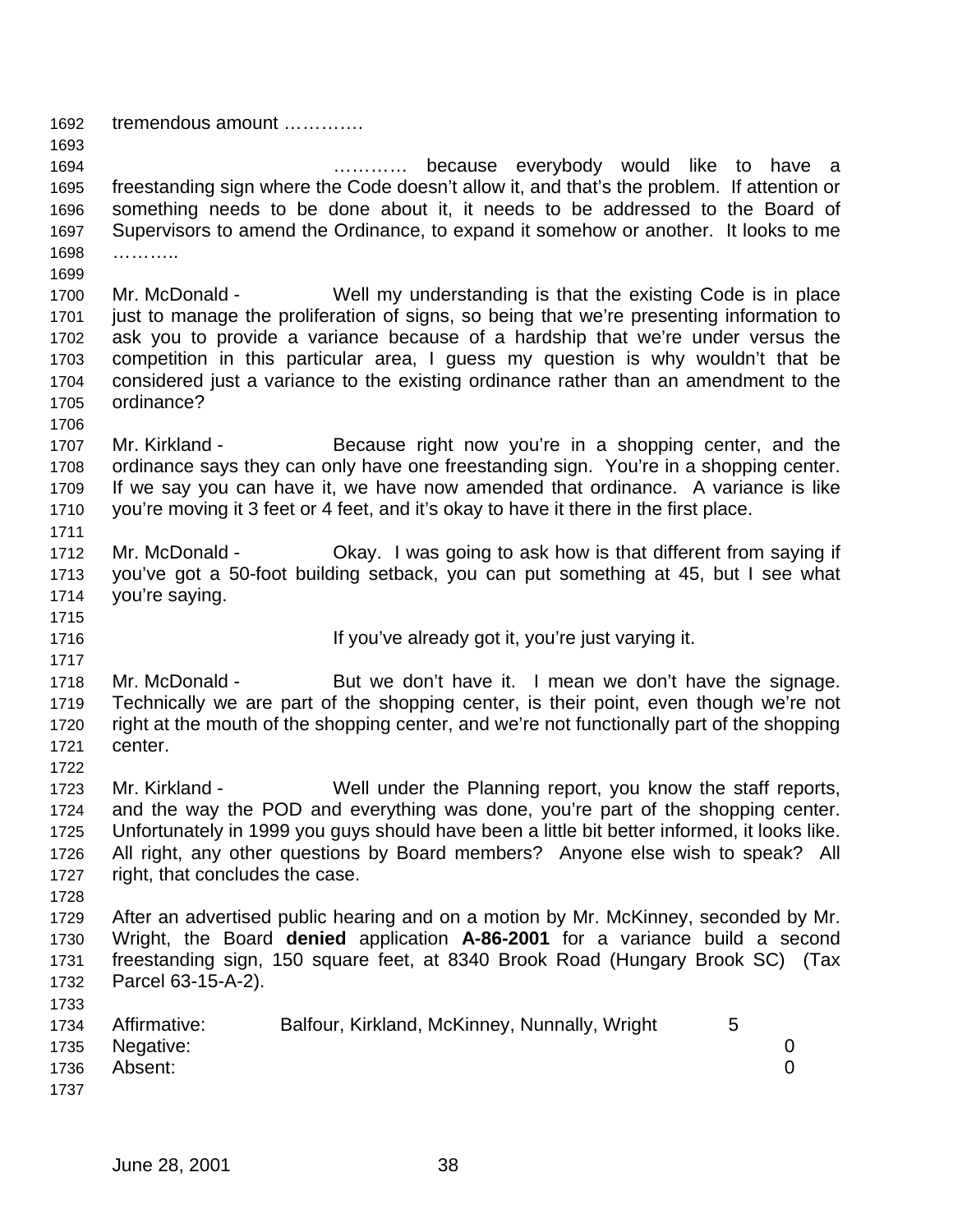The Board denied your request as it found from the evidence presented that authorizing this variance would be of substantial detriment to adjacent property or would materially impair the purpose of the zoning regulations. Mr. Kirkland - We will take a 10-minute break. Is everybody ready? The meeting's back in session. If you would sir, read the rules again in case some of the new people came in. Mr. Blankinship - Yes sir, Mr. Chairman. The rules for this meeting are as follows. The Secretary, myself, will call each case, and at that time the applicant should come to the podium. I will ask everyone who intends to speak on that case, to stand and be sworn in. The applicant will present their testimony. After that, anyone else will be given an opportunity to speak. When everyone has had an opportunity to speak, the applicant, and only the applicant, will have an opportunity for rebuttal. After hearing the case, and asking questions, the Board will take the matter under advisement. They will render all of their decisions at the end of the meeting. If you wish to know what their decision was on a specific case, you can stay until the end of the meeting, or you can call the Planning Office toward the end of the day. This meeting is being tape recorded, so we will ask everyone who speaks, to speak directly into the microphone on the podium, and to state your name. Out in the foyer there are 2 binders that include the staff reports for each case, including the conditions that have been proposed by the staff. Mr. Kirkland - Okay sir, if you would, call the next case. Do we have any withdrawals? Mr. Blankinship - Well the ladies and gentlemen are still here from the other case. They did made a request of me to allow additional testimony after the hearing has been closed. Mr. Kirkland - Ma'am, and sir, note, we do not take any further information after the hearing is closed. That's just the rules of the meeting. I'm sorry, but that's just the way it is. Mr. Blankinship - We do not have any withdrawals or deferrals for the 10:00 o'clock agenda. The next 3 cases are companion cases. Would you like me to call them together? Mr. Kirkland - Yes, let's do that. **A - 87-2001 HHHUNT WYNDHAM DEVELOPMENT CORP**. requests a variance from Section 24-94 of Chapter 24 of the County Code to build a single-family dwelling at 5536 Holman Drive (Wyndham Forest) (Tax Parcel 10-6-D-8), zoned R-3C, One-family Residence District (Conditional) (Three Chopt). The lot width requirement is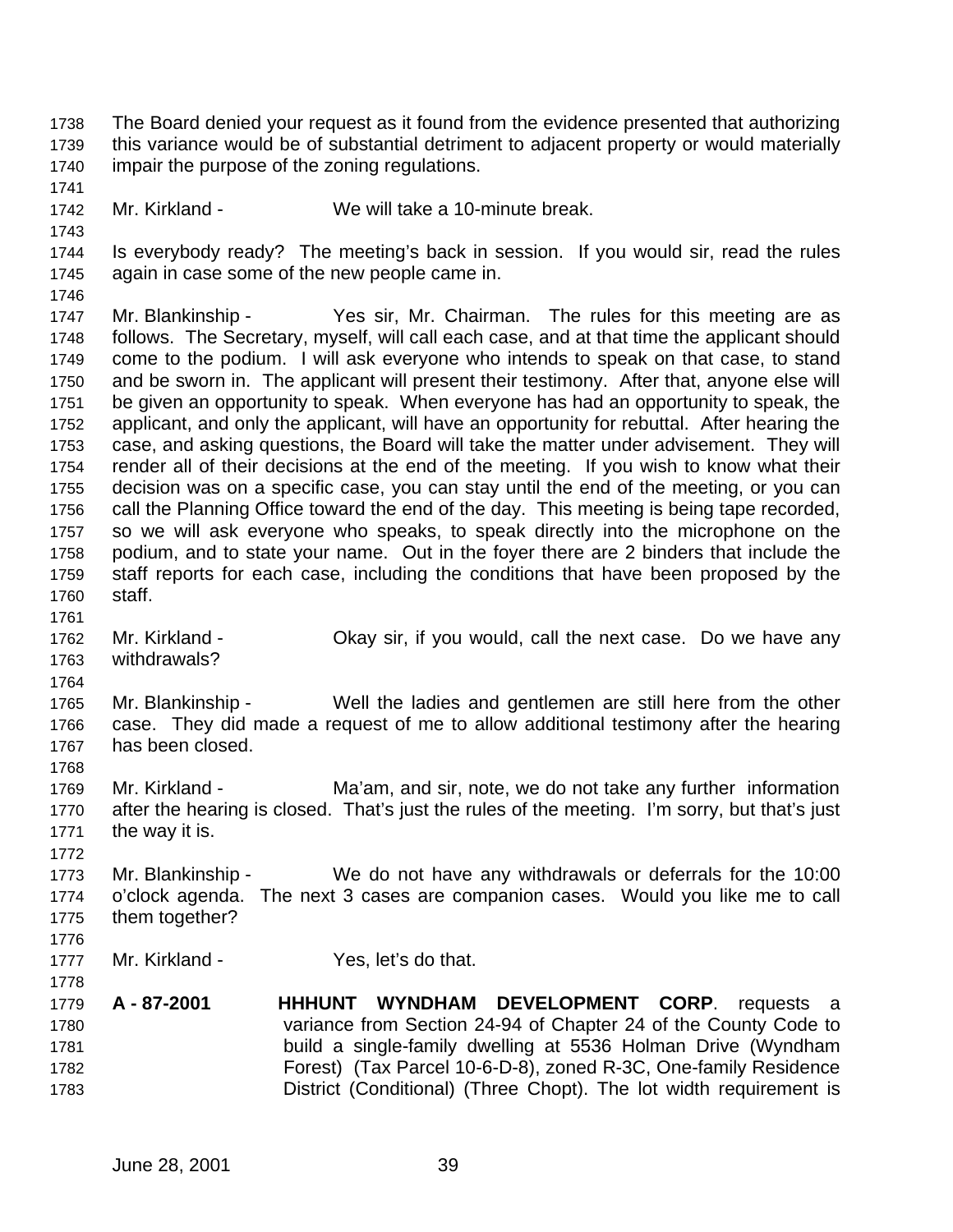not met. The applicant has 76.49 feet lot width, where the Code requires 80 feet lot width. The applicant requests a variance of 3.51feet lot width. 

 **A - 88-2001 HHHUNT WYNDHAM DEVELOPMENT CORP**. requests a variance from Section 24-94 of Chapter 24 of the County Code to build a single-family dwelling at 5532 Holman Drive (Wyndham Forest) (Tax Parcel 10-6-D-9), zoned R-3C, One-family Residence District (Conditional) (Three Chopt). The lot width requirement is not met. The applicant has 73.61 feet lot width, where the Code requires 80 feet lot width. The applicant requests a variance of 6.39 feet lot width.

- **A 89-2001 AUSTIN HAMLIN HOMES** requests a variance from Section 24-94 of Chapter 24 of the County Code to build a single-family dwelling at 5540 Holman Drive (Wyndham Forest) (Tax Parcel 10-6-D-7), zoned R-3C, One-family Residence District (Conditional) (Three Chopt). The lot width requirement is not met. The applicant has 79.13 feet lot width, where the Code requires 80 feet lot width. The applicant requests a variance of 0.87 feet lot width.
- Mr. Kirkland Does anyone else wish to speak on this case? If you would, raise your right hand and be sworn in.
- Mr. Blankinship Do you swear that the testimony you are about to give is the truth, the whole truth, and nothing but the truth, so help you God?
- 

 Mr. Kirkland - State your name for the record sir. Do we have all your notices? We've got them in the file. State your case. 

 Mr. Richardson - Yes sir. Frank Richardson. Yes sir. I'm here on behalf of H. H. Hunt, the developer. I am with the engineer of record for the subdivision, Jordan Consulting Engineers. This particular section, section 7, the tentative approval was received in June of 1999. These 3 lots in particular are based on that layout. A month later, August 10, 1999, the ordinance changed. Prior to that change, you could have more, or you could have flag lots on a street other than a cul de sac. After the ordinance changed, it was restricted to a cul de sac. As we went through the design process and getting recorded the record plat for section 7 for these 3 lots, through strictly an oversight on our part, we never caught that these lots did not meet the changed zoning ordinance. We're here today asking for a variance to allow these 3 lots to remain as is. 

| .<br>1826<br>1827 | Mr. McKinney -   | Mr. Richardson, how many other lots do you have like this? |
|-------------------|------------------|------------------------------------------------------------|
| 1828<br>1829      | Mr. Richardson - | These are the only 3 lots that I know of in section 7.     |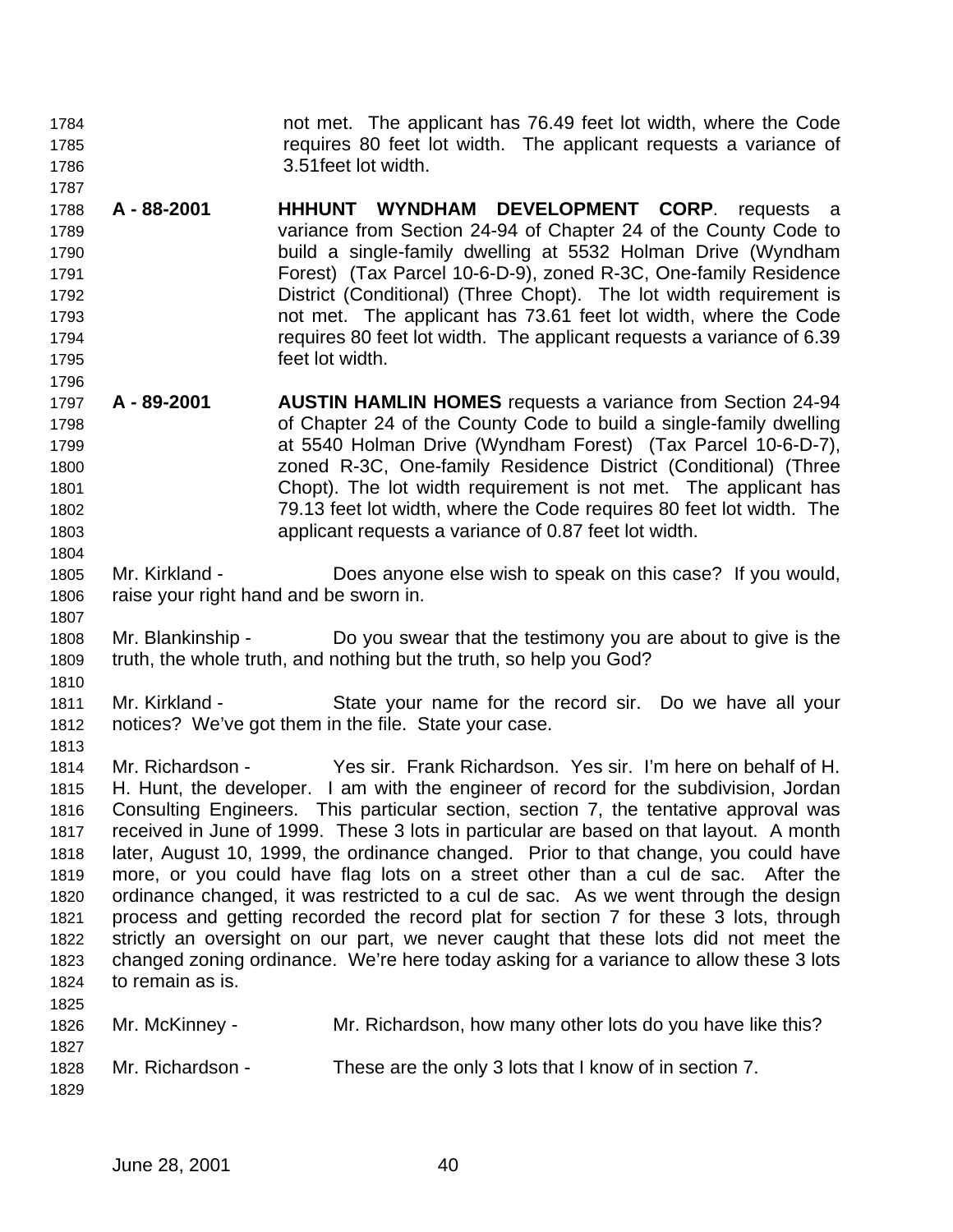| 1830<br>1831                                 | Mr. McKinney -                                                                                                                                                                                                                                                                                                                                                                                                                         | How about in other sections?                                                                                                                                                                                                                                                                                                   |                                         |
|----------------------------------------------|----------------------------------------------------------------------------------------------------------------------------------------------------------------------------------------------------------------------------------------------------------------------------------------------------------------------------------------------------------------------------------------------------------------------------------------|--------------------------------------------------------------------------------------------------------------------------------------------------------------------------------------------------------------------------------------------------------------------------------------------------------------------------------|-----------------------------------------|
| 1832                                         | Mr. Richardson -                                                                                                                                                                                                                                                                                                                                                                                                                       | None that I know of.                                                                                                                                                                                                                                                                                                           |                                         |
| 1833<br>1834                                 |                                                                                                                                                                                                                                                                                                                                                                                                                                        | You're with Jordan Consulting, the engineer?                                                                                                                                                                                                                                                                                   |                                         |
| 1835<br>1836                                 | Mr. Richardson -                                                                                                                                                                                                                                                                                                                                                                                                                       | Yes sir.                                                                                                                                                                                                                                                                                                                       |                                         |
| 1837<br>1838                                 |                                                                                                                                                                                                                                                                                                                                                                                                                                        | So you would know?                                                                                                                                                                                                                                                                                                             |                                         |
| 1839<br>1840                                 | Mr. Richardson -                                                                                                                                                                                                                                                                                                                                                                                                                       | Yes sir.                                                                                                                                                                                                                                                                                                                       |                                         |
| 1841<br>1842<br>1843                         | Mr. Kirkland -                                                                                                                                                                                                                                                                                                                                                                                                                         | All right, any other questions by Board members? Anyone<br>else wish to speak? All right, that concludes the case.                                                                                                                                                                                                             |                                         |
| 1844<br>1845<br>1846<br>1847<br>1848         |                                                                                                                                                                                                                                                                                                                                                                                                                                        | After an advertised public hearing and on a motion by Mr. Wright, seconded by Mr.<br>McKinney, the Board granted application A-87-2001 for a variance to build a single-<br>family dwelling at 5536 Holman Drive (Wyndham Forest) (Tax Parcel 10-6-D-8). The<br>Board granted the variance subject to the following condition: |                                         |
| 1849<br>1850<br>1851<br>1852<br>1853         | 1.                                                                                                                                                                                                                                                                                                                                                                                                                                     | This variance applies only to the lot width requirement. All other applicable<br>regulations of the County Code shall remain in force.                                                                                                                                                                                         |                                         |
| 1854                                         | Affirmative:                                                                                                                                                                                                                                                                                                                                                                                                                           | Kirkland, McKinney, Nunnally, Wright                                                                                                                                                                                                                                                                                           | 4                                       |
| 1855<br>1856<br>1857<br>1858                 | Negative:<br>Abstention:<br>Absent:                                                                                                                                                                                                                                                                                                                                                                                                    | <b>Balfour</b>                                                                                                                                                                                                                                                                                                                 | $\boldsymbol{0}$<br>1<br>$\overline{0}$ |
| 1859<br>1860<br>1861<br>1862<br>1863<br>1864 | The Board granted this request, as it found from the evidence presented that, due to the<br>unique circumstances of the subject property, strict application of the County Code<br>would produce undue hardship not generally shared by other properties in the area, and<br>authorizing this variance will neither cause a substantial detriment to adjacent property<br>nor materially impair the purpose of the zoning regulations. |                                                                                                                                                                                                                                                                                                                                |                                         |
| 1865<br>1866<br>1867<br>1868<br>1869         | After an advertised public hearing and on a motion by Mr. Wright, seconded by Mr.<br>McKinney, the Board granted application A-88-2001 for a variance to build a single-<br>family dwelling at 5532 Holman Drive (Wyndham Forest) (Tax Parcel 10-6-D-9). The<br>Board granted the variance subject to the following condition:                                                                                                         |                                                                                                                                                                                                                                                                                                                                |                                         |
| 1870<br>1871                                 | 1.                                                                                                                                                                                                                                                                                                                                                                                                                                     | This variance applies only to the lot width requirement. All other applicable<br>regulations of the County Code shall remain in force.                                                                                                                                                                                         |                                         |
| 1872<br>1873                                 | Affirmative:                                                                                                                                                                                                                                                                                                                                                                                                                           | Kirkland, McKinney, Nunnally, Wright                                                                                                                                                                                                                                                                                           | 4                                       |
| 1874<br>1875                                 | Negative:<br>Abstention:                                                                                                                                                                                                                                                                                                                                                                                                               | <b>Balfour</b>                                                                                                                                                                                                                                                                                                                 | $\boldsymbol{0}$<br>1                   |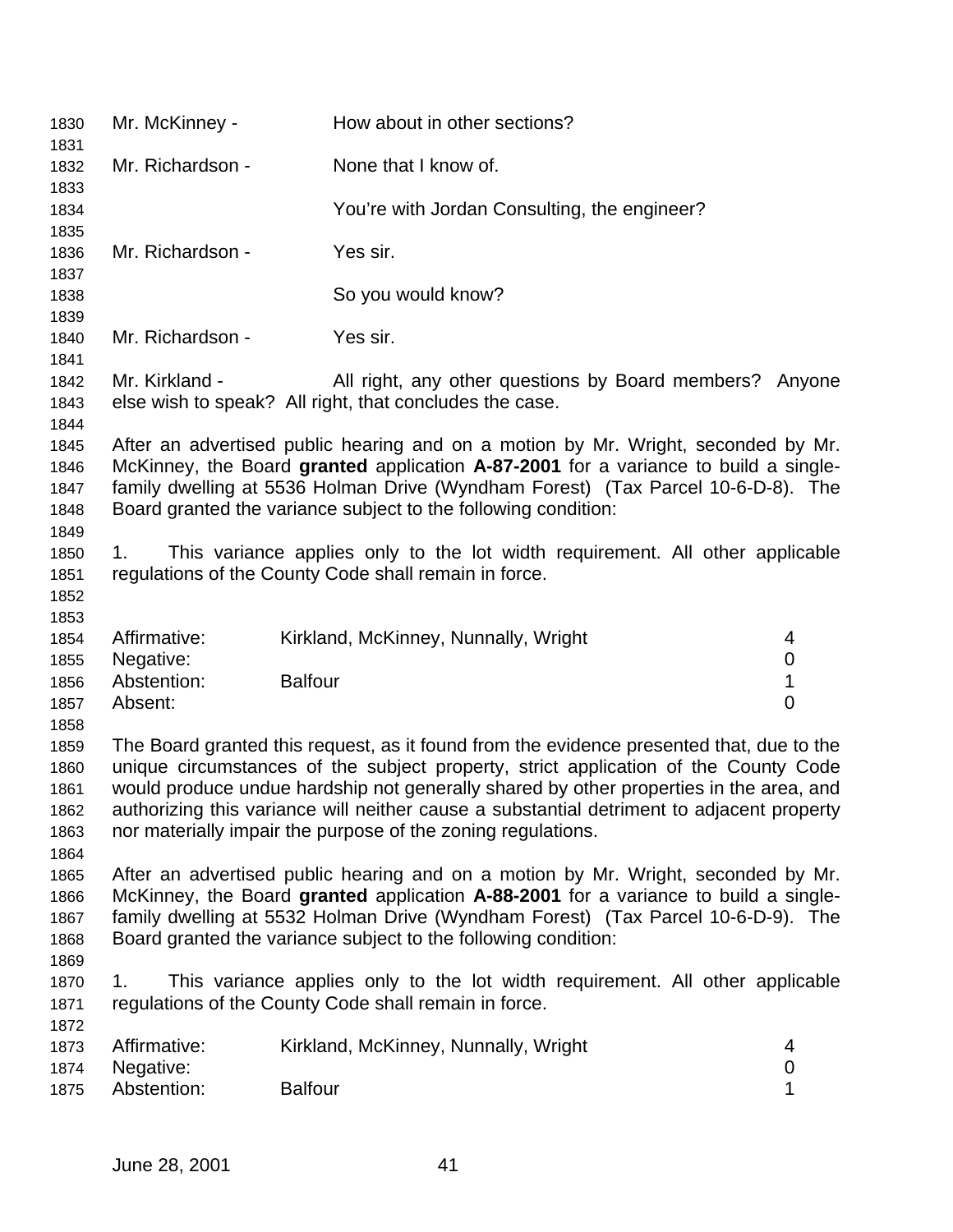Absent: 0

 The Board granted this request, as it found from the evidence presented that, due to the unique circumstances of the subject property, strict application of the County Code would produce undue hardship not generally shared by other properties in the area, and authorizing this variance will neither cause a substantial detriment to adjacent property nor materially impair the purpose of the zoning regulations.

 

 After an advertised public hearing and on a motion by Mr. Wright, seconded by Mr. McKinney, the Board **granted** application **A-89-2001** for a variance build a single-family dwelling at 5540 Holman Drive (Wyndham Forest) (Tax Parcel 10-6-D-7). The Board granted the variance subject to the following condition:

 1. This variance applies only to the lot width requirement. All other applicable regulations of the County Code shall remain in force.

| 1893 | Affirmative:     | Kirkland, McKinney, Nunnally, Wright | 4        |
|------|------------------|--------------------------------------|----------|
|      | 1894 Negative:   |                                      |          |
|      | 1895 Abstention: | <b>Balfour</b>                       |          |
| 1896 | Absent:          |                                      | $\Omega$ |

 The Board granted this request, as it found from the evidence presented that, due to the unique circumstances of the subject property, strict application of the County Code would produce undue hardship not generally shared by other properties in the area, and authorizing this variance will neither cause a substantial detriment to adjacent property nor materially impair the purpose of the zoning regulations.

Mr. Kirkland - Next case.

- **A 90-2001 KIMBERLY S. MAGNANO** requests a variance from Section 24-94 of Chapter 24 of the County Code to build a screened porch at 12352 Morning Creek Road (Morning Creek at Millstone) (Tax Parcel 9-14-E-23), zoned R-2C, One-family Residence District (Conditional) (Three Chopt). The rear yard setback is not met. The applicant has 44 feet rear yard setback, where the Code requires 45 feet rear yard setback. The applicant requests a variance of 1- foot rear yard setback.
- Mr. Kirkland Does anyone else wish to speak on this case? Would you raise your right hand and be sworn in?
- Mr. Blankinship Do you swear that the testimony you are about to give is the truth, the whole truth, and nothing but the truth, so help you God?
- Mr. Kirkland Would you state your name for the record. Have all your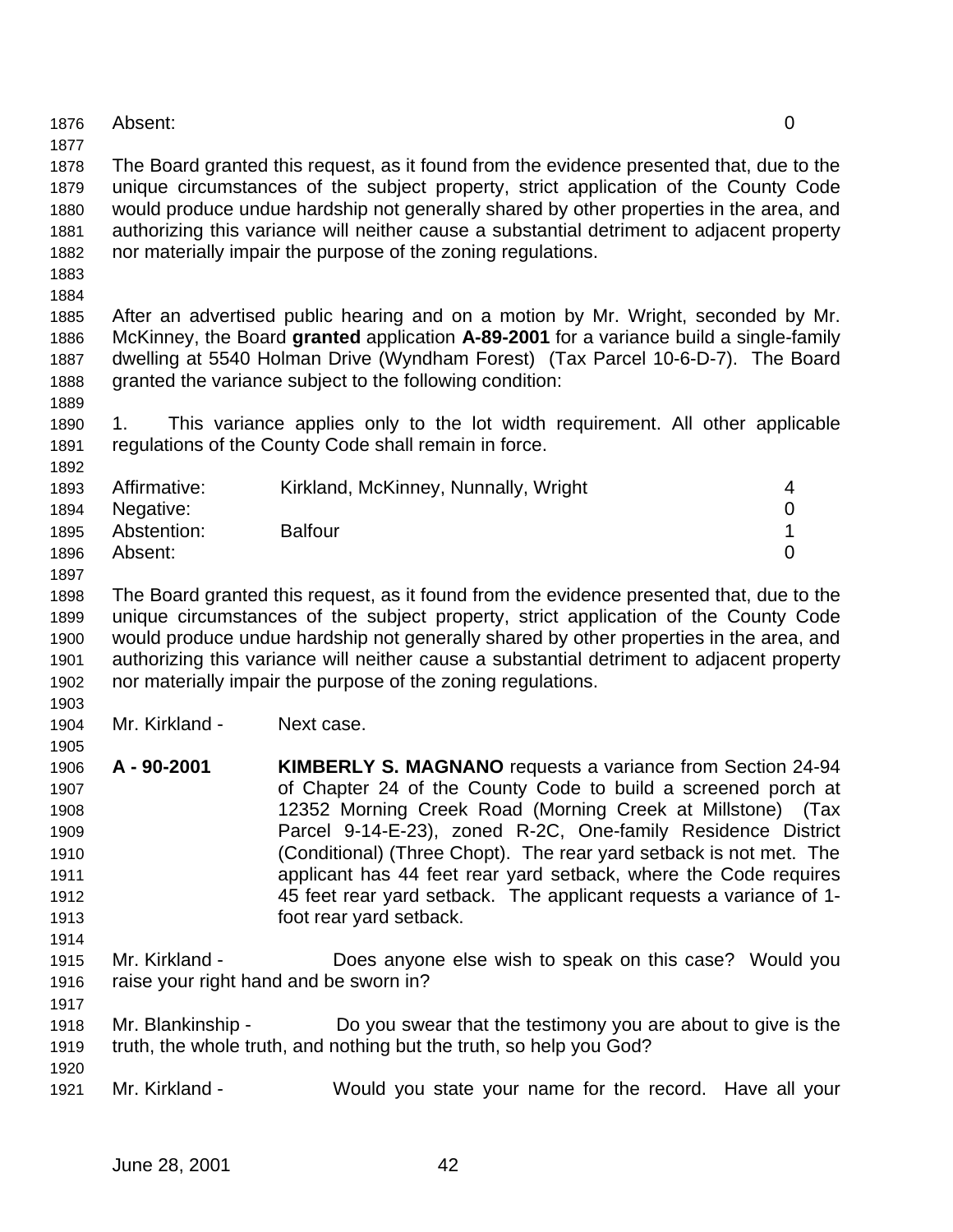notices been turned in according to the County Code? We've got them. Proceed with your case.

 Ms. Magnano - I do. Kim Magnano. Yes sir. We just want to build a screened porch on top of the existing deck that's in our back yard. At one point, way in the corner of the deck, the rear setback is not met. It's supposed to be 45 feet, and ours is 44 feet and a couple of inches, so we need a variance of 1 foot.

It appears that that's because your rear line is not parallel to

 the house. 

 Ms. Magnano - Yes, it's a weird shaped lot. See how it's on an angle. If it just went straight across, there would be no problem, and toward the right-hand side of the deck there is no problem with the rear setback. The homeowners association has approved the screened in porch, and so have, obviously, all my neighbors that live in the vicinity.

1939 Mr. Kirkland - Anyone else wish to speak? Any other questions by Board members? That concludes the case ma'am.

 After an advertised public hearing and on a motion by Mr. Wright, seconded by Mr. Nunnally, the Board **granted** application **A-90-2001** for a variance build a screened porch at 12352 Morning Creek Road (Morning Creek at Millstone) (Tax Parcel 9-14-E-23). The Board granted the variance subject to the following condition:

 1. Only the improvements shown on the plan filed with the application may be constructed pursuant to this approval. No substantial changes or additions to the layout may be made without the approval of the Board of Zoning Appeals. Any additional improvements shall comply with the applicable regulations of the County Code. 

| 1952 | Affirmative:   | Balfour, Kirkland, McKinney, Nunnally, Wright |  |
|------|----------------|-----------------------------------------------|--|
|      | 1953 Negative: |                                               |  |
|      | 1954 Absent:   |                                               |  |

 The Board granted this request, as it found from the evidence presented that, due to the unique circumstances of the subject property, strict application of the County Code would produce undue hardship not generally shared by other properties in the area, and authorizing this variance will neither cause a substantial detriment to adjacent property nor materially impair the purpose of the zoning regulations. 

Mr. Kirkland - Next one sir.

 **UP- 21-2001 VULCAN CONSTRUCTION MATERIALS** requests a conditional use permit pursuant to Sections 24-52(d) and 24-103 of Chapter 24 of the County Code to extract materials from the earth at 5090 New Market Road (Tax Parcel 270-A-1), zoned A-1, Agricultural District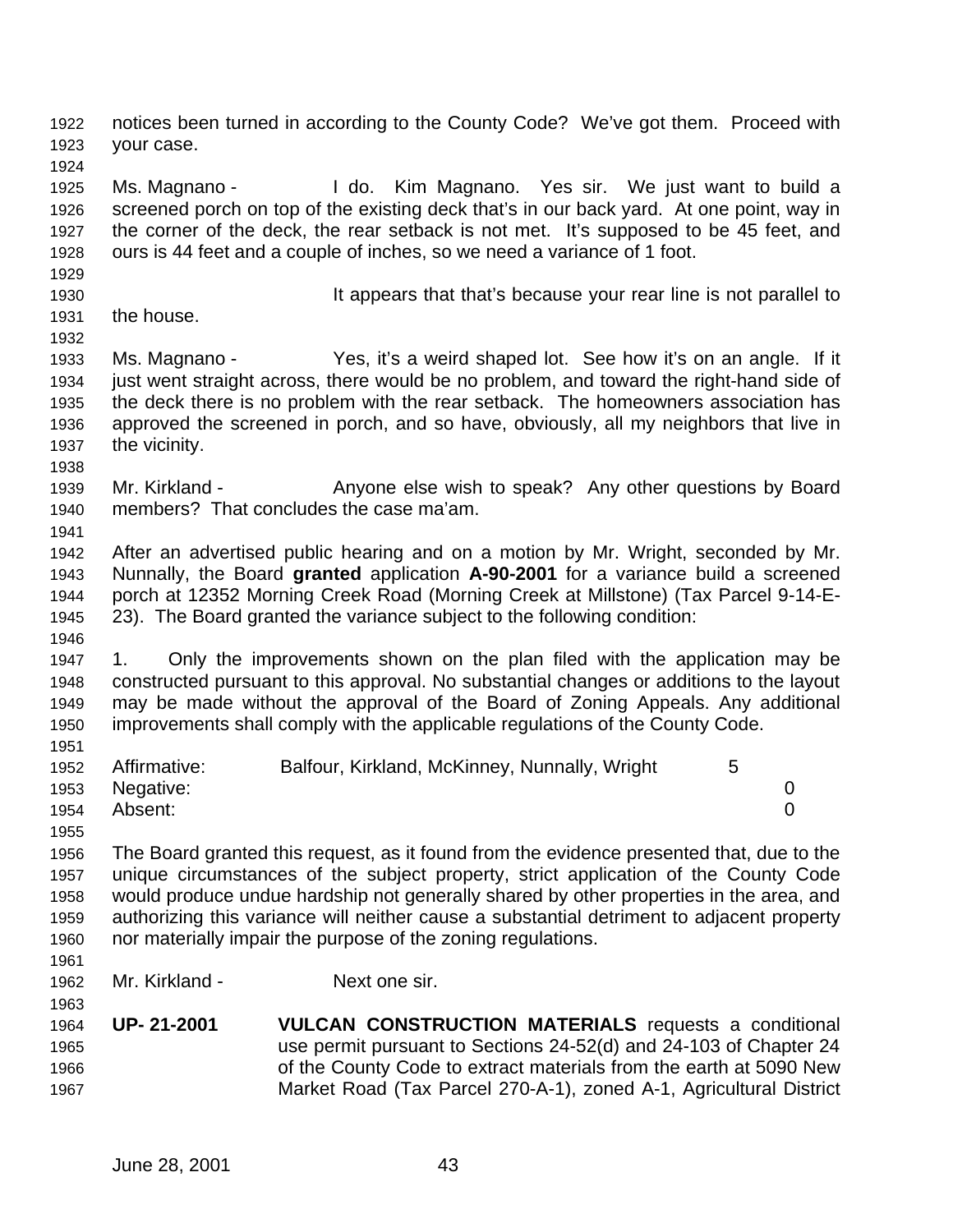(Varina).

 Mr. Kirkland - Anyone else wish to speak on this case? If you would, raise your right hand and be sworn in. 

- Mr. Blankinship Do you swear that the testimony you are about to give is the truth, the whole truth, and nothing but the truth, so help you God?
- Mr. Kirkland Have all your notices been turned in according to the County Code? If you would, state your name for the record.
- 1979 Mr. Lewis - I do. Yes sir. I've also got the green slips. My name is Monte Lewis. I'm with Lewis and Associates; we're the civil engineers on the project. We're asking for an additional area of 63.46 acres that are adjacent to an existing mining operation that we call Area F. Area F will come before you again, because we have to reapply to extend that mining permit in the next 2 months. You'll probably hear it in September. The operation will remain the same as it is now. There are 2 conditions that we see on this new application that are different from the conditions that are on us on all the other 3 active mining sites, that we'd like you to consider. Condition # 9 states that no operations of any kind are to be conducted at the site on Saturdays, Sundays, or national holidays. We'd like to remove the word 'Saturday' from that. With the existing permit, we're allowed to work on Saturdays; we're not allowed to work on Sundays or national holidays. The other condition is # 11, that requires a gate to be erected at all entrances into the property, and maintained. This is a new condition; I'm not sure why it's being required, other than it might just be a standard condition that's on all mining applications. This is a little bit different situation, because this is an active farm. They have an active hunt club; there's a residence there. We don't want a gate on the property. All of our activity is within the site; we don't have trucks leaving and going from the site with material. All material from all mining operations goes down to the barge area on the James. Therefore, we would like to remove condition 11. Other than that, we have no problems with all the other conditions that are on the project.
- Mr. Kirkland Mr. Blankinship, was there any reason for putting in condition # 11, or is that just a standard formality?

 Mr. Blankinship - That was just a standard condition, same as # 9. Mr. Kirkland - Okay, thank you. Any other questions by Board members? Did we have no operation on Saturdays on the other one, Mr. Blankinship? Mr. Blankinship - Apparently not. Mr. Lewis has a copy of the '89 conditions, and it doesn't show on them. Again, this is just our standard condition, for you to modify

as you see fit.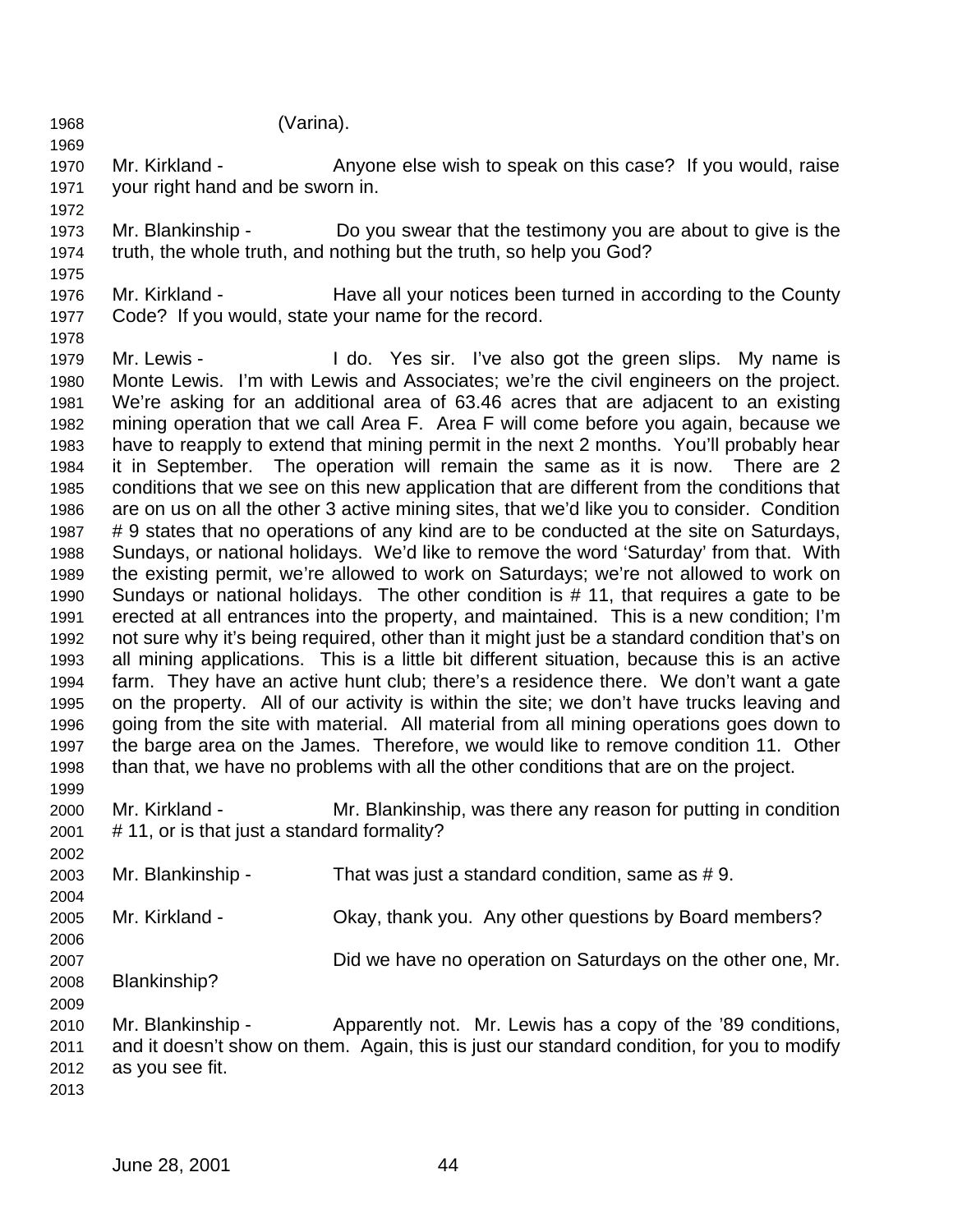Mr. Lewis - On the old permit, condition # 3, it states that 'no operations of any kind are to be conducted at the site on Sundays nor on national holidays. We'd 2016 just like to have the same condition remain.

 Everything else you're in agreement with? Mr. Lewis - Yes sir. 2022 Mr. Kirkland - Any complaints, Mr. Blankinship? Mr. Blankinship - No sir. Mr. Kirkland - Oh, this is a good one. All right, any other questions? That concludes the case.

 After an advertised public hearing and on a motion by Mr. Nunnally, seconded by Mr. McKinney, the Board **granted** application **UP-21-2001** for conditional use permit to extract materials from the earth at 5090 New Market Road (Tax Parcel 270-A-1). The Board granted the use permit subject to the following conditions: 

 1. This use permit is subject to all requirements of Section 24-103 of Chapter 24 of the County Code.

 2. Before beginning any work, the applicant shall provide a financial guaranty in an amount of \$2000.00 per acre for each acre of land to be disturbed, for a total of \$126,920.00, guaranteeing that the land will be restored to a reasonably level and drainable condition. This permit does not become valid until the financial guaranty has been approved by the County Attorney. The financial guaranty may provide for termination after 90 days notice in writing to the County. In the event of termination, this permit shall be void, and work incident thereto shall cease. Within the next 90 days the applicant shall restore the land as provided for under the conditions of this use permit. Termination of such financial guaranty shall not relieve the applicant from its obligation to indemnify the County of Henrico for any breach of the conditions of this use permit. If this condition is not satisfied within 90 days of approval, the use permit shall be void. 

 3. Before beginning any work, the applicant shall submit erosion control plans to the Department of Public Works for review and approval. Throughout the life of the operation, the applicant shall continuously satisfy the Department of Public Works that erosion control procedures are properly maintained, and shall furnish plans and bonds that the department deems necessary. The applicant shall provide certification from a licensed professional engineer that dams, embankments and sediment control structures meet the approved design criteria as set forth by the State. If this condition is not satisfied within 90 days of approval, the use permit shall be void.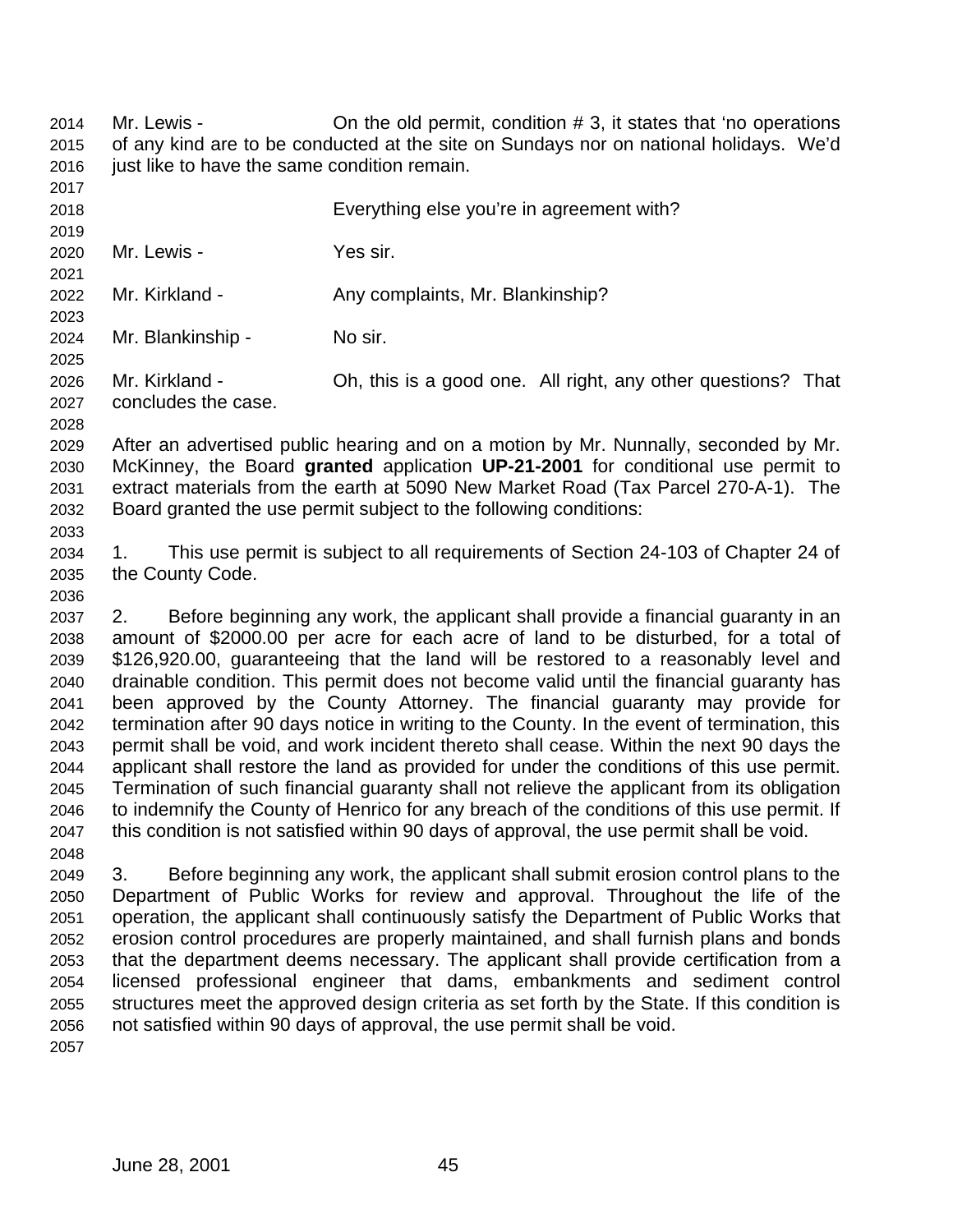4. Before beginning any work, the applicant shall obtain a mine license from the Virginia Department of Mines, Minerals and Energy. If this condition is not satisfied within 90 days of approval, the use permit shall be void. 

 5. Before beginning any work, the areas approved for mining under this permit shall be delineated on the ground by five-foot-high metal posts at least five inches in diameter and painted in alternate one foot stripes of red and white. These posts shall be so located as to clearly define the area in which the mining is permitted. They shall be located, and their location certified, by a certified land surveyor. If this condition is not satisfied within 90 days of approval, the use permit shall be void.

 6. In the event that the Board's approval of this use permit is appealed, all conditions requiring action within 90 days will be deemed satisfied if the required actions are taken within 90 days of final action on the appeal.

 7. The applicant shall comply with the Chesapeake Bay Preservation Act and all state and local regulations administered under such act applicable to the property, and shall furnish to the Planning Office copies of all reports required by such act or regulations. 

 8. Hours of operation shall be from 6:00 a.m. to 6:00 p.m. when Daylight Savings Time is in effect, and from 7:00 a.m. to 5:00 p.m. at all other times.

 9. No operations of any kind are to be conducted at the site on Sundays or national holidays.

10. All means of access to the property shall be from the James River.

 11. The applicant shall post and maintain a sign at the entrance to the mining site stating the name of the operator, the use permit number, the mine license number, and the telephone number of the operator. The sign shall be 12 square feet in area and the letters shall be three inches high.

 12. The applicant shall post and maintain "No Trespassing" signs every 250 feet along the perimeter of the property. The letters shall be three inches high. The applicant shall furnish the Chief of Police a letter authorizing the Division of Police to enforce the "No Trespassing" regulations, and agreeing to send a representative to testify in court as required or requested by the Division of Police.

 13. The applicant shall post and maintain a standard stop sign at the entrance to New Market Road. 

 14. The applicant shall maintain the property, fences, and roads in a safe and secure condition indefinitely, or convert the property to some other safe use.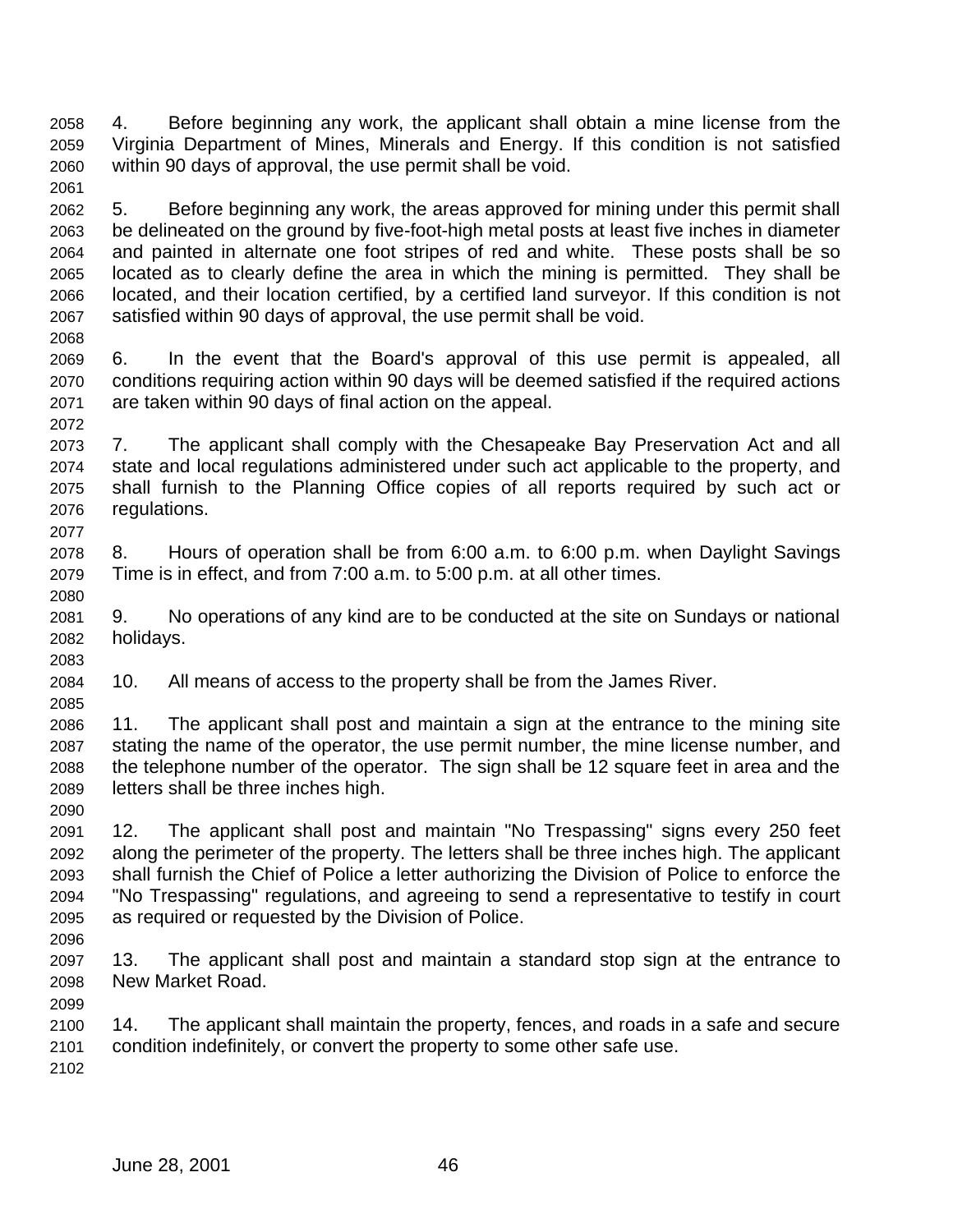15. If, in the course of its preliminary investigation or operations, the applicant discovers evidence of cultural or historical resources, or an endangered species, or a significant habitat, it shall notify appropriate authorities and provide them with an opportunity to investigate the site. The applicant shall report the results of any such investigation to the Planning Office.

 16. If water wells located on surrounding properties are adversely affected, and the extraction operations on this site are suspected as the cause, the effected property owners may present to the Board evidence that the extraction operation is a contributing factor. After a hearing by the Board, this use permit may be revoked or suspended, and the operator may be required to correct the problem.

 17. Open and vertical excavations having a depth of 10 feet or more, for a period of more than 30 days, shall be effectively sloped to a 2:1 slope or flatter to protect the public safety. 

 18. Topsoil shall not be removed from any part of the property outside of the area in which mining is authorized. Sufficient topsoil shall be stockpiled on the property for respreading in a layer with five inches of minimum depth. All topsoil shall be stockpiled within the authorized mining area and provided with adequate erosion control protection. If the site does not yield sufficient topsoil, additional topsoil shall be brought to the site to provide the required five-inch layer of cover. All topsoil shall be treated with a mixture of seed, fertilizer, and lime as recommended by the County after soil tests have been provided to the County.

 19. No offsite-generated materials shall be deposited on the mining site without prior written approval of the Director of Planning. To obtain such approval, the operator shall submit a request stating the origin, nature and quantity of material to be deposited, and certifying that no contaminated or hazardous material will be included. The material to be deposited on the site shall be limited to imperishable materials such as stone, bricks, tile, sand, gravel, soil, asphalt, concrete and like materials, and shall not include any hazardous materials as defined by the Virginia Hazardous Waste Management Regulations.

 20. A superintendent, who shall be personally familiar with all the terms and conditions of Section 24-103 of Chapter 24 of the County Code, as well as the terms and conditions of this use permit, shall be present at the beginning and conclusion of operations each work day to see that all the conditions of the Code and this use permit are observed.

 21. A progress report shall be submitted to the Board on June 28, 2002. This progress report must contain information concerning how much property has been mined to date of the report, the amount of land left to be mined, how much rehabilitation has been performed, when and how the remaining amount of land will be rehabilitated, and any other pertinent information about the operation that would be helpful to the Board.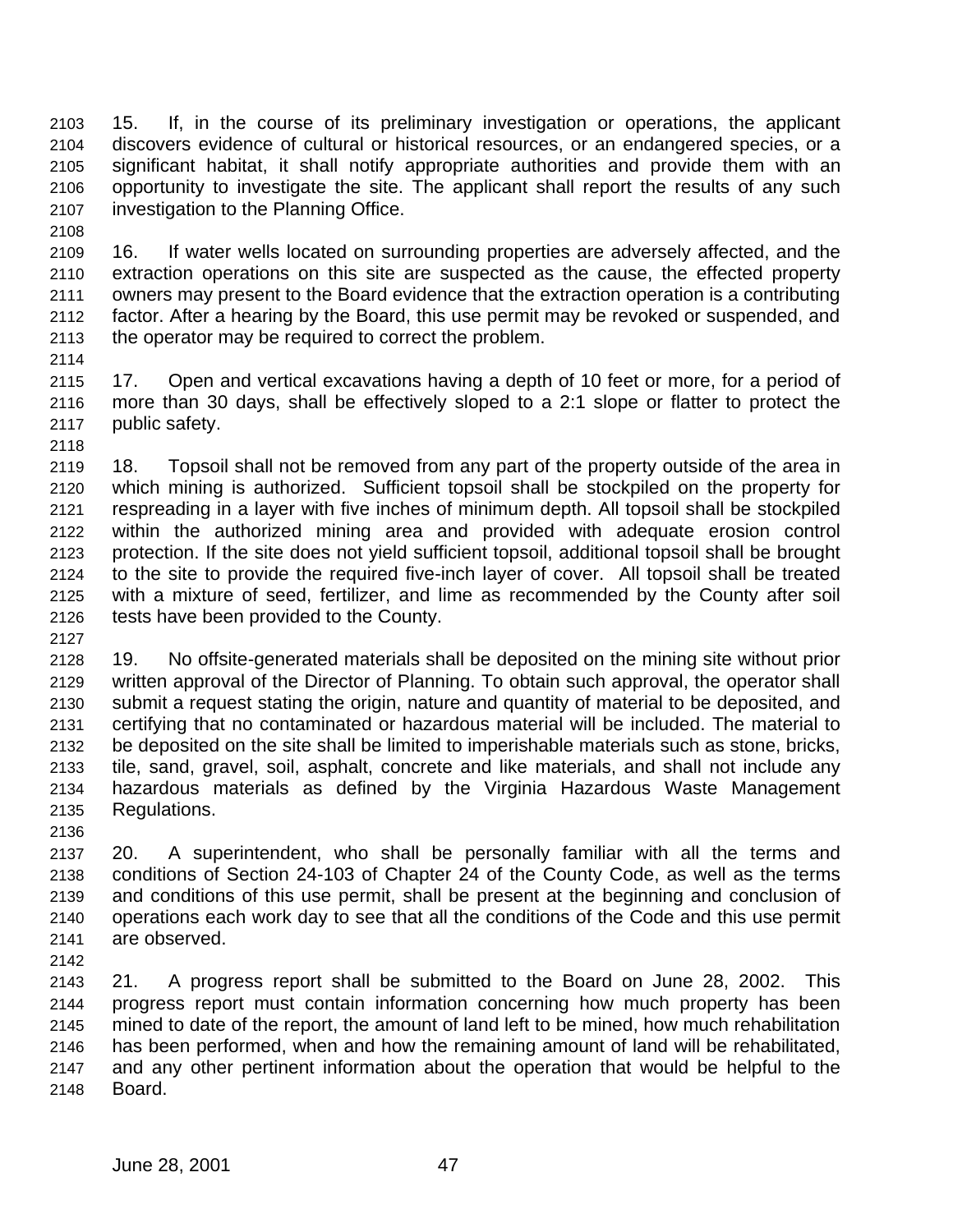22. Excavation shall be discontinued by June 28, 2003 and restoration accomplished by not later than June 28, 2004, unless a new permit is granted by the Board of Zoning Appeals. 23. The rehabilitation of the property shall take place simultaneously with the mining process. Rehabilitation shall not be considered completed until the mined area is covered completely with permanent vegetation. 24. All drainage and erosion and sediment control measures shall conform to the standards and specifications of the Mineral Mining Manual Drainage Handbook. Any drainage structures in place prior to October 14, 1992 and which do not conform to the Mineral Mining Manual Drainage Handbook may remain in place until such time as any reconstruction is required at which time said structures shall be brought into conformance with the Mineral Mining Manual Drainage Handbook. 25. Failure to comply with any of the foregoing conditions shall automatically void this permit. Affirmative: Balfour, Kirkland, McKinney, Nunnally, Wright 5 Negative: 0 Absent: 0 The Board granted the request because it found the proposed use will be in substantial accordance with the general purpose and objectives of Chapter 24 of the County Code. Mr. Kirkland - Next one. **A - 91-2001 JOHN AND ANN KENT** request a variance from Section 24-94 of Chapter 24 of the County Code to build a screened porch at 2800 Woodmark Court (Woodmark) (Tax Parcel 46-3-B-21), zoned R- 3AC, One-family Residence District (Conditional) (Three Chopt). The rear yard setback is not met. The applicants have 27 feet rear yard setback, where the Code requires 35 feet rear yard setback. The applicants request a variance of 8 feet rear yard setback. Mr. Kirkland - Anyone else wish to speak? If you would sir, raise your right hand and be sworn in. Mr. Blankinship - Do you swear that the testimony you are about to give is the truth, the whole truth, and nothing but the truth, so help you God? Mr. Kirkland - Would you state your name. Have all your notices been turn in? Okay, state your case. Mr. Silver - I do. It's Bobby Silver, with Cavalier Construction. Yes sir.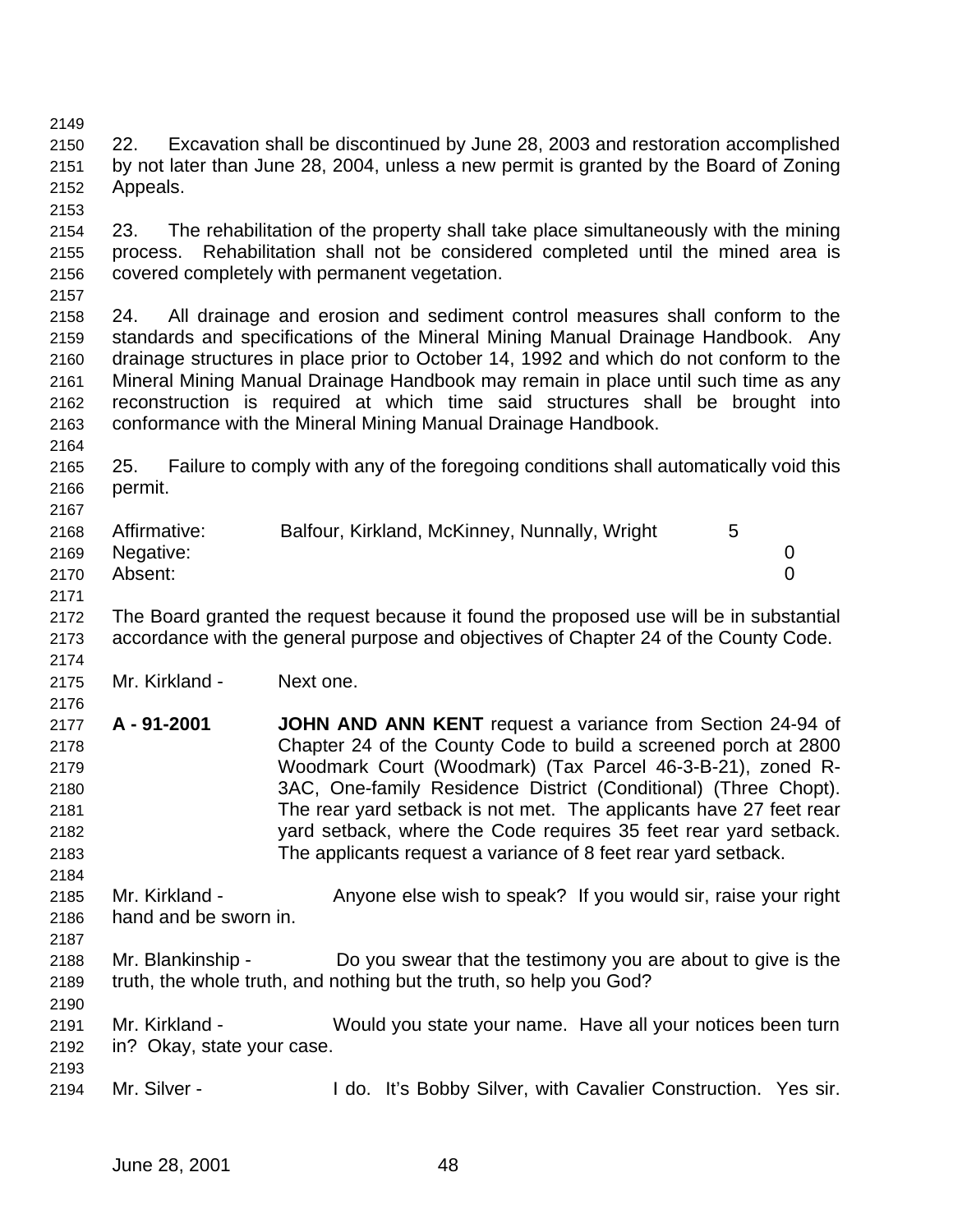The customer wishes our firm to erect a screened porch on their existing deck, and the rear yard setback is not met. As you see, there's the deck right there; we want to enclose part of it with a screened room. Would this be just the existing deck, no extensions? Mr. Silver - Yes sir. No sir. Are you familiar with the property? Have you looked at it? Mr. Silver - Yes sir. **It looks like there is a real screen behind it, the trees and 2207**  heavy brush. Mr. Silver - That's correct. It looks like you can't even see the property behind it. Mr. Kirk' - Okay, any other questions by Board members? Anyone else wish to speak? That concludes the case sir. After an advertised public hearing and on a motion by Mr. Wright, seconded by Mr. Nunnally, the Board **granted** application **A-91-2001** for a variance build a screened porch at 2800 Woodmark Court (Woodmark) (Tax Parcel 46-3-B-21). The Board granted the variance subject to the following condition: 1. This variance applies only to the proposed addition and its rear yard setback requirement. All other applicable regulations of the County Code shall remain in force. 2226 Affirmative: Balfour, Kirkland, McKinney, Nunnally, Wright 5 Negative: 0 Absent: 0 The Board granted this request, as it found from the evidence presented that, due to the unique circumstances of the subject property, strict application of the County Code would produce undue hardship not generally shared by other properties in the area, and authorizing this variance will neither cause a substantial detriment to adjacent property nor materially impair the purpose of the zoning regulations. Mr. Kirkland - Next case sir. **A - 92-2001 J. R. WALKER & CO.** requests a variance from Section 24-94 of Chapter 24 of the County Code to allow the existing dwelling to remain at 12160 Morestead Court (Preston at Wyndham) (Tax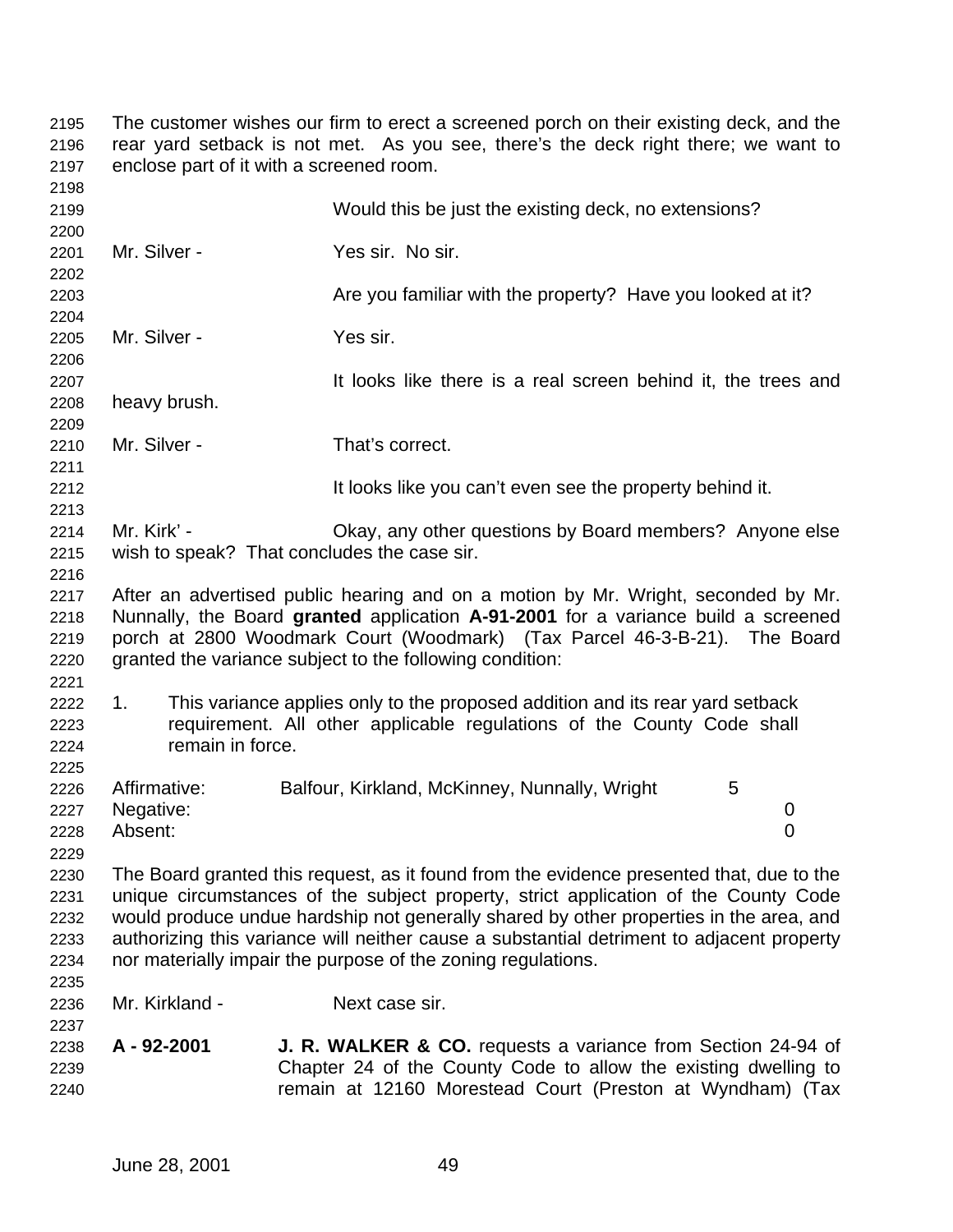Parcel 1-3-A-48), zoned R-4, One-family Residence District (Three Chopt). The minimum side yard setback is not met. The applicant has 9.79 feet minimum side yard setback, where the Code requires 10.00 feet minimum side yard setback. The applicant requests a variance of 0.21 feet minimum side yard setback. 2247 Mr. Kirkland - Anyone else wish to speak on this case? If you would, raise your right hand and be sworn in. Mr. Blankinship - Do you swear that the testimony you are about to give is the truth, the whole truth, and nothing but the truth, so help you God? Mr. Kirkland - Would you state your name for the record. Have all your notices been turned in according to the County Code? In the file. Okay, state your case. Mr. Walker - I do. I'm Jim Walker, James R. Walker. Mr. Shade - I do. Charles Shade. Mr. Walker - We have, in error, built a home too close to the right-hand property line. We establish the footing points for our homes with the help of an engineer. He uses a 6-inch tolerance, in terms of his – he'll set something up within a 6-inch range of that property line, or minimum side yard setback, is what I'm trying to say. In this instance, we believe that he was at the edge of his tolerance when we made an error in our construction. We used an eco-block foundation block for the basement, which is an insulated concrete form, and failed to take into consideration that that particular system uses a brick ledge rather than having the brick set on top of it. As a result, when we veneered our building, the brick veneer extended beyond the tolerance. Did you have a good chisel? Mr. Walker - Yes sir. These homes are challenging. This is a 6800 square foot dwelling, and it hits against 3 of the building lines; they're really a squeeze fit sometimes. Mr. Blankinship - It's a very deep lot. 2280 Mr. Kirkland - Any other questions? Anyone else wish to speak? That concludes the case sir. After an advertised public hearing and on a motion by Mr. Wright, seconded by Mr. McKinney, the Board **granted** application **A-92-2001** for a variance allow the existing dwelling to remain at 12160 Morestead Court (Preston at Wyndham) (Tax Parcel 1-3-A-48). The Board granted the variance subject to the following condition: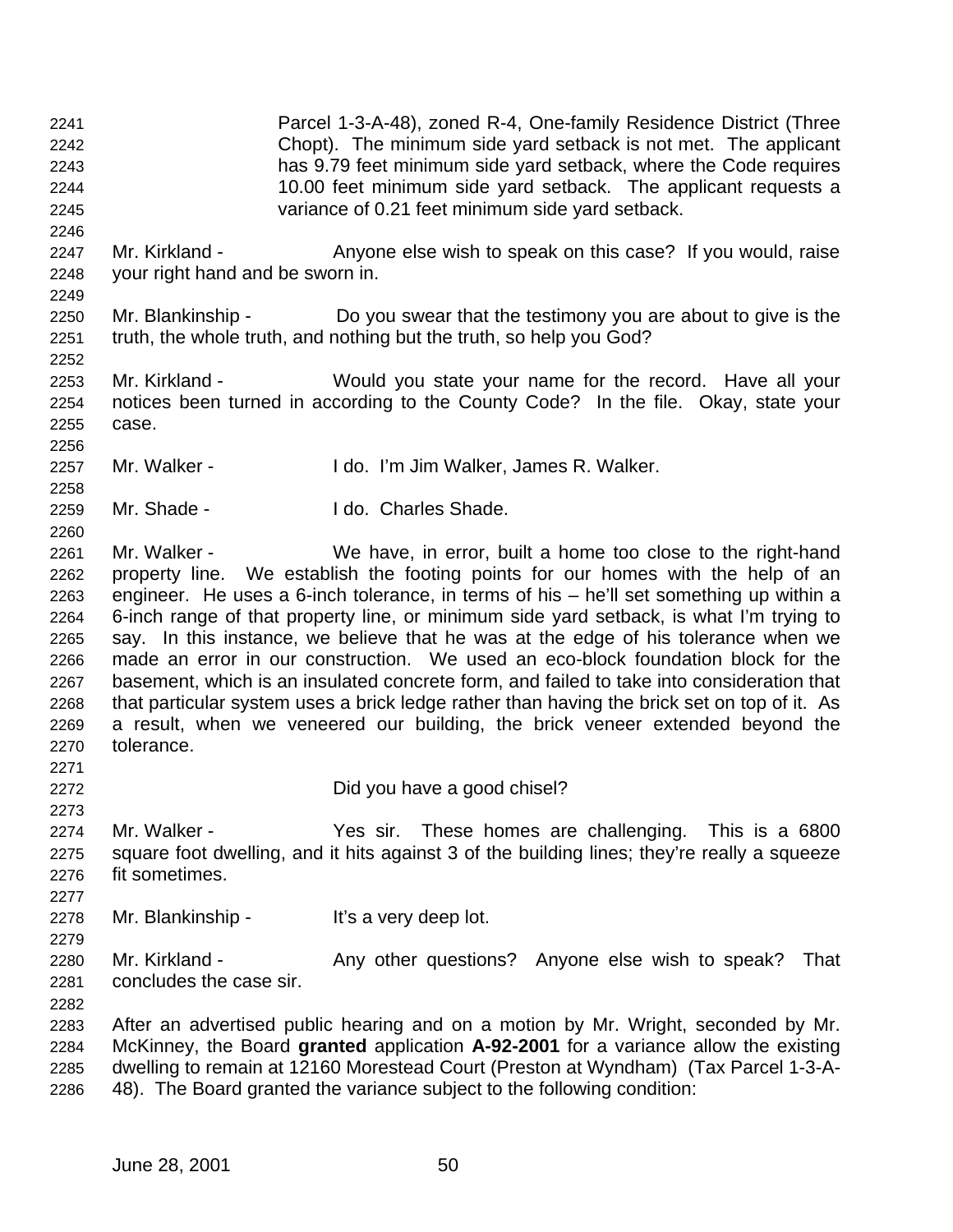1. This variance applies only to the minimum side yard requirement. All other applicable regulations of the County Code shall remain in force. 

| 2291 | Affirmative:   | Balfour, Kirkland, McKinney, Nunnally, Wright |  |
|------|----------------|-----------------------------------------------|--|
|      | 2292 Negative: |                                               |  |
| 2293 | Absent:        |                                               |  |
| 2294 |                |                                               |  |

 The Board granted this request, as it found from the evidence presented that, due to the unique circumstances of the subject property, strict application of the County Code would produce undue hardship not generally shared by other properties in the area, and authorizing this variance will neither cause a substantial detriment to adjacent property nor materially impair the purpose of the zoning regulations.

Mr. Kirkland - Okay, next one sir.

 **A - 93-2001 ROY CRAIG HART** requests a variance from Section 24-94 of Chapter 24 of the County Code to allow two carports to remain & build an addition at 5202 Antigo Road (Hechler Village) (Tax Parcel 147-9-BB-35), zoned R-3, One-family Residence District (Fairfield). The minimum side yard setback and total side yard setback are not met. The applicant has 4 feet minimum side yard setback and 9 feet total side yard setback, where the Code requires 12 feet minimum side yard setback and 30 feet total side yard setback. The applicant requests variances of 8 feet minimum side yard setback and 21 feet total side yard setback.

 Mr. Kirkland - Does anyone else wish to speak on this case? Would you raise your right hand and be sworn in.

2317 Mr. Blankinship - Do you swear that the testimony you are about to give is the truth, the whole truth, and nothing but the truth, so help you God?

 Mr. Kirkland - Okay, if you would, ma'am, I'll call on you, let him present the case, and then you can come down. Okay? Sir too. If you would, state your name for the record. Have all your notices been turned in according to the County Code?

 Mr. Hart - I do. I'm Craig Hart with Champion Window Company. There was a problem with the notices; they were mailed to me to be sent out, and I never received them. They have been taken physically to the individuals that needed to see them and signed. 

 Mr. Kirkland - Mr. Blankinship, do you want to check that before we hear the case? Mr. Blankinship - We discussed this with them the other day; we were aware it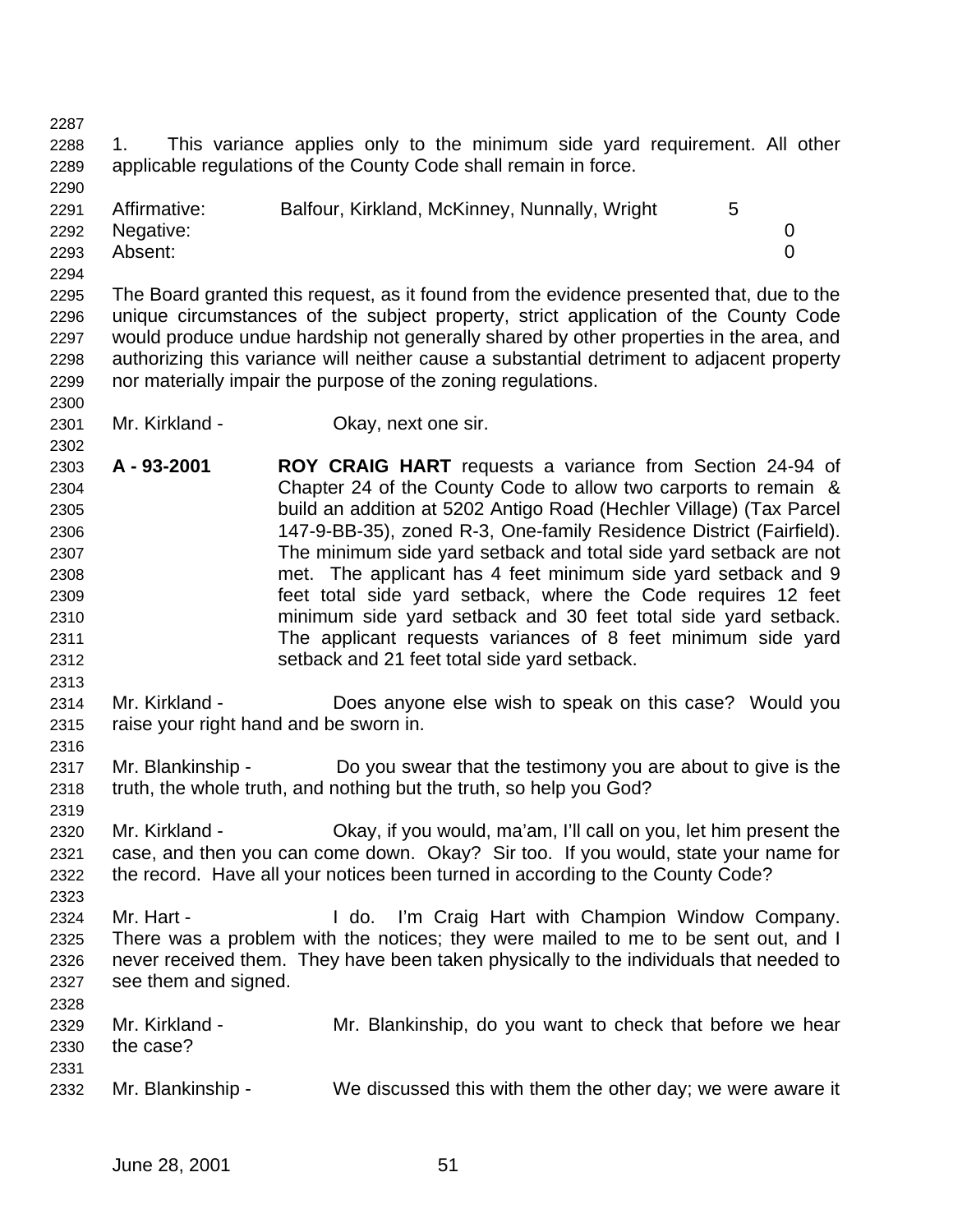| 2333         | was coming.                             |                                                                                              |
|--------------|-----------------------------------------|----------------------------------------------------------------------------------------------|
| 2334         | Mr. Hart -                              | One is a letter from Guminick.                                                               |
| 2335<br>2336 |                                         |                                                                                              |
| 2337         | Mr. Kirkland -                          | Here's a list of streets. You want to check the streets? You                                 |
| 2338         | want this list here that's in the file? |                                                                                              |
| 2339         |                                         |                                                                                              |
| 2340         | Mr. Blankinship -                       | Yes, that would be helpful. Yes sir, they're all here. Present                               |
| 2341         | and accounted for.                      |                                                                                              |
| 2342         |                                         |                                                                                              |
| 2343         | Mr. Kirkland -                          | Okay. Since everything is done, we can listen to the case.                                   |
| 2344         | Proceed.                                |                                                                                              |
| 2345         |                                         |                                                                                              |
| 2346         | Mr. Hart -                              | Okay. Apparently the 2 carports that are on the property                                     |
| 2347         |                                         | right now, the contractor who built them before, whether knowingly or unknowingly,           |
| 2348         |                                         | we're not sure, when he applied for the permit, put in numbers on the plat when he           |
| 2349         |                                         | applied, that showed that they were further away from the property than they are. We're      |
| 2350         |                                         | trying to build a sunroom for Mr. and Mrs. Harris, and when I went out to survey the         |
| 2351         |                                         | property so we could apply for the permit, I always walk my plans through so I catch         |
| 2352         |                                         | things like this up front, and at that time we found out that the existing carports were too |
| 2353         |                                         | close already, and that the sunroom was also going to be too close to the property line.     |
| 2354         |                                         | That's why we're here today, to try to get the carports cleared up and also for them to      |
| 2355         |                                         | be allowed to build their sunroom. If you have any questions about any of these parts,       |
| 2356         |                                         | they're here, they're who you saw standing in the back. If you have any questions for        |
| 2357         | me                                      |                                                                                              |
| 2358         |                                         |                                                                                              |
| 2359         | Mr. Kirkland -                          | Maybe you can answer this question. Is that a garage in the                                  |
| 2360         | back yard?                              |                                                                                              |
| 2361         |                                         |                                                                                              |
| 2362         | Mr. Hart -                              | Yes, I believe it is.                                                                        |
| 2363         |                                         |                                                                                              |
| 2364         | Mr. Kirkland -                          | And they drive through the carport to get to the garage?                                     |
| 2365         |                                         |                                                                                              |
| 2366         | Mr. Hart -                              | Yes.                                                                                         |
| 2367         |                                         |                                                                                              |
| 2368         |                                         | Where is the sunroom going, Mr. Hart?                                                        |
| 2369         |                                         |                                                                                              |
| 2370         | Mr. Hart -                              | It's shown on the plat.                                                                      |
| 2371         |                                         |                                                                                              |
| 2372         |                                         | Okay, I see it.                                                                              |
| 2373         |                                         |                                                                                              |
| 2374         |                                         | So that sunroom will extend no further, no closer to the                                     |
| 2375         | sideline than the house already is?     |                                                                                              |
| 2376         | Mr. Hart -                              | Than the existing house structure, that's correct.                                           |
| 2377<br>2378 |                                         |                                                                                              |
|              |                                         |                                                                                              |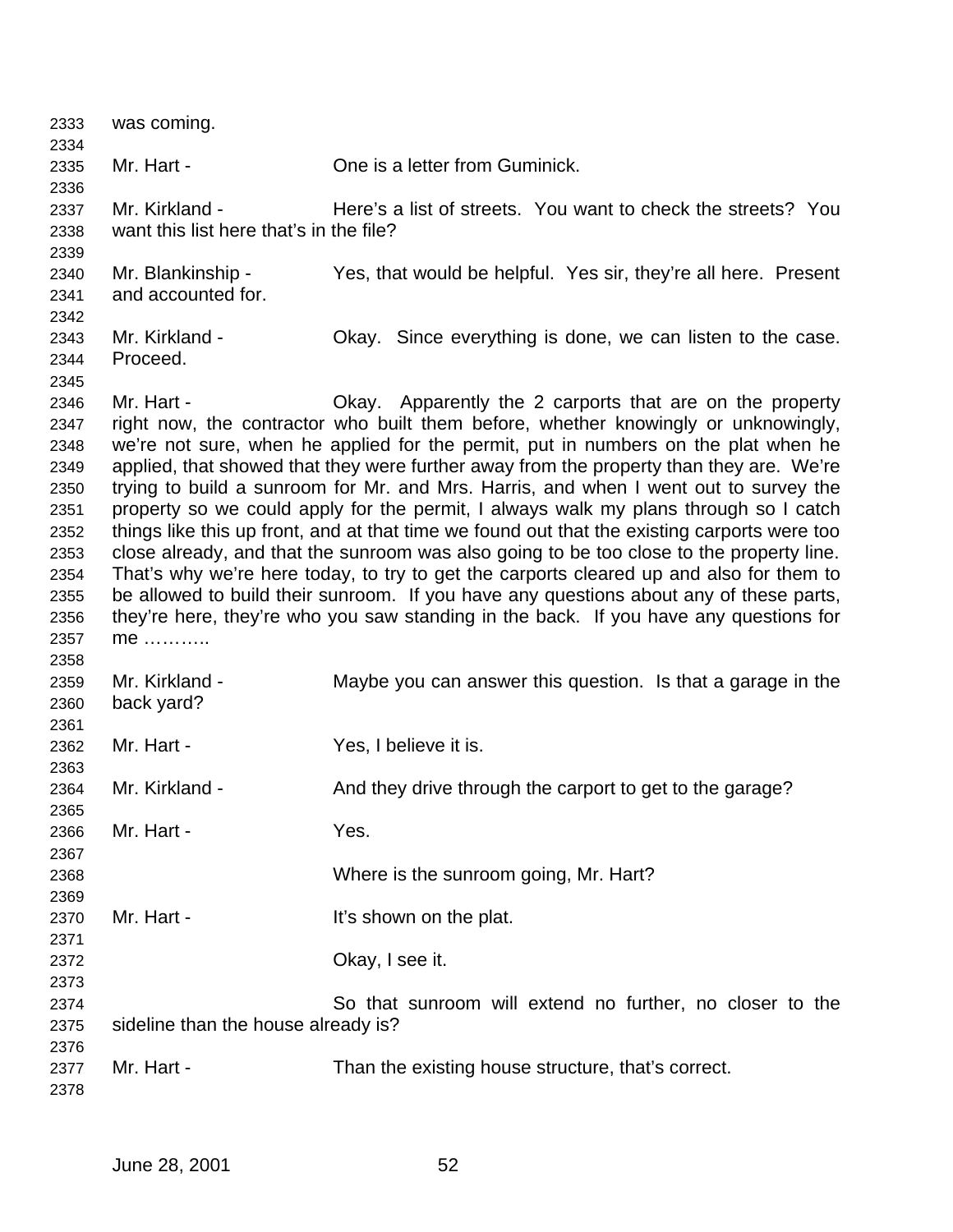| 2379         |                                               | It just takes up a little bit more                                                                                                                         |
|--------------|-----------------------------------------------|------------------------------------------------------------------------------------------------------------------------------------------------------------|
| 2380<br>2381 | Mr. Hart -                                    | A little bit more side, really, I guess, back yard space, I                                                                                                |
| 2382         |                                               | guess, is the reality of it, but it's considered side yard encroachment.                                                                                   |
| 2383         |                                               |                                                                                                                                                            |
| 2384         |                                               | Also it appears that the side line is on an angle at that point,                                                                                           |
| 2385         | somewhat.                                     |                                                                                                                                                            |
| 2386         |                                               |                                                                                                                                                            |
| 2387<br>2388 | Mr. Hart -                                    | As best as I can tell from what staff has here, it looks a little<br>more rectangular, but from the information that I have, the property is more of a pie |
| 2389         | shape.                                        |                                                                                                                                                            |
| 2390         |                                               |                                                                                                                                                            |
| 2391         | Mr. Blankinship -                             | Do you have a survey of this property?                                                                                                                     |
| 2392<br>2393 | Mr. Hart -                                    | I don't have a physical survey of the property, no sir.                                                                                                    |
| 2394         |                                               |                                                                                                                                                            |
| 2395         | Mr. Kirkland -                                | Mr. Blankinship, may I ask you a question. I asked him                                                                                                     |
| 2396         |                                               | about the one garage. The picture at the bottom that we have in our staff report, with                                                                     |
| 2397         |                                               | the green-looking car, or black, or whatever it is, is that another garage behind that too,                                                                |
| 2398         | or is that the same one. I can't really tell. |                                                                                                                                                            |
| 2399         |                                               |                                                                                                                                                            |
| 2400         | Mr. Hart -                                    | That's the other property. That's the neighbors,                                                                                                           |
| 2401         |                                               | The house behind it                                                                                                                                        |
| 2402<br>2403 |                                               |                                                                                                                                                            |
| 2404         | Mr. Kirkland -                                | Is that I house behind it, is that what that is?                                                                                                           |
| 2405         |                                               |                                                                                                                                                            |
| 2406         | Mr. Hart -                                    | I'm sorry, that's a tool shed.                                                                                                                             |
| 2407         |                                               |                                                                                                                                                            |
| 2408         |                                               | Two carports. Carports on both sides. Fills up the back yard                                                                                               |
| 2409         | with 2 more buildings.                        |                                                                                                                                                            |
| 2410         |                                               |                                                                                                                                                            |
| 2411<br>2412 |                                               | He's closed in the carport on the left.                                                                                                                    |
| 2413         | M. Hart -                                     | The little tool shed is actually, if you look at the plat, the tool                                                                                        |
| 2414         |                                               | shed is actually to the rear of the home. It is past the rear of the home. It is not up into                                                               |
| 2415         |                                               | towards where the sunroom is. If you draw a line down, it is actually several feet back                                                                    |
| 2416         | past the rear of the home.                    |                                                                                                                                                            |
| 2417         |                                               |                                                                                                                                                            |
| 2418         | Mr. Kirkland -                                | I'm just looking for a plat too, Mr. Blankinship. I didn't have                                                                                            |
| 2419         | one with all that drawn in.                   |                                                                                                                                                            |
| 2420         |                                               | Without a survey we really don't know how close that is to                                                                                                 |
| 2421<br>2422 | the line, do we?                              |                                                                                                                                                            |
| 2423         |                                               |                                                                                                                                                            |
| 2424         | Mr. Kirkland -                                | That's what I was asking. I don't understand.                                                                                                              |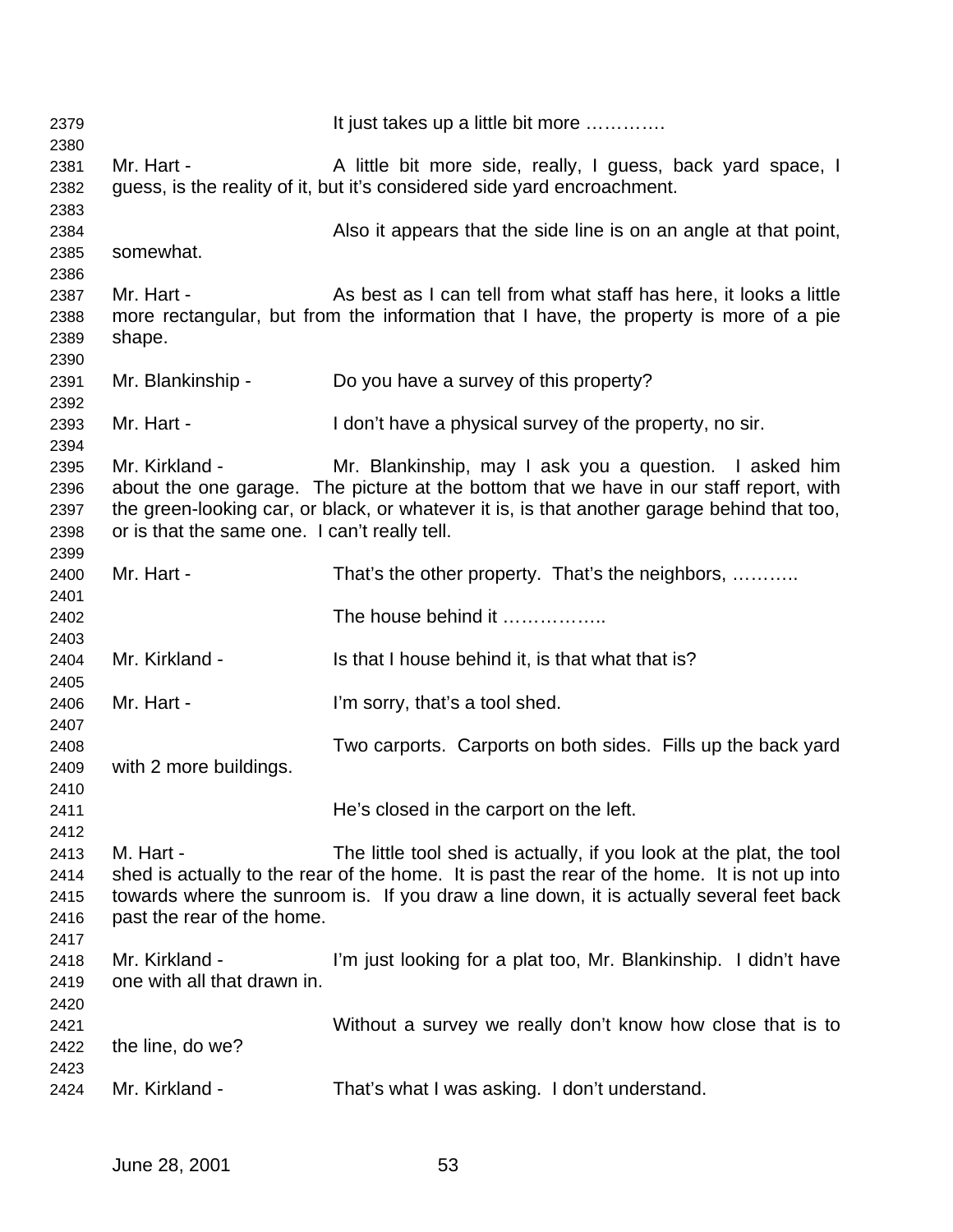| 2425 |                                                  |                                                                                                 |
|------|--------------------------------------------------|-------------------------------------------------------------------------------------------------|
| 2426 | Mr. Hart -                                       | The information that I'm using is that I've been told that the                                  |
| 2427 |                                                  | fence lines that are there are the property lines; that's what I've been using.                 |
| 2428 |                                                  |                                                                                                 |
| 2429 |                                                  | You didn't see any pins or rods or anything?                                                    |
| 2430 |                                                  |                                                                                                 |
| 2431 | Mr. Hart -                                       | Couldn't find any pins.                                                                         |
| 2432 |                                                  |                                                                                                 |
| 2433 |                                                  | What you're telling us is that this proposed sunroom will be                                    |
| 2434 |                                                  | perfectly in line with the addition to the house. It will protrude no further, no closer to the |
| 2435 | line, than that house?                           |                                                                                                 |
| 2436 |                                                  |                                                                                                 |
| 2437 | Mr. Hart -                                       | That's correct. And we're asking to clear up these other                                        |
| 2438 | issues while we're at it.                        |                                                                                                 |
| 2439 |                                                  |                                                                                                 |
| 2440 | Mr. Wright -                                     | Mr. Blankinship, without a survey, how do we know how                                           |
| 2441 | close it is?                                     |                                                                                                 |
| 2442 |                                                  |                                                                                                 |
| 2443 | Mr. Blankinship -                                | You don't, Mr. Wright.                                                                          |
| 2444 |                                                  |                                                                                                 |
| 2445 | Mr. Wright -                                     | Suppose we grant it, and it's in error?                                                         |
| 2446 |                                                  |                                                                                                 |
| 2447 |                                                  | Mr. Blankinship - You have a good educated guess – would you go back to the                     |
| 2448 |                                                  | photos, please, Susan. I shot these, attempting to look down the property line.                 |
| 2449 |                                                  | Not that one, but the other 2. I'm just eyeballing by the improvements out there, and I         |
| 2450 |                                                  | felt fairly confident that I was looking down the property line on each of these 2. Go to       |
| 2451 |                                                  | the last one, if you would Susan. Looking down the other one there. But you know how            |
| 2452 |                                                  | that is. You've been practicing law long enough to know that sometimes people think a           |
| 2453 | fence is on a property line, and it's not there. |                                                                                                 |
| 2454 |                                                  |                                                                                                 |
| 2455 | Mr. McKinney -                                   | Were these carports added after they were already in the                                        |
| 2456 | home?                                            |                                                                                                 |
| 2457 |                                                  |                                                                                                 |
| 2458 | Mr. Hart -                                       | Yes.                                                                                            |
| 2459 |                                                  |                                                                                                 |
|      | Mr. Blankinship -                                | One of these building permits is a '99, Mr. McKinney, and it                                    |
| 2460 |                                                  |                                                                                                 |
| 2461 | shows side yards of 15 feet and d13 feet.        |                                                                                                 |
| 2462 |                                                  |                                                                                                 |
| 2463 | Mr. McKinney -                                   | They did have a plat then.                                                                      |
| 2464 |                                                  |                                                                                                 |
| 2465 | Mr. Blankinship -                                | Well that's very imaginative fiction I think.                                                   |
| 2466 |                                                  |                                                                                                 |
| 2467 |                                                  | It doesn't look like a plat; it's just a drawing.                                               |
| 2468 |                                                  |                                                                                                 |
| 2469 |                                                  | But I'm talking about to get the building permit.                                               |
| 2470 |                                                  |                                                                                                 |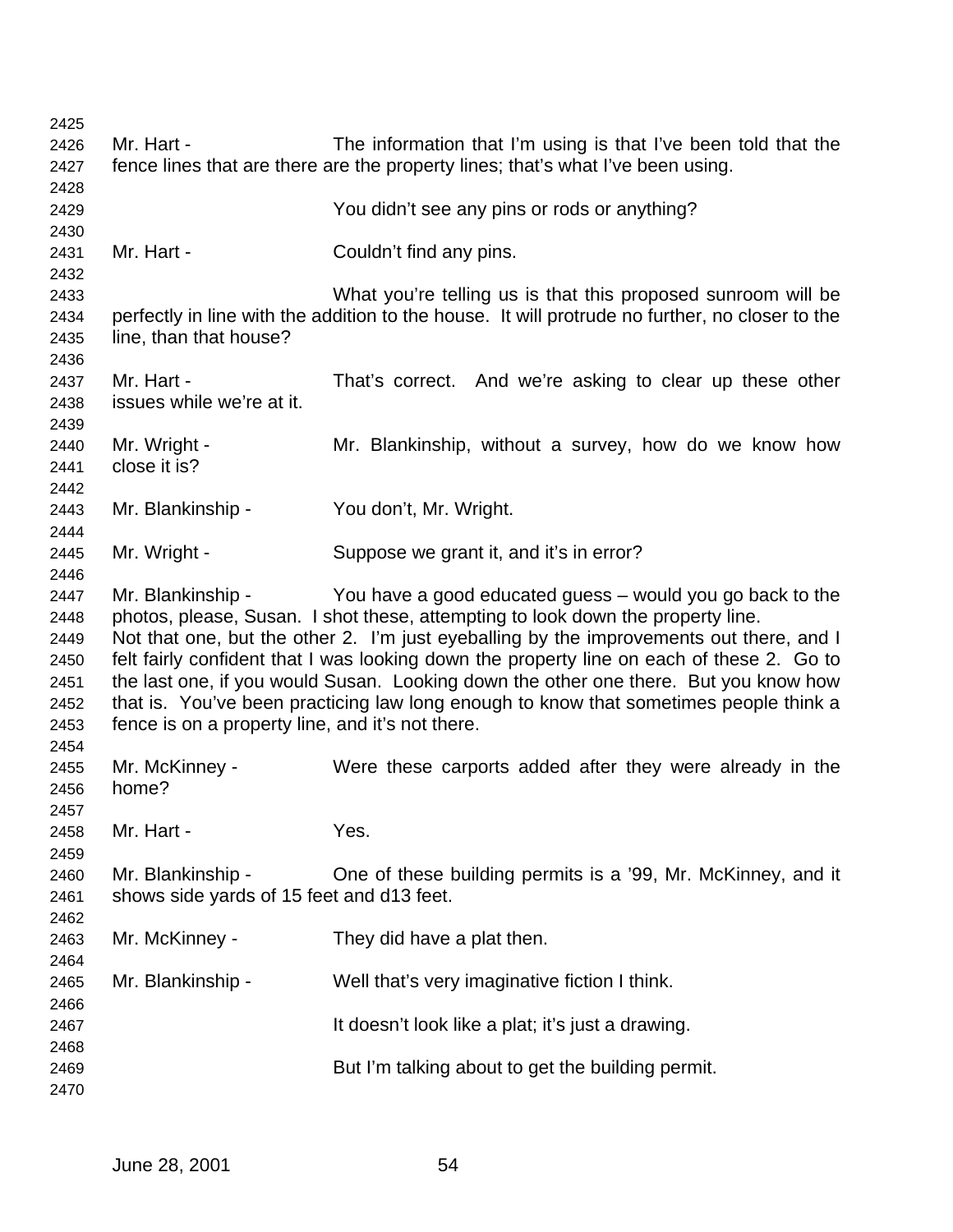Mr. Hart - This is all that's required to get a building permit, is to go in with ……………… I do this all the time, if a homeowner doesn't have an existing plat, I'll draw something, tell them to tell me the shape of the property, and I'll do my best to come up with accurate information. That's what I came up with here, and when I applied for it, this is what we came up with. When they researched it, they found out that when these carports were built, and they had 15-yard (sic) setbacks drawn on them, and that's not the case …………….. Mr. Hart, are you speaking of Henrico County? Because when you apply for a building permit in Henrico County, it's got to be routed through all the departments, especially planning, let me finish, it's required to have a plat plan so that they know whether it meets the setbacks or not. Mr. Hart - This is the exact same …………………….. I'm sorry …… 2486 Mr. Blankinship - And there is a drawing here that shows setbacks of 15 and 13 on the 2 sides? But is it a certified plat? Mr. Blankinship - We do not require a certified plat. Mr. Hart - This drawing, this plat, this drawing or type of plat that you see here today is typical of what I personally, and everybody else in the field as far as I know, have to do a lot of times to apply for a building permit, rather than actually have a survey done. We actually draw it and measure to the best of our knowledge, where the property lines are. We're not usually dealing in this close of quarters, obviously, but sometimes we are. This is not uncommon for us, as far as applying for a building permit, to have something like this. I can show you ………….. How long have the Harrises been in this house? Mr. Hart - I'm not sure. Mr. Harris - Thirty years. Mr. Kirkland - If you would sir, come down and speak to the mike. Did you hear him okay? He said 30 years, so I know he had a plat when the mortgage was put on it 30 years ago, but that's probably over and done with. Mr. Kirkland - In 1999, one of the permits was in 1999, Mr. Blankinship? Mr. Blankinship - Yes sir.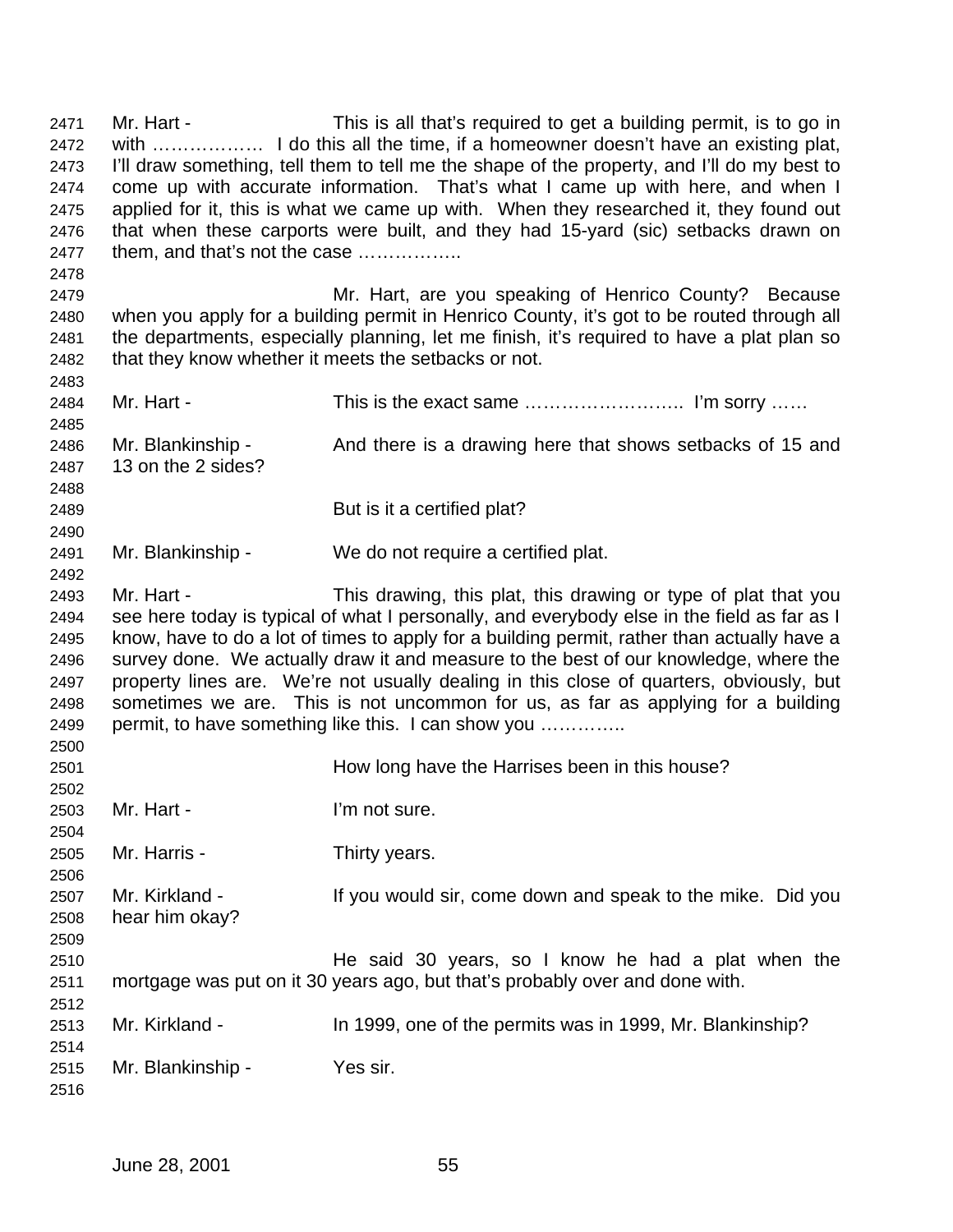2517 Mr. Kirkland - And you submitted this little yellow sheet of paper in 1999? Oh these are the homeowners, I thought they were in opposition. 2522 Mr. McKinney - No, they're the homeowners. They own it. 2524 Mr. Kirkland - Is that what you submitted in 1999? I guess the contractor or whoever did the work for you did that? Ms. Harris - The contractor did. Mr. Kirkland - Was there a final inspection on that? I'm sure there was. Should have been. Mr. Kirkland - Because it would have been picked up immediately. 2535 Mr. Wright - Not necessarily. Mr. Blankinship - No, not if it was just a building inspection. We would normally send a zoning inspector on just a carport. Mr. Hart - Well, it would have been picked up when I applied for the permit. I will say this. The permit hasn't actually been applied for; I'm not allowed to apply for a permit once we find there's been a violation on the property. Mr. Kirkland - We understand that. I'm like Mr. Wright here. I don't know if the dimensions on that sketch are correct, and if I don't see a real plat, I don't know what I'm giving a variance to, on the carports. We're giving a variance that conforms to a side area there, which we already know is not in compliance, it sounds like, because they're not extending beyond the carport that's already there. Mr. Hart - We have no intention to extend beyond what's already there, that's correct. Mr. Kirkland - Yes, but I don't know if the variance meets what's in the description here. I don't know if these figures are correct. 2558 Mr. Hart - At the very least, could we put a condition that that be verified? That's what I said. As Mr. Wright stated, this Board really can't act if it doesn't know, and we wouldn't know unless we had a certified plat, which I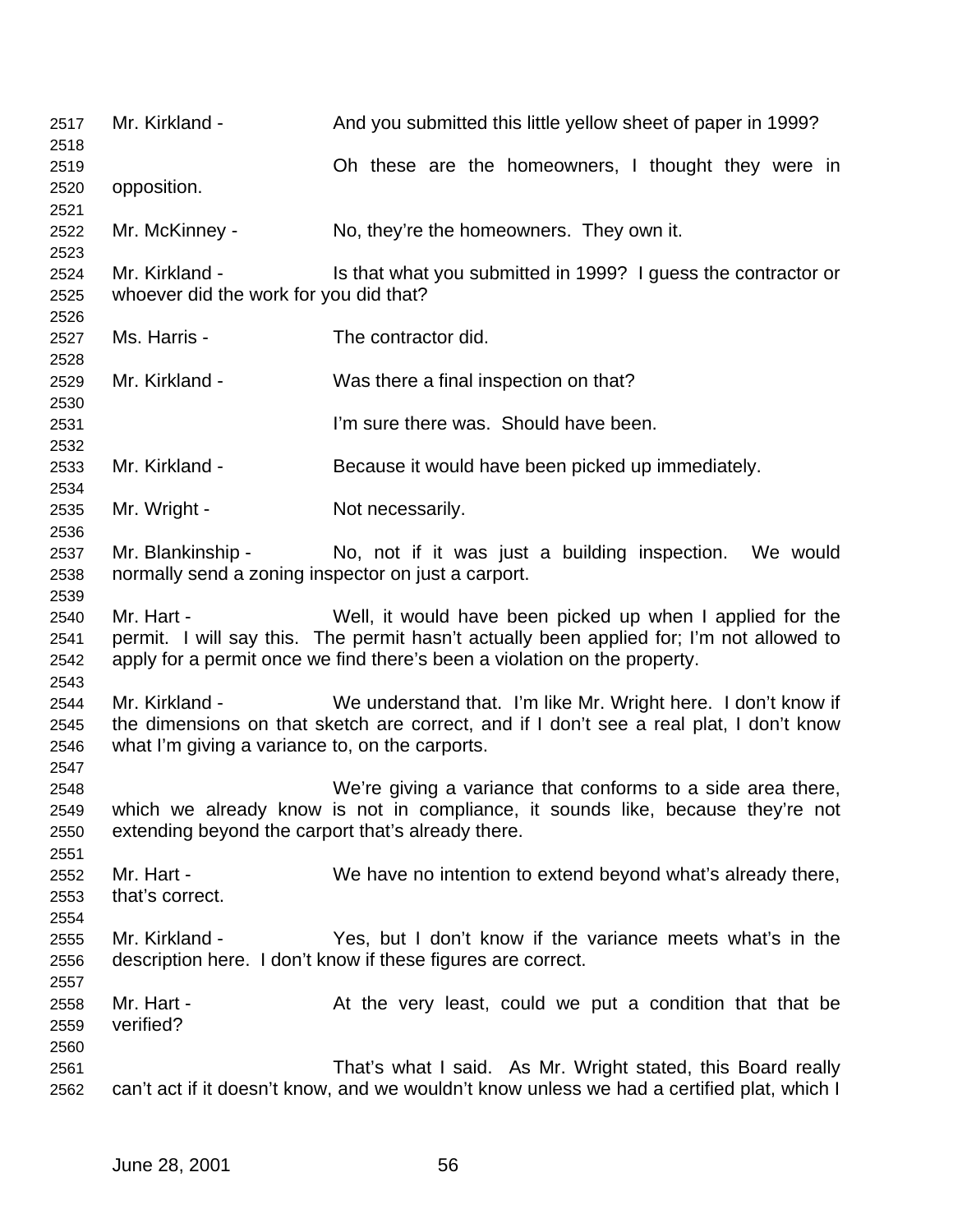think we could probably put a condition on it, say, to have it surveyed, and if all this is correct, it's okay. Are you sure that if you look back in the records to see that there never was a survey recorded on this? Mr. Hart - I have not gone to the courthouse and looked up the records. Mr. Blankinship - There has to be at least a subdivision plat. I can't believe that someday, one time or another, there had to be a survey of some sort. Thirty years ago. Mr. Hart - I'm not saying there's not. I'm saying it's standard practice that when a homeowner doesn't have a copy of their plat, for us to do just exactly what we've done here today. It's just not in this situation here very often. The good news is that the houses on either side of this property seem to have a good distance between the carport on either side and the house. These pictures show …………… You can probably, inexpensively, locate that side line from the 2 rods. If you can find them. Mr. McKinney - Oh you can find them. Do that. Sometimes they're pulled up. Mr. Hart - Whatever you decide in the conditions how we need to locate it, that will be fine with us, because we're comfortable that we know where the property lines are. I say let's grant it with the condition, if you want, they verify it, like Mr. McKinney suggested, because they're not trying to extend beyond what's already there as far as side line setbacks it doesn't look like. Mr. McKinney - But the former builder built the carports out beyond the setbacks, and now when this house is sold later, it's going to have to come back in here if somebody puts a mortgage on it, and they're going to have a survey done on it, and it's going to show it protrudes. Mr. Hart - We will be glad to do a survey, but that's why we're trying to clear up, get a variance for the carports now, so if they did decide to sell the property later, that this isn't an existing issue.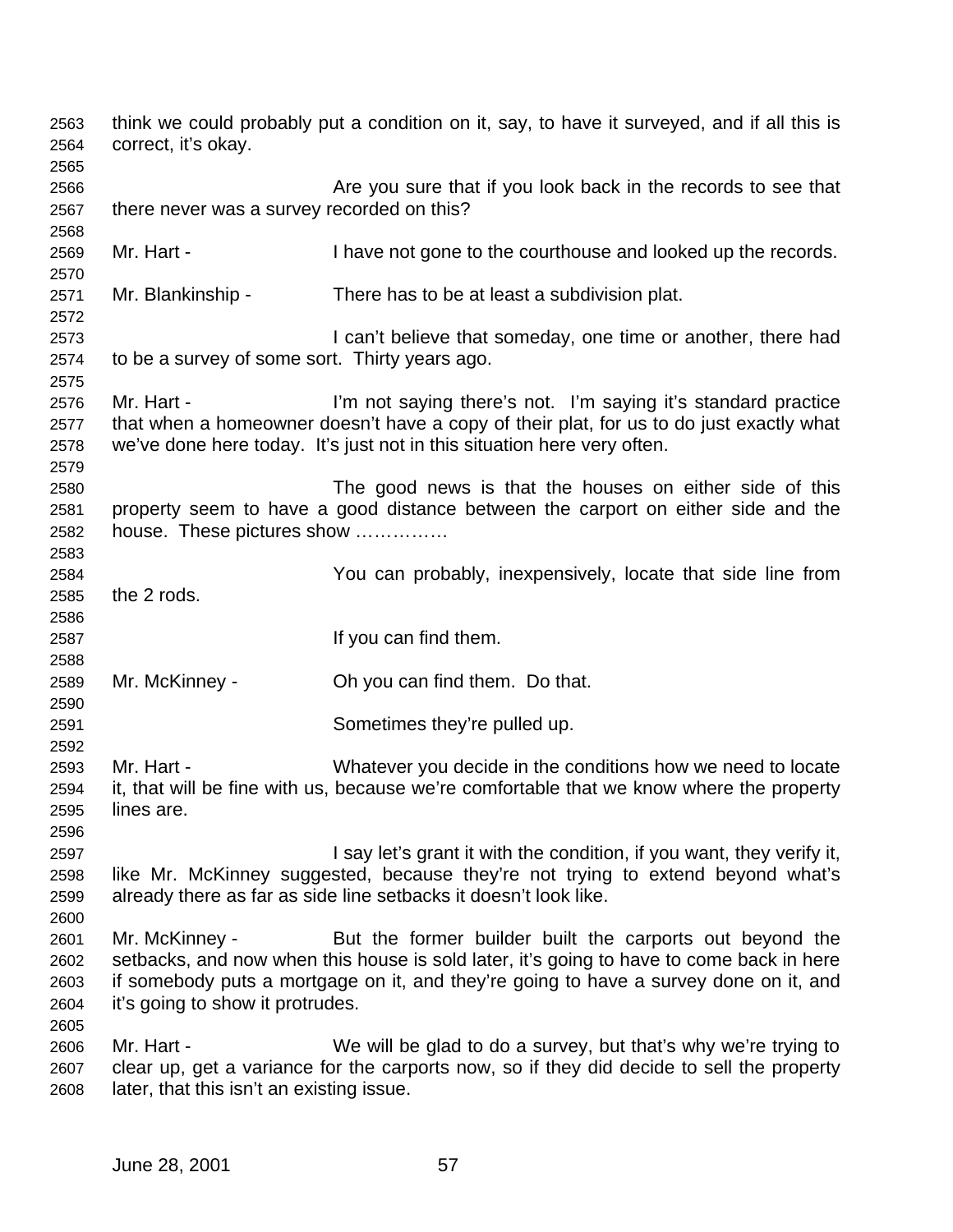2610 Mr. McKinney - Right, that everything will be okay. We could put a condition on it that the facts and figures we have are correct, subject to a survey. If they're not, ……………. Mr. Hart - Then we've got to go through all this again, or something. If it meets it okay, you're on your way. Mr. Kirkland - Why not defer it for 30 days, have a survey done and come back. Why don't you defer it for 30 days. Go ahead and do that so you won't have to keep coming back later and refiling and repay another fee and all that. Want to do that? Mr. Kirkland - Have a survey done and come back in 30 days. Won't cost you any more money, other than to show up, and we can end it right then and there, and that way, you don't have to come back. Mr. Hart - We'll do that. Or if he could satisfy the Planning Office that he finds some rods or stakes …………….. But if he doesn't find them, and it is sticking out further ……….. 2637 Mr. Hart - Then we don't have a second chance coming back here. (unintelligible, too many talking at once) If you can locate the rods, then you can work from there, rather than have a survey done. Mr. McKinney - Is that what you'd like to do, defer it for 30 days? Mr. Hart - Let's defer it for 30 days. Upon a motion by Mr. McKinney, seconded by Mr. Wright, the Board **deferred A-93- 2001** application for a variance build two carports and an addition at 5202 Antigo Road (Hechler Village) (Tax Parcel 147-9-BB-35). The case was deferred for 30 days, at the applicant's request, from the June 28, 2001, until the July 26, 2001, meeting, 2653 Affirmative: Balfour, Kirkland, McKinney, Nunnally, Wright 5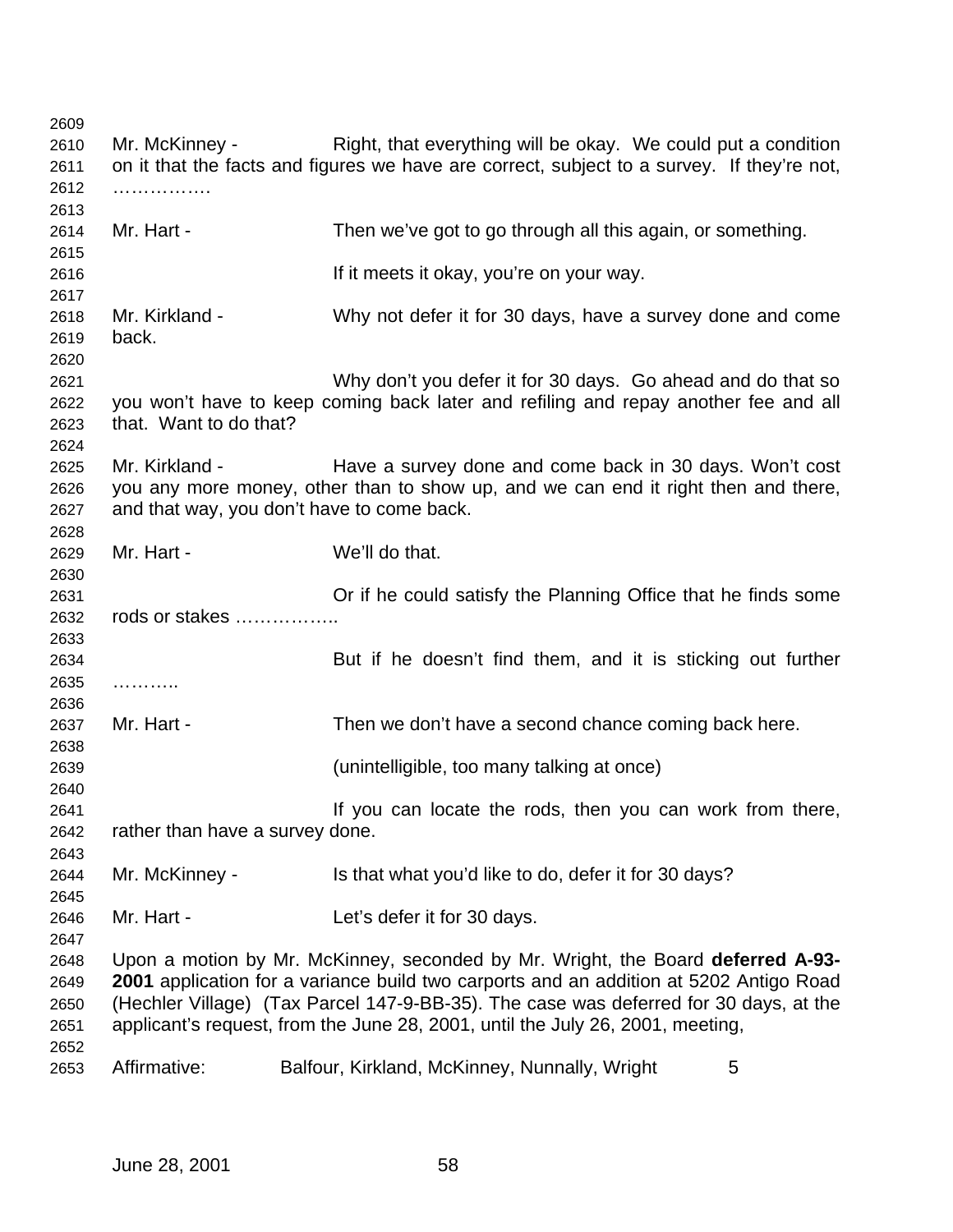| 2654         | Negative:                              |                                                                                                                                                                                      | 0 |
|--------------|----------------------------------------|--------------------------------------------------------------------------------------------------------------------------------------------------------------------------------------|---|
| 2655         | Absent:                                |                                                                                                                                                                                      | 0 |
| 2656         |                                        |                                                                                                                                                                                      |   |
| 2657         | Mr. Kirkland -                         | Next case.                                                                                                                                                                           |   |
| 2658         |                                        |                                                                                                                                                                                      |   |
| 2659         | A - 94-2001                            | <b>JANET R. PARHAM</b> requests a variance from Section 24-94 of                                                                                                                     |   |
| 2660         |                                        | Chapter 24 of the County Code to build an addition at 2900 Dillard                                                                                                                   |   |
| 2661         |                                        | Drive (Deer Springs) (Tax Parcel 31-12-B-1), zoned R-2AC, One-                                                                                                                       |   |
| 2662         |                                        | family Residence District (Conditional) (Brookland). The rear yard                                                                                                                   |   |
| 2663         |                                        | setback is not met. The applicant has 30 feet rear yard setback,                                                                                                                     |   |
| 2664         |                                        | where the Code requires 45 feet rear yard setback. The applicant                                                                                                                     |   |
| 2665         |                                        | requests a variance of 15 feet rear yard setback.                                                                                                                                    |   |
| 2666         |                                        |                                                                                                                                                                                      |   |
| 2667         | Mr. Kirkland -                         | Does anyone else wish to speak on this case? If not, ma'am,                                                                                                                          |   |
| 2668         | raise your right hand and be sworn in. |                                                                                                                                                                                      |   |
| 2669         |                                        |                                                                                                                                                                                      |   |
| 2670         | Mr. Blankinship -                      | Do you swear that the testimony you are about to give is the                                                                                                                         |   |
| 2671         |                                        | truth, the whole truth, and nothing but the truth, so help you God?                                                                                                                  |   |
| 2672         |                                        |                                                                                                                                                                                      |   |
| 2673         | Mr. Kirkland -                         | Would you state your name for the record. Have all your                                                                                                                              |   |
| 2674         |                                        | notices been turned in according to the County Code. If you could, speak a little closer                                                                                             |   |
| 2675         |                                        | to the mike. All right, if you would, state your case.                                                                                                                               |   |
| 2676         |                                        |                                                                                                                                                                                      |   |
| 2677         | Ms. Parham -                           | I do. Janet Parham. I am asking to be granted a variance to                                                                                                                          |   |
| 2678         |                                        | be allowed to build an addition onto my home, where the existing deck is. I want to                                                                                                  |   |
| 2679<br>2680 |                                        | come out, joining the house, I want the total space to be 40 feet. We need to have 45<br>feet from the rear property line to the end of the house, and in doing this addition, if we |   |
| 2681         |                                        | go out 40 feet, it's only going to leave us 30 feet. The addition is for my mother, who                                                                                              |   |
| 2682         |                                        | has moved in with me for health and safety reasons. She cannot get upstairs, so we                                                                                                   |   |
| 2683         |                                        | need to have her living quarters on one floor, and this would allow us enough space to                                                                                               |   |
| 2684         |                                        | provide a sitting area, a bedroom, and a bathroom for her, which is all handicapped                                                                                                  |   |
| 2685         | accessible.                            |                                                                                                                                                                                      |   |
| 2686         |                                        |                                                                                                                                                                                      |   |
| 2687         |                                        | Ms. Parham, what are you going to do with the deck? Is that                                                                                                                          |   |
| 2688         | going to be eliminated?                |                                                                                                                                                                                      |   |
| 2689         |                                        |                                                                                                                                                                                      |   |
| 2690         | Ms. Parham -                           | The deck will be eliminated; that will be part of the addition.                                                                                                                      |   |
| 2691         |                                        |                                                                                                                                                                                      |   |
| 2692         |                                        | What's located to the rear of this proposed construction, in                                                                                                                         |   |
| 2693         |                                        | the way of screening? It looks like there's some trees there in this picture.                                                                                                        |   |
| 2694         |                                        |                                                                                                                                                                                      |   |
| 2695         | Ms. Parham -                           | There's some trees. There's a 6-foot privacy fence, and to                                                                                                                           |   |
| 2696         |                                        | the right of this picture, there are very tall Leyland pines planted, so there's some                                                                                                |   |
| 2697         |                                        | screening there. Basically, what you'd be doing, is coming into the driveway and the                                                                                                 |   |
| 2698         |                                        | addition would be facing, well actually it would be coming out. It would not change the                                                                                              |   |
| 2699         |                                        | way the driveway is set up or the garage entrance.                                                                                                                                   |   |
|              |                                        |                                                                                                                                                                                      |   |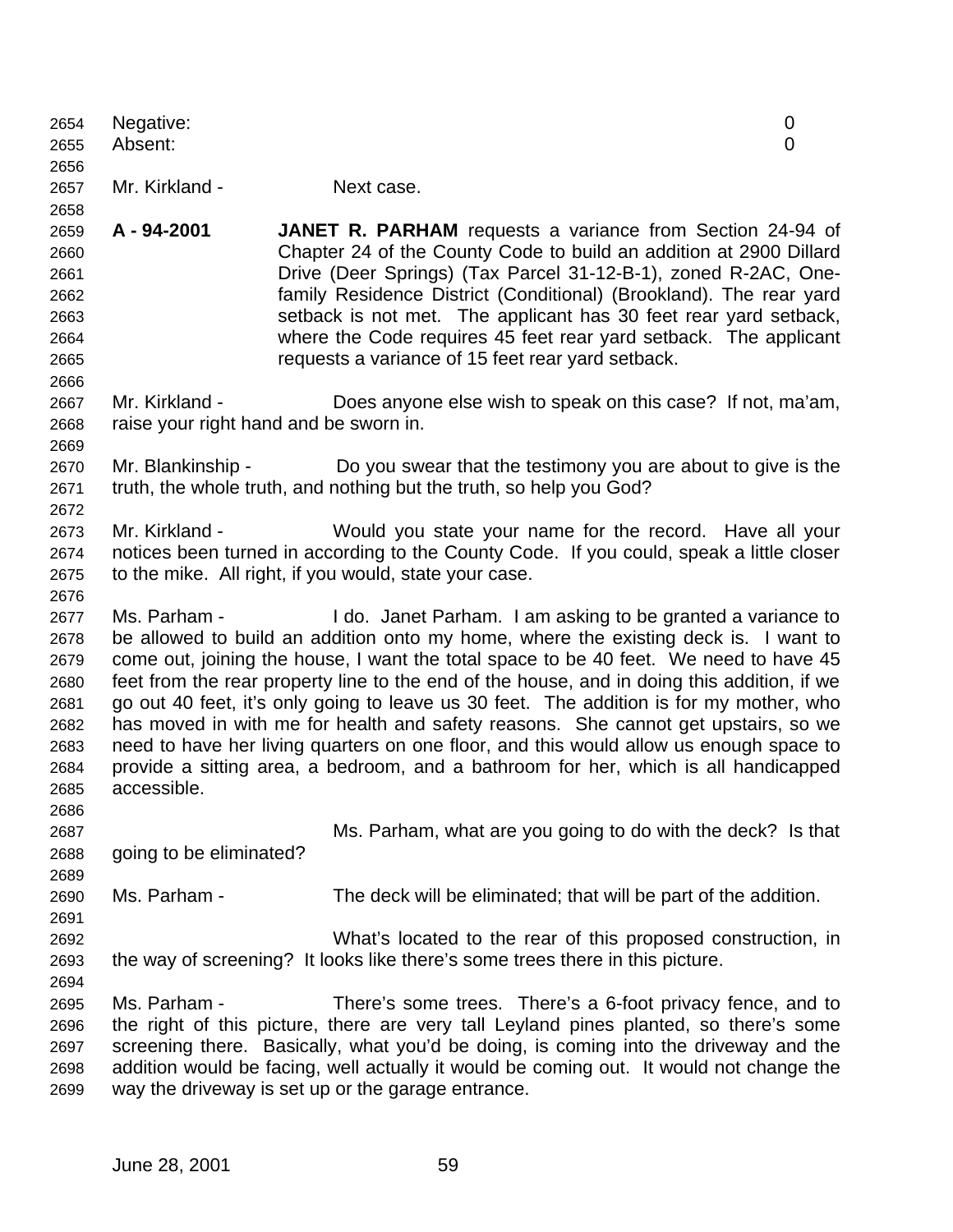| 2700 |                                              |                                                                                             |
|------|----------------------------------------------|---------------------------------------------------------------------------------------------|
| 2701 |                                              | What are the dimensions of the proposed                                                     |
| 2702 |                                              |                                                                                             |
| 2703 | Ms. Parham -                                 | 16 by 40.                                                                                   |
| 2704 |                                              |                                                                                             |
| 2705 |                                              | 15 by 40?                                                                                   |
| 2706 |                                              |                                                                                             |
| 2707 | Ms. Parham -                                 | 16 by 40.                                                                                   |
| 2708 |                                              |                                                                                             |
| 2709 |                                              | 16 by 40. And what would you have in there? What would                                      |
| 2710 | be contained in the                          |                                                                                             |
| 2711 |                                              |                                                                                             |
| 2712 | Ms. Parham -                                 | Well about where the deck steps are now at the driveway,                                    |
| 2713 |                                              | there would be a doorway there, a door going in. The door that you see on the deck to       |
| 2714 |                                              | the left would become a doorway; that's the utility room, and then once you get into the    |
| 2715 |                                              | door, there would be a door on the right side that would go into the living quarters for my |
| 2716 |                                              | mother, and she would have a bathroom, a bedroom and a sitting area.                        |
| 2717 |                                              |                                                                                             |
| 2718 |                                              | No kitchen?                                                                                 |
| 2719 |                                              |                                                                                             |
| 2720 | Ms. Parham -                                 | No kitchen. No, she wouldn't be doing any cooking. I think                                  |
| 2721 |                                              | we've been told we could have like a little wet bar area with a sink, and she could         |
| 2722 | maybe have a microwave.                      |                                                                                             |
| 2723 |                                              |                                                                                             |
| 2724 |                                              | It's got to be a one-, single-family.                                                       |
| 2725 |                                              |                                                                                             |
| 2726 | Ms. Parham -                                 | Right. No, she would not be doing any cooking.                                              |
| 2727 |                                              |                                                                                             |
| 2728 |                                              | What are the dormers above it? What's upstairs, above the                                   |
| 2729 | addition.                                    |                                                                                             |
| 2730 |                                              |                                                                                             |
| 2731 | Ms. Parham -                                 | That would just be attic space. There are 3 dormers on the                                  |
| 2732 |                                              | sketch. The 2 dormers on the ends would actually be skylights down into her living          |
| 2733 |                                              | quarters, and the center one would just be a window for the attic space.                    |
| 2734 |                                              |                                                                                             |
| 2735 |                                              | So they're decorative, more or less?                                                        |
| 2736 |                                              |                                                                                             |
| 2737 | Ms. Parham -                                 | Yes, just to make the house look a little better.                                           |
| 2738 |                                              |                                                                                             |
| 2739 | Mr. Kirkland -                               | Okay, any other questions? Anyone else wish to speak?                                       |
| 2740 | That concludes the case.                     |                                                                                             |
| 2741 |                                              |                                                                                             |
| 2742 |                                              | After an advertised public hearing and on a motion by Mr. McKinney, seconded by Mr.         |
| 2743 |                                              | Nunnally, the Board granted application A-94-2001 for a variance build an addition at       |
| 2744 |                                              | 2900 Dillard Drive (Deer Springs) (Tax Parcel 31-12-B-1). The Board granted the             |
| 2745 | variance subject to the following condition: |                                                                                             |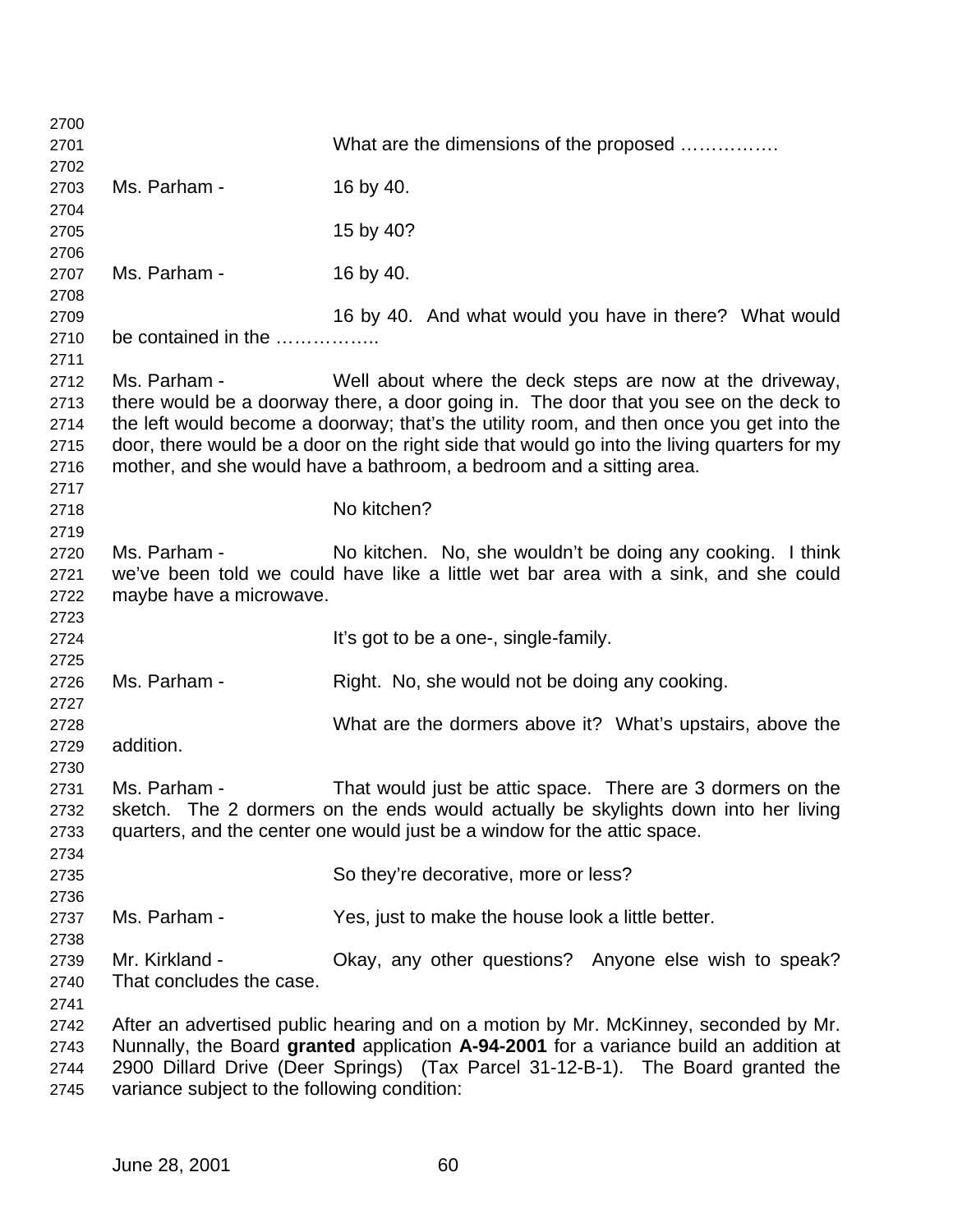1. Only the improvements shown on the plan filed with the application may be constructed pursuant to this approval. Any additional improvements shall comply with the applicable regulations of the County Code.

| 2751 | Affirmative:   | Balfour, Kirkland, McKinney, Nunnally, Wright |  |
|------|----------------|-----------------------------------------------|--|
|      | 2752 Negative: |                                               |  |
| 2753 | Absent:        |                                               |  |

 The Board granted this request, as it found from the evidence presented that, due to the unique circumstances of the subject property, strict application of the County Code would produce undue hardship not generally shared by other properties in the area, and authorizing this variance will neither cause a substantial detriment to adjacent property nor materially impair the purpose of the zoning regulations.

- Mr. Kirkland Mr. Blankinship, we have another matter to come up, but I would like to clear the cases before we discuss that. Do the Board members have any problem with that? Okay, let's start at the rear since I'm on that page.
- Mr. Kirkland Now, Mr. Moore, you can come up. Mr. Blankinship, I would like for you to do a little background information before he starts talking on what he's 2767 getting ready to discuss, or hand out that information.
- Mr. Blankinship I'm going to hand out a copy of your rules, and as soon as you receive them, if you'll turn to page 4 and look toward the bottom of the page, you'll see Article 4, which is entitled "Re-Hearing." Mr. Moore is going to ask you to re-hear one of last month's cases. Briefly, paragraph 1 says that a re-hearing can only be had on a motion by one of the Board members who voted on the prevailing side. The vote 2774 was unanimous, so any of you can make this motion. It has to be carried by at least 3 affirmative votes; it has to be done at this meeting. If you do not agree to re-hear it at this meeting, there can be no re-hearing. Then turning to page 5, paragraph 2 states the requirement, "no motion for a re-hearing shall be entertained unless new evidence is 2778 submitted which could not reasonably have been presented at the original hearing. I believe everybody has had a chance to read the letter that Mr. Moore presented us with 2780 just this morning. So you'll have to make the judgment whether that contains additional information that could not reasonably have been presented last month. Finally, if you do make that motion, the vote this morning would only be to reconsider the case, and it'll go on the July agenda, and in July you'll have a public hearing on the new information, and then you'll decide whether or not you want to change the decision that was made last month.
- Mr. McKinney- We're before the deadline of filing for this, to be advertised and so forth?
- Mr. Blankinship Yes sir, we can still get it into the agenda. We're past the public deadline, but we can still do this.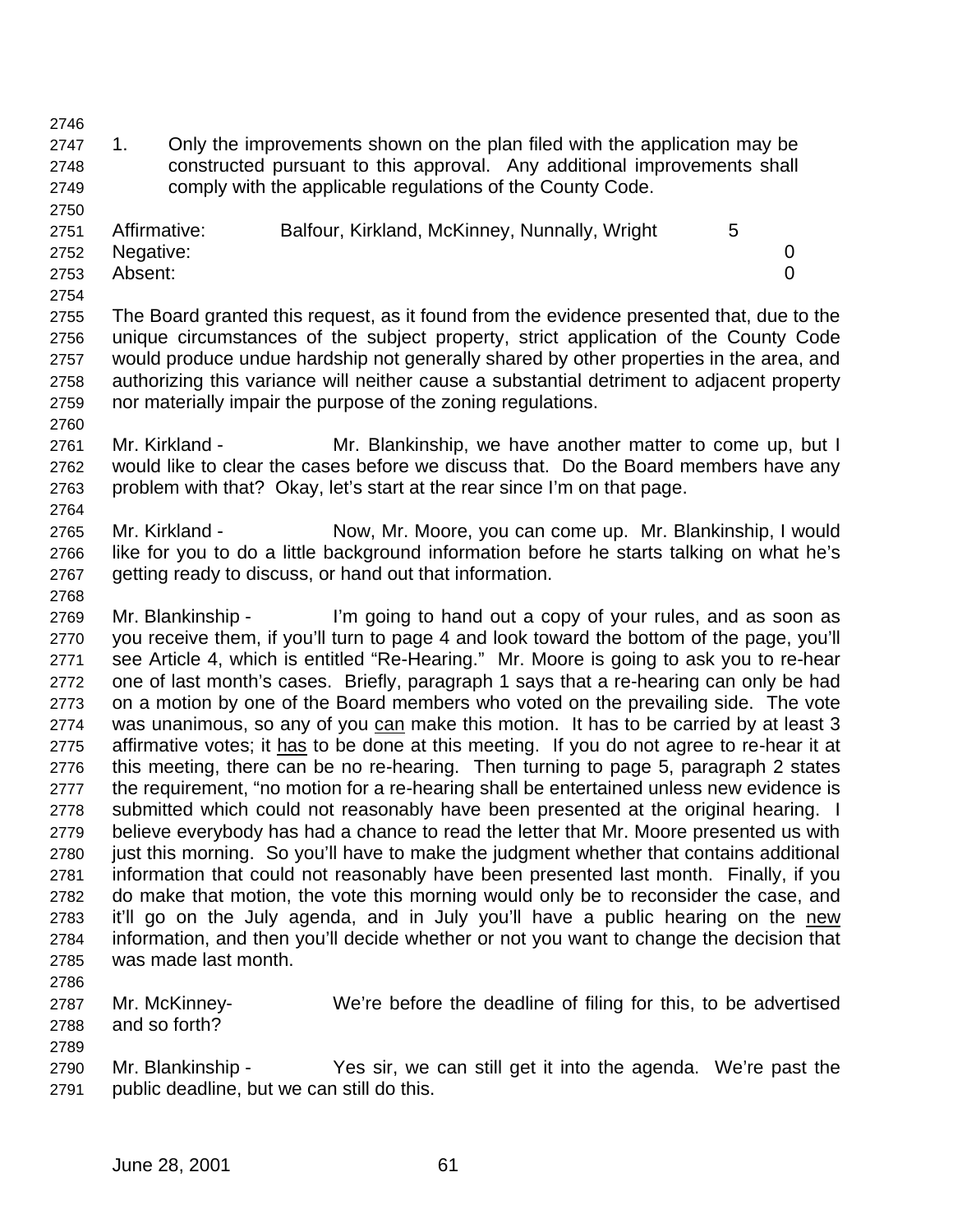| On number 2, the requirement that unless new evidence is<br>Mr. Wright-<br>2793<br>submitted which could not reasonably have been presented at the original hearing -<br>2794<br>that doesn't seem to cover where information was presented by the County which was<br>2795<br>erroneous, does it?<br>2796<br>2797<br>Mr. McKinney-<br>I would think any of it is.<br>2798<br>2799<br>Mr. Blankinship-<br>I guess one would argue that the correct information wasn't<br>2800<br>available last month.<br>2801<br>2802<br>Mr. Balfour-<br>That would be new evidence then.<br>2803<br>2804<br>Mr. Blankinship-<br>In the case that there was incorrect evidence last month,<br>2805<br>which I'm not sure whether there was.<br>2806<br>2807<br>Mr. Wright-<br>I just want to make sure we understand that.<br>2808<br>2809<br>Mr. Kirkland -<br>Okay, do we need to hear the motion from one of our Board<br>2810<br>members first, or do we need to listen to Mr. Moore first?<br>2811<br>2812<br>Mr. McKinney-<br>Let's listen to Mr. Moore.<br>2813<br>2814<br>Mr. Moore -<br>Mr. Chairman, Members of the Board, I was just brought into<br>2815<br>this yesterday.<br>2816<br>2817<br>Mr. McKinney-<br>Are you sworn in?<br>2818<br>2819<br>Mr. Kirkland -<br>Raise your right hand and be sworn in.<br>2820<br>2821<br>Mr. Blankinship -<br>Do you swear that the testimony you are about to give is the<br>2822<br>truth, the whole truth, and nothing but the truth, so help you God?<br>2823<br>2824<br>Mr. Kirkland -<br>State your name too.<br>2825<br>2826<br>Mr. Moore -<br>I do. Yes sir. I'm Glenn Moore. We have been retained by<br>2827<br>Richmond Yacht Basin, Inc. to represent its interests in connection with the appeal by<br>2828<br>an adjoining property owner of the Planning Director's decision with respect to the<br>2829<br>Richmond Yacht Basin and whether or not it is legitimately located on its property. As I<br>2830<br>said, we were just brought into it yesterday afternoon. I know that's not your problem;<br>2831<br>that's my problem, but I will tell you that perhaps I'm not going to be as fully prepared on<br>2832<br>this as I probably should be, but I have read over some materials that have been<br>2833<br>presented to me, and I would say that with respect to the representation of the property<br>2834<br>owners' interests in a case like this, I haven't looked at the County's file, I have read the<br>2835<br>transcript of the hearing, at least a draft of the transcript, it hasn't been approved, and I<br>2836<br>would say that I don't believe the property owner was prepared to protect its interests<br>2837 | 2792 |  |
|--------------------------------------------------------------------------------------------------------------------------------------------------------------------------------------------------------------------------------------------------------------------------------------------------------------------------------------------------------------------------------------------------------------------------------------------------------------------------------------------------------------------------------------------------------------------------------------------------------------------------------------------------------------------------------------------------------------------------------------------------------------------------------------------------------------------------------------------------------------------------------------------------------------------------------------------------------------------------------------------------------------------------------------------------------------------------------------------------------------------------------------------------------------------------------------------------------------------------------------------------------------------------------------------------------------------------------------------------------------------------------------------------------------------------------------------------------------------------------------------------------------------------------------------------------------------------------------------------------------------------------------------------------------------------------------------------------------------------------------------------------------------------------------------------------------------------------------------------------------------------------------------------------------------------------------------------------------------------------------------------------------------------------------------------------------------------------------------------------------------------------------------------------------------------------------------------------------------------------------------------------------------------------------------------------------------------------------------------------------------------------------------------------------------------------------------------------------------------------------------------------------------------------------------------------------------------------------------------------------------------------------------------------------------------------------------------|------|--|
|                                                                                                                                                                                                                                                                                                                                                                                                                                                                                                                                                                                                                                                                                                                                                                                                                                                                                                                                                                                                                                                                                                                                                                                                                                                                                                                                                                                                                                                                                                                                                                                                                                                                                                                                                                                                                                                                                                                                                                                                                                                                                                                                                                                                                                                                                                                                                                                                                                                                                                                                                                                                                                                                                                  |      |  |
|                                                                                                                                                                                                                                                                                                                                                                                                                                                                                                                                                                                                                                                                                                                                                                                                                                                                                                                                                                                                                                                                                                                                                                                                                                                                                                                                                                                                                                                                                                                                                                                                                                                                                                                                                                                                                                                                                                                                                                                                                                                                                                                                                                                                                                                                                                                                                                                                                                                                                                                                                                                                                                                                                                  |      |  |
|                                                                                                                                                                                                                                                                                                                                                                                                                                                                                                                                                                                                                                                                                                                                                                                                                                                                                                                                                                                                                                                                                                                                                                                                                                                                                                                                                                                                                                                                                                                                                                                                                                                                                                                                                                                                                                                                                                                                                                                                                                                                                                                                                                                                                                                                                                                                                                                                                                                                                                                                                                                                                                                                                                  |      |  |
|                                                                                                                                                                                                                                                                                                                                                                                                                                                                                                                                                                                                                                                                                                                                                                                                                                                                                                                                                                                                                                                                                                                                                                                                                                                                                                                                                                                                                                                                                                                                                                                                                                                                                                                                                                                                                                                                                                                                                                                                                                                                                                                                                                                                                                                                                                                                                                                                                                                                                                                                                                                                                                                                                                  |      |  |
|                                                                                                                                                                                                                                                                                                                                                                                                                                                                                                                                                                                                                                                                                                                                                                                                                                                                                                                                                                                                                                                                                                                                                                                                                                                                                                                                                                                                                                                                                                                                                                                                                                                                                                                                                                                                                                                                                                                                                                                                                                                                                                                                                                                                                                                                                                                                                                                                                                                                                                                                                                                                                                                                                                  |      |  |
|                                                                                                                                                                                                                                                                                                                                                                                                                                                                                                                                                                                                                                                                                                                                                                                                                                                                                                                                                                                                                                                                                                                                                                                                                                                                                                                                                                                                                                                                                                                                                                                                                                                                                                                                                                                                                                                                                                                                                                                                                                                                                                                                                                                                                                                                                                                                                                                                                                                                                                                                                                                                                                                                                                  |      |  |
|                                                                                                                                                                                                                                                                                                                                                                                                                                                                                                                                                                                                                                                                                                                                                                                                                                                                                                                                                                                                                                                                                                                                                                                                                                                                                                                                                                                                                                                                                                                                                                                                                                                                                                                                                                                                                                                                                                                                                                                                                                                                                                                                                                                                                                                                                                                                                                                                                                                                                                                                                                                                                                                                                                  |      |  |
|                                                                                                                                                                                                                                                                                                                                                                                                                                                                                                                                                                                                                                                                                                                                                                                                                                                                                                                                                                                                                                                                                                                                                                                                                                                                                                                                                                                                                                                                                                                                                                                                                                                                                                                                                                                                                                                                                                                                                                                                                                                                                                                                                                                                                                                                                                                                                                                                                                                                                                                                                                                                                                                                                                  |      |  |
|                                                                                                                                                                                                                                                                                                                                                                                                                                                                                                                                                                                                                                                                                                                                                                                                                                                                                                                                                                                                                                                                                                                                                                                                                                                                                                                                                                                                                                                                                                                                                                                                                                                                                                                                                                                                                                                                                                                                                                                                                                                                                                                                                                                                                                                                                                                                                                                                                                                                                                                                                                                                                                                                                                  |      |  |
|                                                                                                                                                                                                                                                                                                                                                                                                                                                                                                                                                                                                                                                                                                                                                                                                                                                                                                                                                                                                                                                                                                                                                                                                                                                                                                                                                                                                                                                                                                                                                                                                                                                                                                                                                                                                                                                                                                                                                                                                                                                                                                                                                                                                                                                                                                                                                                                                                                                                                                                                                                                                                                                                                                  |      |  |
|                                                                                                                                                                                                                                                                                                                                                                                                                                                                                                                                                                                                                                                                                                                                                                                                                                                                                                                                                                                                                                                                                                                                                                                                                                                                                                                                                                                                                                                                                                                                                                                                                                                                                                                                                                                                                                                                                                                                                                                                                                                                                                                                                                                                                                                                                                                                                                                                                                                                                                                                                                                                                                                                                                  |      |  |
|                                                                                                                                                                                                                                                                                                                                                                                                                                                                                                                                                                                                                                                                                                                                                                                                                                                                                                                                                                                                                                                                                                                                                                                                                                                                                                                                                                                                                                                                                                                                                                                                                                                                                                                                                                                                                                                                                                                                                                                                                                                                                                                                                                                                                                                                                                                                                                                                                                                                                                                                                                                                                                                                                                  |      |  |
|                                                                                                                                                                                                                                                                                                                                                                                                                                                                                                                                                                                                                                                                                                                                                                                                                                                                                                                                                                                                                                                                                                                                                                                                                                                                                                                                                                                                                                                                                                                                                                                                                                                                                                                                                                                                                                                                                                                                                                                                                                                                                                                                                                                                                                                                                                                                                                                                                                                                                                                                                                                                                                                                                                  |      |  |
|                                                                                                                                                                                                                                                                                                                                                                                                                                                                                                                                                                                                                                                                                                                                                                                                                                                                                                                                                                                                                                                                                                                                                                                                                                                                                                                                                                                                                                                                                                                                                                                                                                                                                                                                                                                                                                                                                                                                                                                                                                                                                                                                                                                                                                                                                                                                                                                                                                                                                                                                                                                                                                                                                                  |      |  |
|                                                                                                                                                                                                                                                                                                                                                                                                                                                                                                                                                                                                                                                                                                                                                                                                                                                                                                                                                                                                                                                                                                                                                                                                                                                                                                                                                                                                                                                                                                                                                                                                                                                                                                                                                                                                                                                                                                                                                                                                                                                                                                                                                                                                                                                                                                                                                                                                                                                                                                                                                                                                                                                                                                  |      |  |
|                                                                                                                                                                                                                                                                                                                                                                                                                                                                                                                                                                                                                                                                                                                                                                                                                                                                                                                                                                                                                                                                                                                                                                                                                                                                                                                                                                                                                                                                                                                                                                                                                                                                                                                                                                                                                                                                                                                                                                                                                                                                                                                                                                                                                                                                                                                                                                                                                                                                                                                                                                                                                                                                                                  |      |  |
|                                                                                                                                                                                                                                                                                                                                                                                                                                                                                                                                                                                                                                                                                                                                                                                                                                                                                                                                                                                                                                                                                                                                                                                                                                                                                                                                                                                                                                                                                                                                                                                                                                                                                                                                                                                                                                                                                                                                                                                                                                                                                                                                                                                                                                                                                                                                                                                                                                                                                                                                                                                                                                                                                                  |      |  |
|                                                                                                                                                                                                                                                                                                                                                                                                                                                                                                                                                                                                                                                                                                                                                                                                                                                                                                                                                                                                                                                                                                                                                                                                                                                                                                                                                                                                                                                                                                                                                                                                                                                                                                                                                                                                                                                                                                                                                                                                                                                                                                                                                                                                                                                                                                                                                                                                                                                                                                                                                                                                                                                                                                  |      |  |
|                                                                                                                                                                                                                                                                                                                                                                                                                                                                                                                                                                                                                                                                                                                                                                                                                                                                                                                                                                                                                                                                                                                                                                                                                                                                                                                                                                                                                                                                                                                                                                                                                                                                                                                                                                                                                                                                                                                                                                                                                                                                                                                                                                                                                                                                                                                                                                                                                                                                                                                                                                                                                                                                                                  |      |  |
|                                                                                                                                                                                                                                                                                                                                                                                                                                                                                                                                                                                                                                                                                                                                                                                                                                                                                                                                                                                                                                                                                                                                                                                                                                                                                                                                                                                                                                                                                                                                                                                                                                                                                                                                                                                                                                                                                                                                                                                                                                                                                                                                                                                                                                                                                                                                                                                                                                                                                                                                                                                                                                                                                                  |      |  |
|                                                                                                                                                                                                                                                                                                                                                                                                                                                                                                                                                                                                                                                                                                                                                                                                                                                                                                                                                                                                                                                                                                                                                                                                                                                                                                                                                                                                                                                                                                                                                                                                                                                                                                                                                                                                                                                                                                                                                                                                                                                                                                                                                                                                                                                                                                                                                                                                                                                                                                                                                                                                                                                                                                  |      |  |
|                                                                                                                                                                                                                                                                                                                                                                                                                                                                                                                                                                                                                                                                                                                                                                                                                                                                                                                                                                                                                                                                                                                                                                                                                                                                                                                                                                                                                                                                                                                                                                                                                                                                                                                                                                                                                                                                                                                                                                                                                                                                                                                                                                                                                                                                                                                                                                                                                                                                                                                                                                                                                                                                                                  |      |  |
|                                                                                                                                                                                                                                                                                                                                                                                                                                                                                                                                                                                                                                                                                                                                                                                                                                                                                                                                                                                                                                                                                                                                                                                                                                                                                                                                                                                                                                                                                                                                                                                                                                                                                                                                                                                                                                                                                                                                                                                                                                                                                                                                                                                                                                                                                                                                                                                                                                                                                                                                                                                                                                                                                                  |      |  |
|                                                                                                                                                                                                                                                                                                                                                                                                                                                                                                                                                                                                                                                                                                                                                                                                                                                                                                                                                                                                                                                                                                                                                                                                                                                                                                                                                                                                                                                                                                                                                                                                                                                                                                                                                                                                                                                                                                                                                                                                                                                                                                                                                                                                                                                                                                                                                                                                                                                                                                                                                                                                                                                                                                  |      |  |
|                                                                                                                                                                                                                                                                                                                                                                                                                                                                                                                                                                                                                                                                                                                                                                                                                                                                                                                                                                                                                                                                                                                                                                                                                                                                                                                                                                                                                                                                                                                                                                                                                                                                                                                                                                                                                                                                                                                                                                                                                                                                                                                                                                                                                                                                                                                                                                                                                                                                                                                                                                                                                                                                                                  |      |  |
|                                                                                                                                                                                                                                                                                                                                                                                                                                                                                                                                                                                                                                                                                                                                                                                                                                                                                                                                                                                                                                                                                                                                                                                                                                                                                                                                                                                                                                                                                                                                                                                                                                                                                                                                                                                                                                                                                                                                                                                                                                                                                                                                                                                                                                                                                                                                                                                                                                                                                                                                                                                                                                                                                                  |      |  |
|                                                                                                                                                                                                                                                                                                                                                                                                                                                                                                                                                                                                                                                                                                                                                                                                                                                                                                                                                                                                                                                                                                                                                                                                                                                                                                                                                                                                                                                                                                                                                                                                                                                                                                                                                                                                                                                                                                                                                                                                                                                                                                                                                                                                                                                                                                                                                                                                                                                                                                                                                                                                                                                                                                  |      |  |
|                                                                                                                                                                                                                                                                                                                                                                                                                                                                                                                                                                                                                                                                                                                                                                                                                                                                                                                                                                                                                                                                                                                                                                                                                                                                                                                                                                                                                                                                                                                                                                                                                                                                                                                                                                                                                                                                                                                                                                                                                                                                                                                                                                                                                                                                                                                                                                                                                                                                                                                                                                                                                                                                                                  |      |  |
|                                                                                                                                                                                                                                                                                                                                                                                                                                                                                                                                                                                                                                                                                                                                                                                                                                                                                                                                                                                                                                                                                                                                                                                                                                                                                                                                                                                                                                                                                                                                                                                                                                                                                                                                                                                                                                                                                                                                                                                                                                                                                                                                                                                                                                                                                                                                                                                                                                                                                                                                                                                                                                                                                                  |      |  |
|                                                                                                                                                                                                                                                                                                                                                                                                                                                                                                                                                                                                                                                                                                                                                                                                                                                                                                                                                                                                                                                                                                                                                                                                                                                                                                                                                                                                                                                                                                                                                                                                                                                                                                                                                                                                                                                                                                                                                                                                                                                                                                                                                                                                                                                                                                                                                                                                                                                                                                                                                                                                                                                                                                  |      |  |
|                                                                                                                                                                                                                                                                                                                                                                                                                                                                                                                                                                                                                                                                                                                                                                                                                                                                                                                                                                                                                                                                                                                                                                                                                                                                                                                                                                                                                                                                                                                                                                                                                                                                                                                                                                                                                                                                                                                                                                                                                                                                                                                                                                                                                                                                                                                                                                                                                                                                                                                                                                                                                                                                                                  |      |  |
|                                                                                                                                                                                                                                                                                                                                                                                                                                                                                                                                                                                                                                                                                                                                                                                                                                                                                                                                                                                                                                                                                                                                                                                                                                                                                                                                                                                                                                                                                                                                                                                                                                                                                                                                                                                                                                                                                                                                                                                                                                                                                                                                                                                                                                                                                                                                                                                                                                                                                                                                                                                                                                                                                                  |      |  |
|                                                                                                                                                                                                                                                                                                                                                                                                                                                                                                                                                                                                                                                                                                                                                                                                                                                                                                                                                                                                                                                                                                                                                                                                                                                                                                                                                                                                                                                                                                                                                                                                                                                                                                                                                                                                                                                                                                                                                                                                                                                                                                                                                                                                                                                                                                                                                                                                                                                                                                                                                                                                                                                                                                  |      |  |
|                                                                                                                                                                                                                                                                                                                                                                                                                                                                                                                                                                                                                                                                                                                                                                                                                                                                                                                                                                                                                                                                                                                                                                                                                                                                                                                                                                                                                                                                                                                                                                                                                                                                                                                                                                                                                                                                                                                                                                                                                                                                                                                                                                                                                                                                                                                                                                                                                                                                                                                                                                                                                                                                                                  |      |  |
|                                                                                                                                                                                                                                                                                                                                                                                                                                                                                                                                                                                                                                                                                                                                                                                                                                                                                                                                                                                                                                                                                                                                                                                                                                                                                                                                                                                                                                                                                                                                                                                                                                                                                                                                                                                                                                                                                                                                                                                                                                                                                                                                                                                                                                                                                                                                                                                                                                                                                                                                                                                                                                                                                                  |      |  |
|                                                                                                                                                                                                                                                                                                                                                                                                                                                                                                                                                                                                                                                                                                                                                                                                                                                                                                                                                                                                                                                                                                                                                                                                                                                                                                                                                                                                                                                                                                                                                                                                                                                                                                                                                                                                                                                                                                                                                                                                                                                                                                                                                                                                                                                                                                                                                                                                                                                                                                                                                                                                                                                                                                  |      |  |
|                                                                                                                                                                                                                                                                                                                                                                                                                                                                                                                                                                                                                                                                                                                                                                                                                                                                                                                                                                                                                                                                                                                                                                                                                                                                                                                                                                                                                                                                                                                                                                                                                                                                                                                                                                                                                                                                                                                                                                                                                                                                                                                                                                                                                                                                                                                                                                                                                                                                                                                                                                                                                                                                                                  |      |  |
|                                                                                                                                                                                                                                                                                                                                                                                                                                                                                                                                                                                                                                                                                                                                                                                                                                                                                                                                                                                                                                                                                                                                                                                                                                                                                                                                                                                                                                                                                                                                                                                                                                                                                                                                                                                                                                                                                                                                                                                                                                                                                                                                                                                                                                                                                                                                                                                                                                                                                                                                                                                                                                                                                                  |      |  |
|                                                                                                                                                                                                                                                                                                                                                                                                                                                                                                                                                                                                                                                                                                                                                                                                                                                                                                                                                                                                                                                                                                                                                                                                                                                                                                                                                                                                                                                                                                                                                                                                                                                                                                                                                                                                                                                                                                                                                                                                                                                                                                                                                                                                                                                                                                                                                                                                                                                                                                                                                                                                                                                                                                  |      |  |
|                                                                                                                                                                                                                                                                                                                                                                                                                                                                                                                                                                                                                                                                                                                                                                                                                                                                                                                                                                                                                                                                                                                                                                                                                                                                                                                                                                                                                                                                                                                                                                                                                                                                                                                                                                                                                                                                                                                                                                                                                                                                                                                                                                                                                                                                                                                                                                                                                                                                                                                                                                                                                                                                                                  |      |  |
|                                                                                                                                                                                                                                                                                                                                                                                                                                                                                                                                                                                                                                                                                                                                                                                                                                                                                                                                                                                                                                                                                                                                                                                                                                                                                                                                                                                                                                                                                                                                                                                                                                                                                                                                                                                                                                                                                                                                                                                                                                                                                                                                                                                                                                                                                                                                                                                                                                                                                                                                                                                                                                                                                                  |      |  |
|                                                                                                                                                                                                                                                                                                                                                                                                                                                                                                                                                                                                                                                                                                                                                                                                                                                                                                                                                                                                                                                                                                                                                                                                                                                                                                                                                                                                                                                                                                                                                                                                                                                                                                                                                                                                                                                                                                                                                                                                                                                                                                                                                                                                                                                                                                                                                                                                                                                                                                                                                                                                                                                                                                  |      |  |
|                                                                                                                                                                                                                                                                                                                                                                                                                                                                                                                                                                                                                                                                                                                                                                                                                                                                                                                                                                                                                                                                                                                                                                                                                                                                                                                                                                                                                                                                                                                                                                                                                                                                                                                                                                                                                                                                                                                                                                                                                                                                                                                                                                                                                                                                                                                                                                                                                                                                                                                                                                                                                                                                                                  |      |  |
|                                                                                                                                                                                                                                                                                                                                                                                                                                                                                                                                                                                                                                                                                                                                                                                                                                                                                                                                                                                                                                                                                                                                                                                                                                                                                                                                                                                                                                                                                                                                                                                                                                                                                                                                                                                                                                                                                                                                                                                                                                                                                                                                                                                                                                                                                                                                                                                                                                                                                                                                                                                                                                                                                                  |      |  |
|                                                                                                                                                                                                                                                                                                                                                                                                                                                                                                                                                                                                                                                                                                                                                                                                                                                                                                                                                                                                                                                                                                                                                                                                                                                                                                                                                                                                                                                                                                                                                                                                                                                                                                                                                                                                                                                                                                                                                                                                                                                                                                                                                                                                                                                                                                                                                                                                                                                                                                                                                                                                                                                                                                  |      |  |
|                                                                                                                                                                                                                                                                                                                                                                                                                                                                                                                                                                                                                                                                                                                                                                                                                                                                                                                                                                                                                                                                                                                                                                                                                                                                                                                                                                                                                                                                                                                                                                                                                                                                                                                                                                                                                                                                                                                                                                                                                                                                                                                                                                                                                                                                                                                                                                                                                                                                                                                                                                                                                                                                                                  |      |  |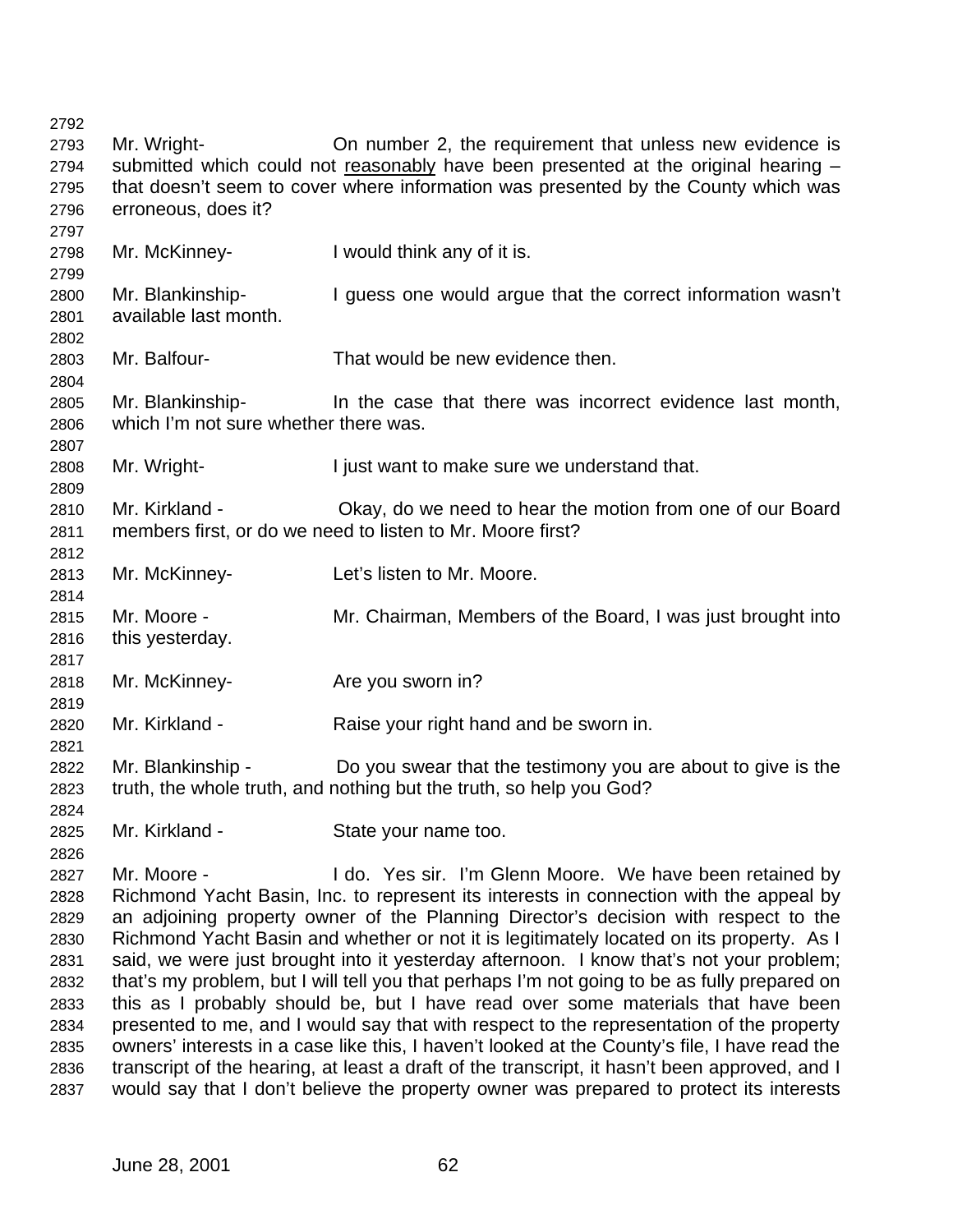and therefore present all the facts and evidence that needed to be presented to fully substantiate the position that actually the Director of Planning had reached, which was that the provisional use permit was not necessary for this project, given its long-standing establishment as a marina and the fact that the improvements were not that material, not that dramatic. Mr. Wright, as others of you did, asked a number of questions about that – I just did not see where that evidence was appropriately presented, and maybe not evidence of all building permits either. I know I have a copy of a building permit that was issued in '91, and I didn't see any mention of that in the hearing. It might have been relevant to this Board. I know you have your rules, and you have to follow your rules in making a determination as to whether or not it's appropriate to re-hear this, and we ask that you make that finding and re-hear, and give us a chance to present some additional information on this. 

 Mr. Wright- Didn't this come before us in the posture that it was the County's responsibility to argue and uphold its ruling, and not the property owner? The property owner could add to it, but wasn't it basically the County's responsibility to present the case to support its ruling?

Mr. Blankinship - The County was the respondent in the case, yes sir.

 Mr. Wright- So basically what's happened is the information, the County didn't present us all the information we should have had.

 Mr. Blankinship - The argument is that there was information in the Yacht Club's files that the County did not have access to, and the Yacht Club did not have adequate time to do the research necessary to protect their interest. 

Mr. McKinney- I'd like to make a motion that we re-hear it.

2867 Mr. Kirkland- Using the information given by Mr. Moore, that …………….

Mr. McKinney- That new information has been presented to us today.

Mr. Kirkland - Do I have a second to that motion?

Mr. Nunnally- Second.

2875 Mr. Kirkland - Mr. McKinney has made the motion; Mr. Nunnally has seconded, that we re-hear the case at the next meeting in July. All those in favor say "aye." All those opposed? It's unanimous; we'll hear it next month.

| 2879 | Affirmative:   | Balfour, Kirkland, McKinney, Nunnally, Wright |  |
|------|----------------|-----------------------------------------------|--|
|      | 2880 Negative: |                                               |  |
| 2881 | Absent:        |                                               |  |
| 2882 |                |                                               |  |